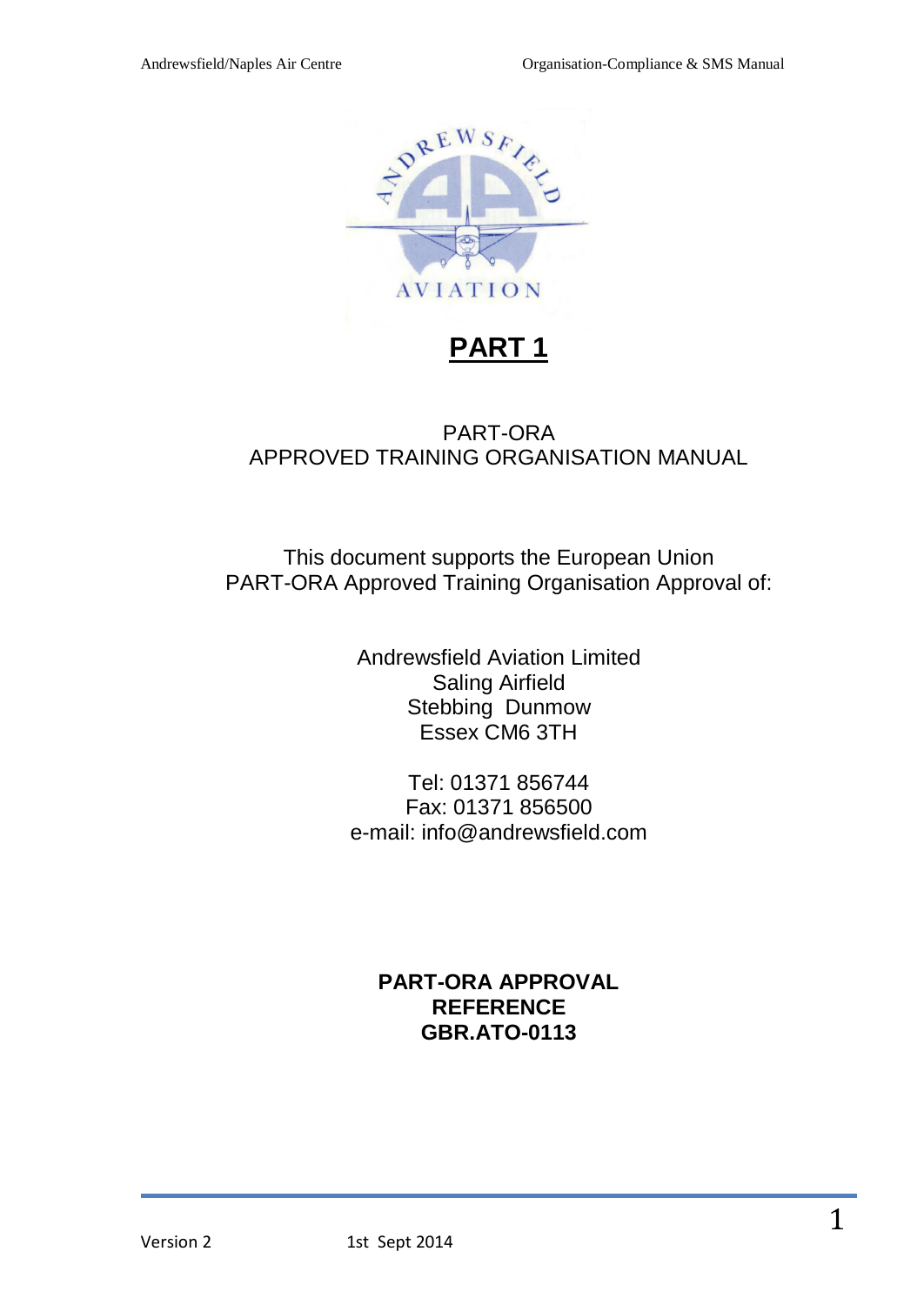#### **FOREWORD**

This manual has been prepared in order to support **ANDREWSFIELD AVIATION LTD (Principle) and its Satellite at NAPLES AIR CENTER Florida** PART-ORA Approved Training Organisation Approval. This document is divided into three parts.

#### **PART 1 MANAGEMENT ORGANISATION COMPLIANCE MONITORING SAFETY MANAGEMENT SYSTEM**

#### **PART 2 OPERATIONS MANUAL**

#### **PART 3 COMBINED TRAINING MANUAL**

#### **Manual Amendment Process for this Manual:**

Amendments must be submitted by any staff member using the letter of transmittal on page 5 of this document.

Order of Process

- 1. Letter of Transmittal Presented to Accountable Manager for Approval
- 2. Letter of Transmittal (if Approved) Sent to CAA by AM
- 3. List of Effected Pages updated by Accountable Manager or delegate
- 4. Record of Amendments- updated by Accountable Manager or delegate
- 5.

.

The Accountable Manager is responsible for authorising, issuing and maintaining these documents. The Accountable Manager is also responsible for co-ordinating Function and Local documentation to minimise repetition. authorising, issuing and maintaining these documents.

All documentation in this manual will be controlled documents, and will be given

- a unique reference number found on the Letter of Transmittal ,
- Documents are stored in electronic form.
- Only the Accountable Manager, or nominated delegates, have write access and therefore control. Which includes updating and amending List of effective pages
- Any other printouts of this documentation will be uncontrolled copies, and cannot be treated as an up-to date version.

All letters of transmittal controlled documentation shall contain the following : `

- A unique Reference No-Date of When Removed -Date of when Inserted, `
- A title describing briefly the document. Amendment
- Changes will show a vertical line adjacent to the change
- List of Effective Pages will be used as reference to identify where changes have been made

Staff that use these documents are responsible for ensuring they are familiar with the latest version of them.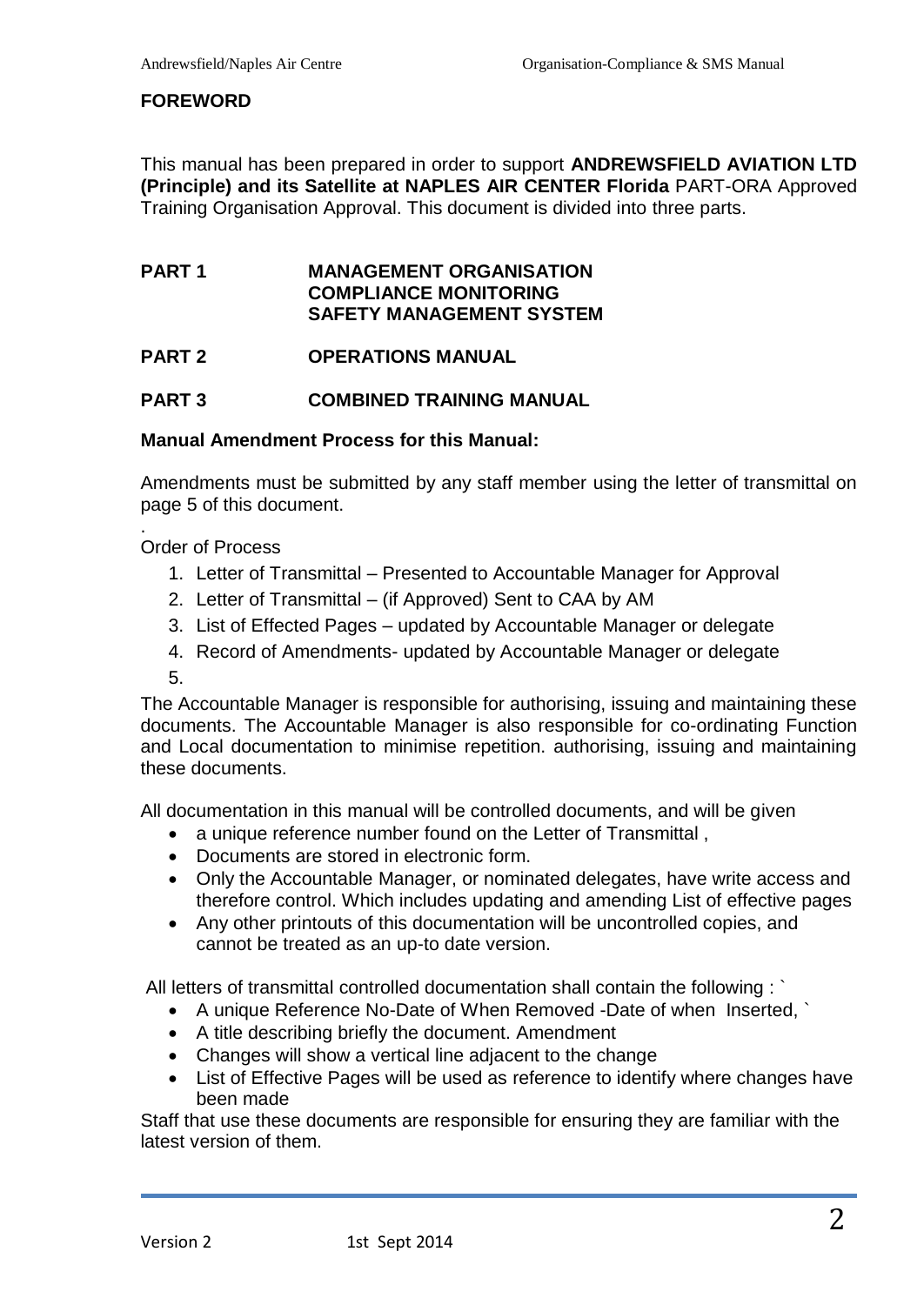#### <span id="page-2-0"></span>**CONTENTS**

**COVER PAGE**

#### **FOREWORD**

**INDEX** 

**LIST OF EFFECTIVE PAGES**

**LETTERS OF TRANSMITTAL FOR EXPOSITION/AMENDMENT APPROVAL**

**EXPOSITION AMENDMENT RECORD**

**MANUAL DISTRIBUTION LIST**

- **PART 1 MANAGEMENT ORGANISATION & PROCEDURES COMPLIANCE MONITORING SAFETY MANAGEMENT SYSTEM**
- **PART 2 OPERATIONS MANUAL**
- **PART 3 COMBINED TRAINING MANUAL**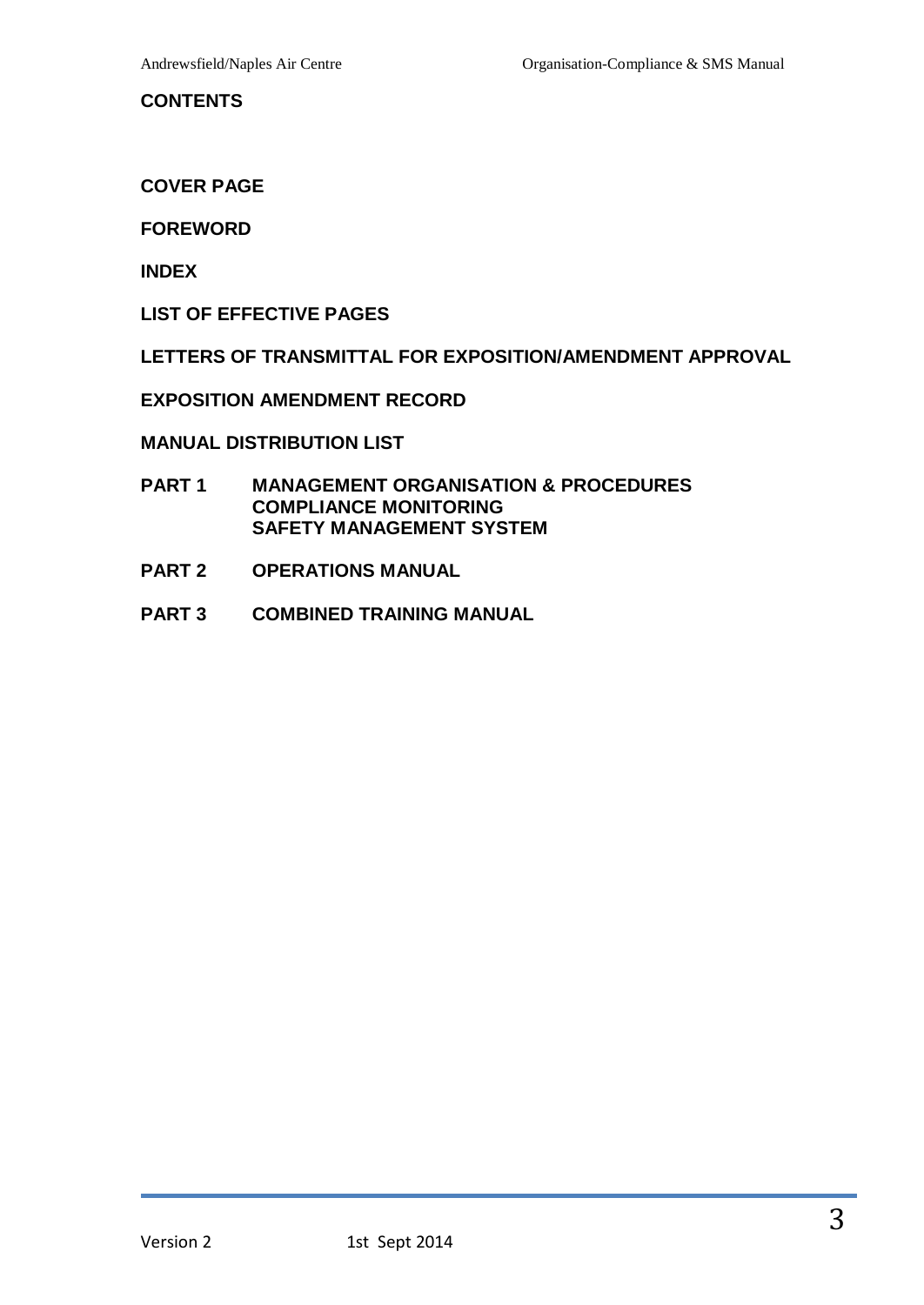# <span id="page-3-0"></span>**LIST OF EFFECTIVE PAGES**

| Page Revision No. |            | Page Revision No |           | Page Revision No. |  |
|-------------------|------------|------------------|-----------|-------------------|--|
| $\mathbf 1$       | Version 2  | 30               | Version 2 |                   |  |
| $\overline{2}$    | Version 2  | 31               | Version 2 |                   |  |
| 3                 | Version 2  | 32               | Version 2 |                   |  |
| $\overline{4}$    | Version 2I | 33               | Version 2 |                   |  |
| 5                 | Version 2  | 34               | Version 2 |                   |  |
| 6                 | Version 2  | 35               | Version 2 |                   |  |
| $\overline{7}$    | Version 2  | 36               | Version 2 |                   |  |
| 8                 | Version 2  | 37               | Version 2 |                   |  |
| 9                 | Version 2  | 38               | Version 2 |                   |  |
| 10                | Version 2  | 39               | Version 2 |                   |  |
| 11                | Version 2  | 40               | Version 2 |                   |  |
| 12                | Version 2  | 41               | Version 2 |                   |  |
| 13                | Version 2  | 42               | Version 2 |                   |  |
| 14                | Version 2  | 43               | Version 2 |                   |  |
| 15                | Version 2  | 44               | Version 2 |                   |  |
| 16                | Version 2  | 45               | Version 2 |                   |  |
| 17                | Version 2  | 46               | Version 2 |                   |  |
| 18                | Version 2  | 47               | Version 2 |                   |  |
| 19                | Version 2  | 48               | Version 2 |                   |  |
| 20                | Version 2  | 49               | Version 2 |                   |  |
| 21                | Version 2  | 50               | Version 2 |                   |  |
| 22                | Version 2  | 51               | Version 2 |                   |  |
| 23                | Version 2  | 52               | Version 2 |                   |  |
| 24                | Version 2  | 53               | Version 2 |                   |  |
| 25                | Version 2  | 54               | Version 2 |                   |  |
| 26                | Version 2  |                  |           |                   |  |
| 27                | Version 2  |                  |           |                   |  |
| 28                | Version 2  |                  |           |                   |  |
| 29                | Version 2  |                  |           |                   |  |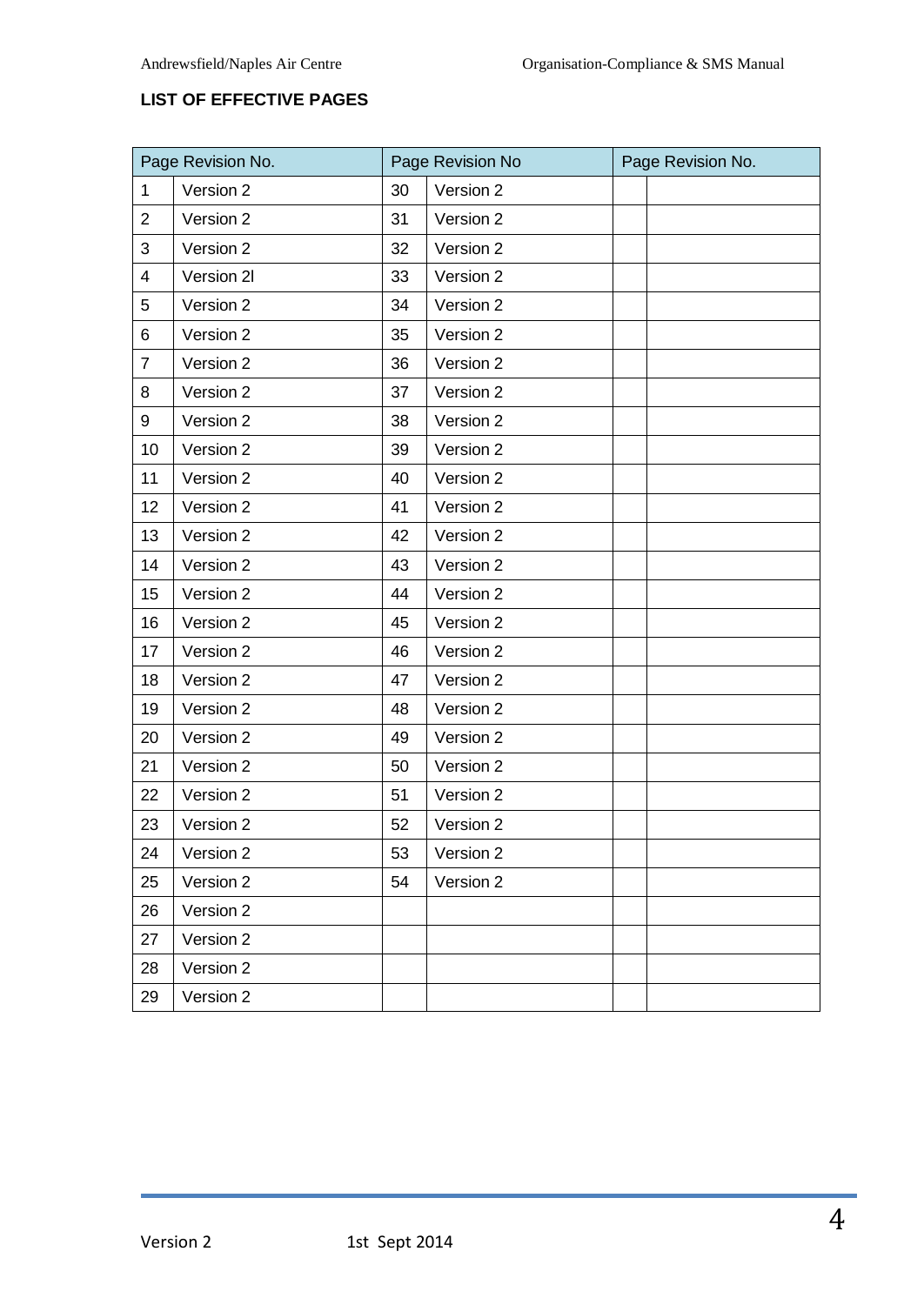# <span id="page-4-0"></span>**Letter of Transmittal**

**Date: ……………………**

# **For Manual /Amendment\* Approval**

**Document Ref. No: ……**

# **Original Issue\* Amendment Revision No.:\* ……….**

| Ref.<br>[page no] | <b>Remove</b>       | <b>Insert</b>          | <b>Brief Details of Amendment</b> |
|-------------------|---------------------|------------------------|-----------------------------------|
| 3,22,39           | <b>Robert House</b> | <b>Mike Sanford</b>    | Name change                       |
| 7,13,22           | <b>Mike Sanford</b> | <b>Danielle Clarke</b> | Name change (April 2019)          |
|                   |                     |                        |                                   |
|                   |                     |                        |                                   |
|                   |                     |                        |                                   |
|                   |                     |                        |                                   |
|                   |                     |                        |                                   |
|                   |                     |                        |                                   |

**Approved By:**

#### **Compliance Manager Part-ORA** *ANDREWSFIELD AVIATION LTD/NAPLES AIR CENTRE***.**

**Date:**

\* delete as required **---------------------------------------------------------------------------------------------------------------------------**

**FOR UK CAA USE ONLY Approved By:**

**For the UK Civil Aviation Authority:**

**Date:**

**Following investigation and approval by the UK CAA, a signed & stamped copy of this page shall be returned to the Part-ORA** ANDREWSFIELD AVIATION LTD. **for inclusion in all copies held by the company.**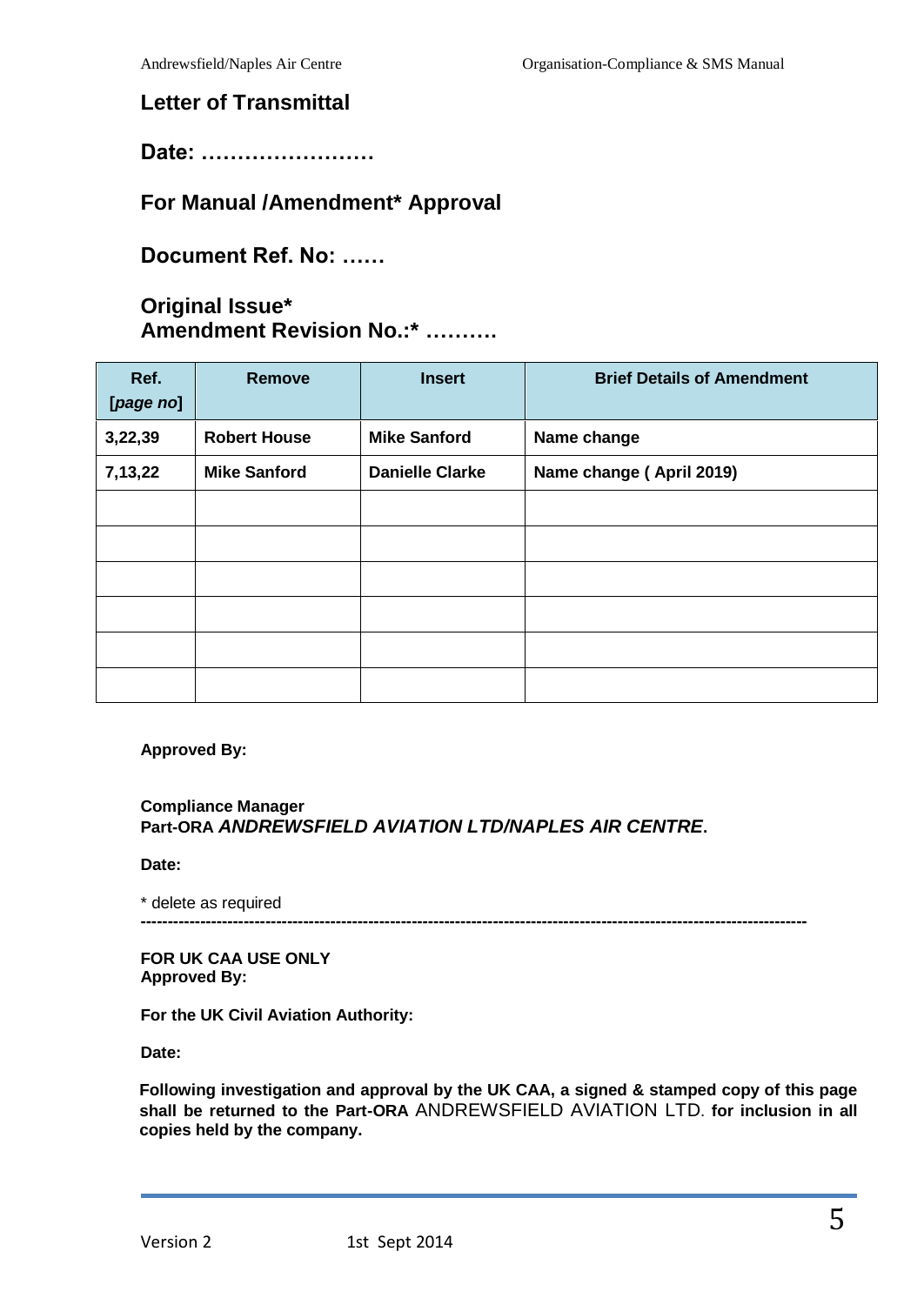#### <span id="page-5-0"></span>**DOCUMENT AMENDMENT RECORD**

| <b>Version No</b>       | <b>Date</b>  | <b>Date Embodied</b> | <b>Signature</b> |
|-------------------------|--------------|----------------------|------------------|
| <b>Updates</b>          |              |                      |                  |
| 1                       | 28 July 2014 | 28 July 2014         | <b>MPR</b>       |
| $\mathbf{2}$            | 1 Sept 2014  | 1 Sept 2014          | <b>MPR</b>       |
| $\mathbf{3}$            |              |                      |                  |
| $\overline{\mathbf{4}}$ |              |                      |                  |
| $\overline{\mathbf{5}}$ |              |                      |                  |
| $\bf 6$                 |              |                      |                  |
| $\overline{7}$          |              |                      |                  |
| ${\bf 8}$               |              |                      |                  |
| $\boldsymbol{9}$        |              |                      |                  |
| 10                      |              |                      |                  |
| 11                      |              |                      |                  |
| 12                      |              |                      |                  |
| 13                      |              |                      |                  |
| 14                      |              |                      |                  |
| 15                      |              |                      |                  |
| 16                      |              |                      |                  |
| 17                      |              |                      |                  |
| 18                      |              |                      |                  |
| 19                      |              |                      |                  |
| $20\,$                  |              |                      |                  |
| 21                      |              |                      |                  |
| 22                      |              |                      |                  |
| 23                      |              |                      |                  |
| 24                      |              |                      |                  |
| 25                      |              |                      |                  |
| 26                      |              |                      |                  |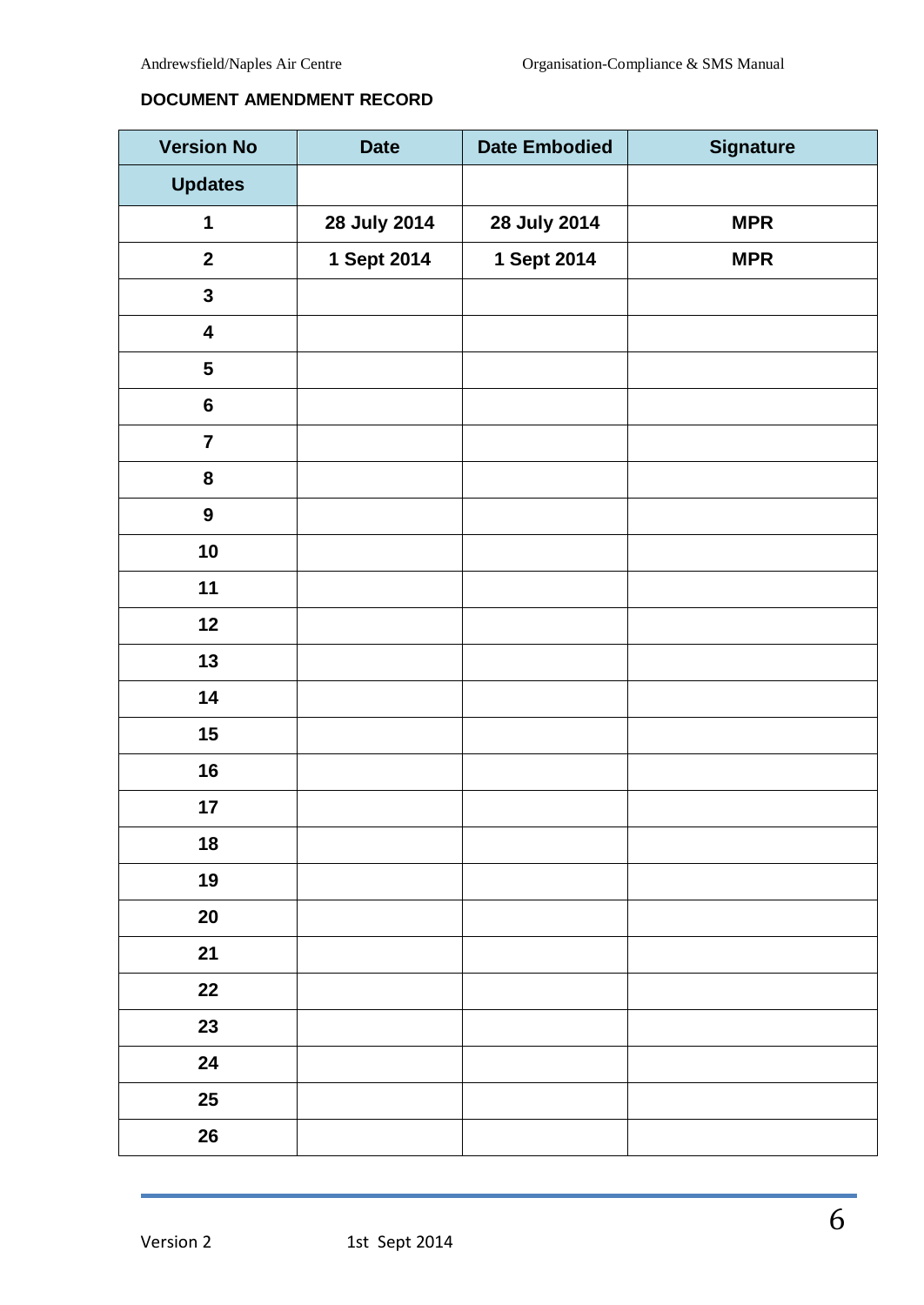# <span id="page-6-0"></span>**DOCUMENT DISTRIBUTION LIST**

Accountable Manager (Electronic) Carol Cooper Deputy Accountable Manager (NAC) (Electronic) Nicola Gentil Compliance Manager (Electronic) Neil Boniface (AAL)

Deputy Compliance Manager Deputy Compliance Manager Danielle Clarke(NAC)

Safety Manager (Electronic) Mike Rowland Deputy Safety Manager (Electronic) Richard Gentil Head of Training/CFI (Electronic) Carol Cooper Head of Training/CFI (Electronic) Nicola Gentil (NAC) Administration (Hard Copy) Sue Willett (AAL)

UK CAA (Electronic)

Michael Rowland (NAC)

**Scott Williams** 

Main Office (Hard Copy) Andrewsfield & Naples Air Centre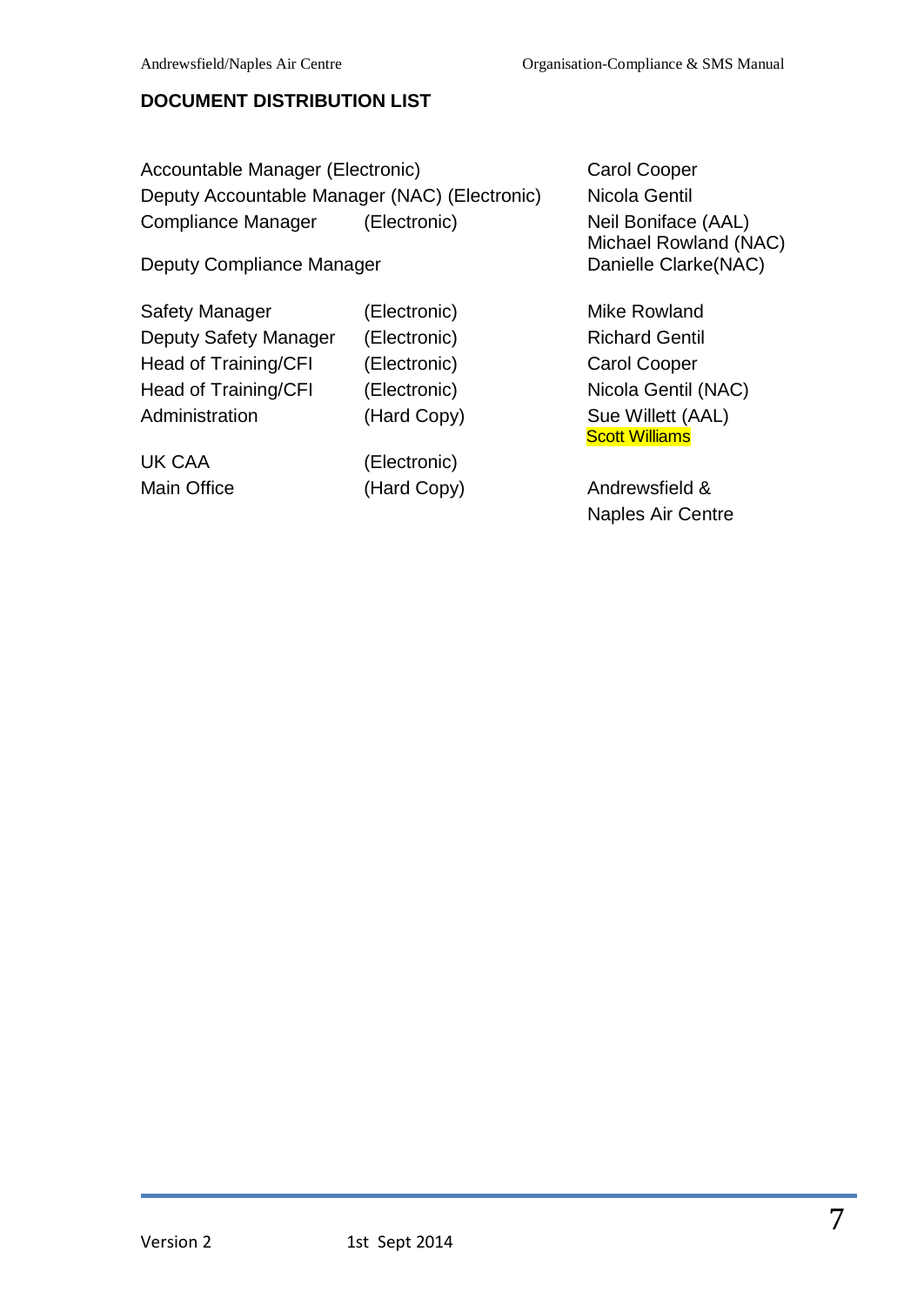# <span id="page-7-0"></span>**Index**

| 1.2.1                                                        |  |  |  |  |
|--------------------------------------------------------------|--|--|--|--|
| 1.2.2                                                        |  |  |  |  |
| 1.2.3                                                        |  |  |  |  |
| 1.2.4                                                        |  |  |  |  |
| Notification of changes to Organisations activities<br>1.2.5 |  |  |  |  |
| 1.2.6                                                        |  |  |  |  |
| 1.2.7                                                        |  |  |  |  |
| 1.2.8                                                        |  |  |  |  |
| 1.2.9                                                        |  |  |  |  |
|                                                              |  |  |  |  |
|                                                              |  |  |  |  |
|                                                              |  |  |  |  |
|                                                              |  |  |  |  |
|                                                              |  |  |  |  |
|                                                              |  |  |  |  |
|                                                              |  |  |  |  |
|                                                              |  |  |  |  |
|                                                              |  |  |  |  |
|                                                              |  |  |  |  |
|                                                              |  |  |  |  |
|                                                              |  |  |  |  |
|                                                              |  |  |  |  |
|                                                              |  |  |  |  |
|                                                              |  |  |  |  |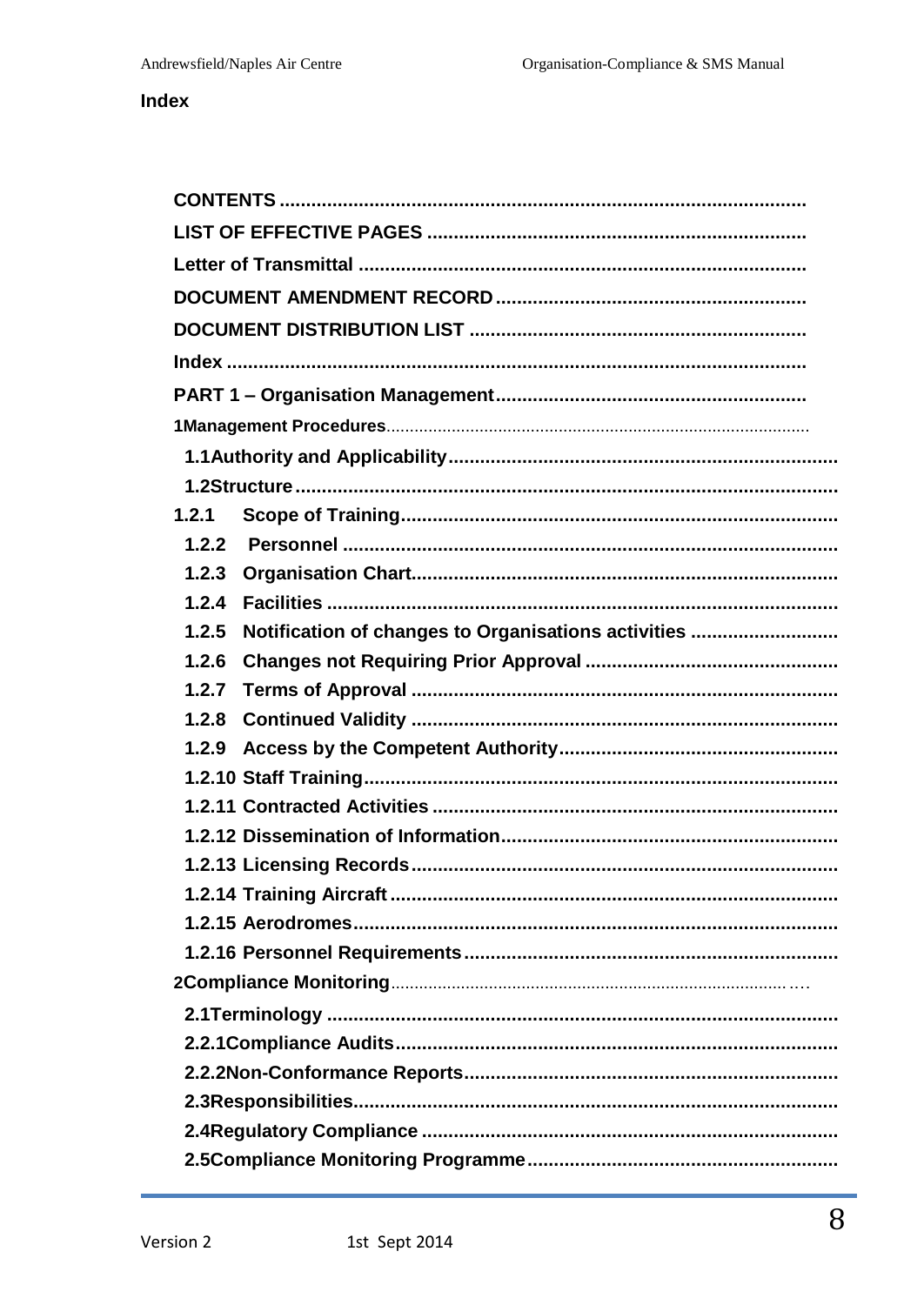| 3 |       |
|---|-------|
|   |       |
|   |       |
|   |       |
|   |       |
|   |       |
|   |       |
|   |       |
|   |       |
|   |       |
|   |       |
|   |       |
|   |       |
|   |       |
|   |       |
|   |       |
|   |       |
|   |       |
|   |       |
|   |       |
|   |       |
|   |       |
|   |       |
|   |       |
|   |       |
|   | 3.7.1 |
|   | 3.7.2 |
|   |       |
|   | 3.8.1 |
|   |       |
|   |       |
|   |       |
|   |       |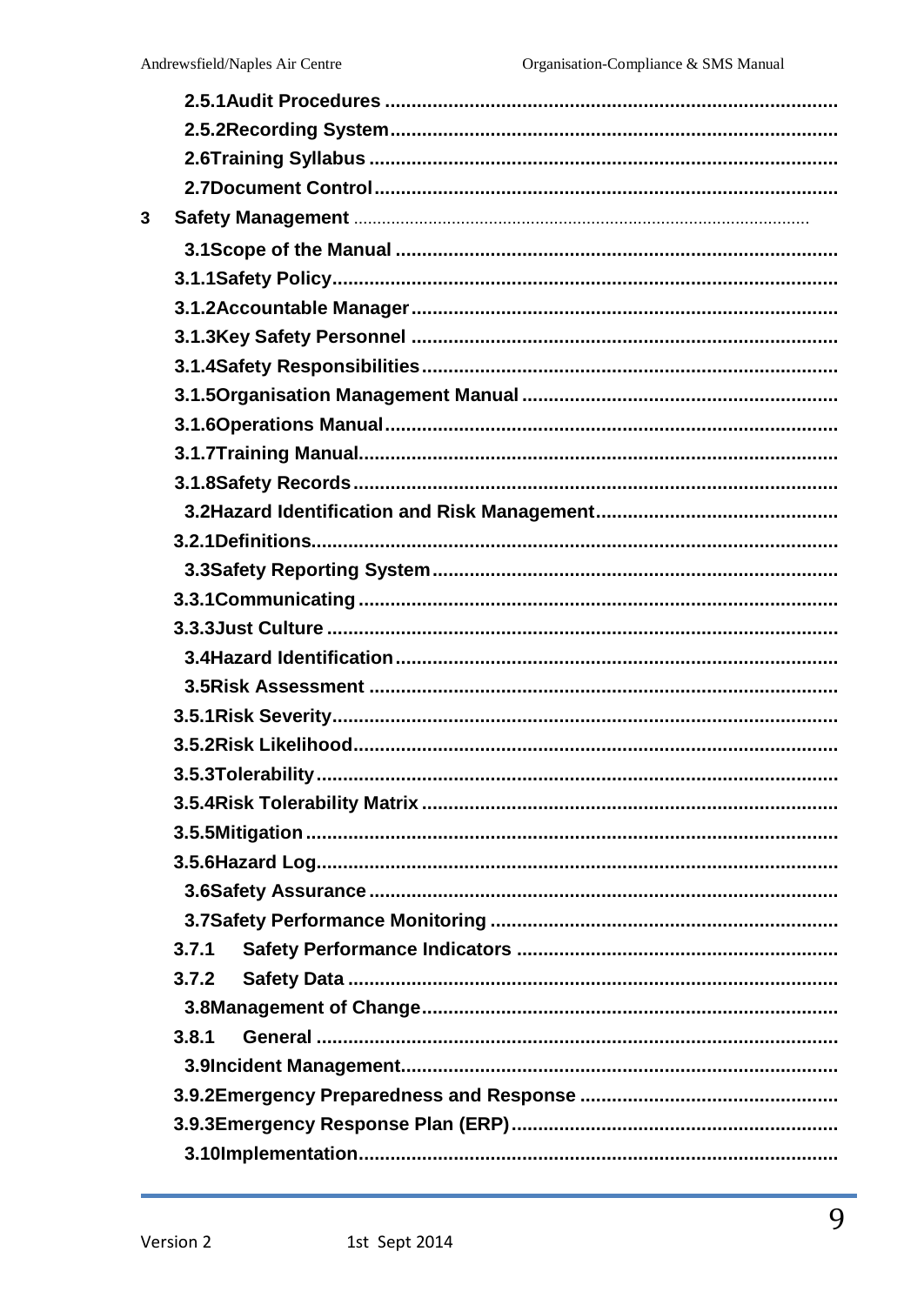# **CORPORATE COMMITMENT BY THE ACCOUNTABLE MANAGER**

#### PART-ORA Approved Training Organisation Manual

This document defines the organisation and procedures upon which the UK CAA PART- ORA Training approval is based.

It is accepted that these procedures do not override the necessity of complying with any new or amended regulation published by EASA from time to time where these new or amended regulations are in conflict with these procedures.

It is understood that the UK CAA will approve this organisation whilst satisfied that the procedures are being followed. It is understood that the UK CAA reserves the right, provisionally or substantively, to suspend, vary or revoke the PART-ORA approval, as applicable, if the UK CAA has reasonable cause to believe that the procedures are not being followed and / or the standards not being upheld.

These procedures are approved by the undersigned and must be complied with, as applicable, whenever training is being delivered under the terms of the PART-ORA approval.

The undersigned fully accepts the duties and responsibilities of Accountable Manager as defined in ORA.GEN.210.

Signed: …………………………………………………………………

Accountable Manager: Carol Cooper

For and on behalf of: *Andrewsfield Aviation Ltd*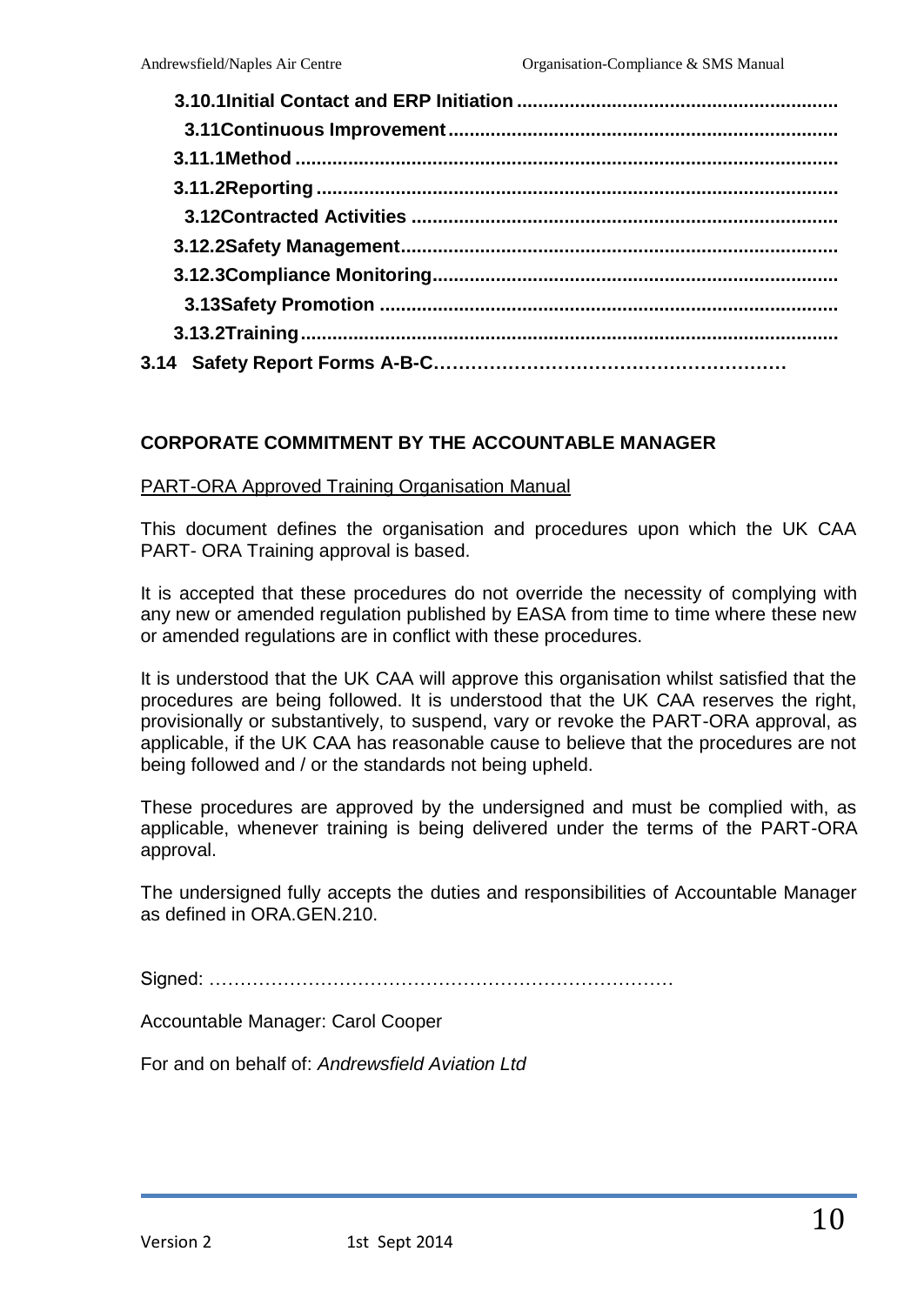# <span id="page-10-0"></span>**ANDREWSFIELD AVIATION LTD Organisation Management**

- Management Procedures
- Compliance Monitoring
- Safety Management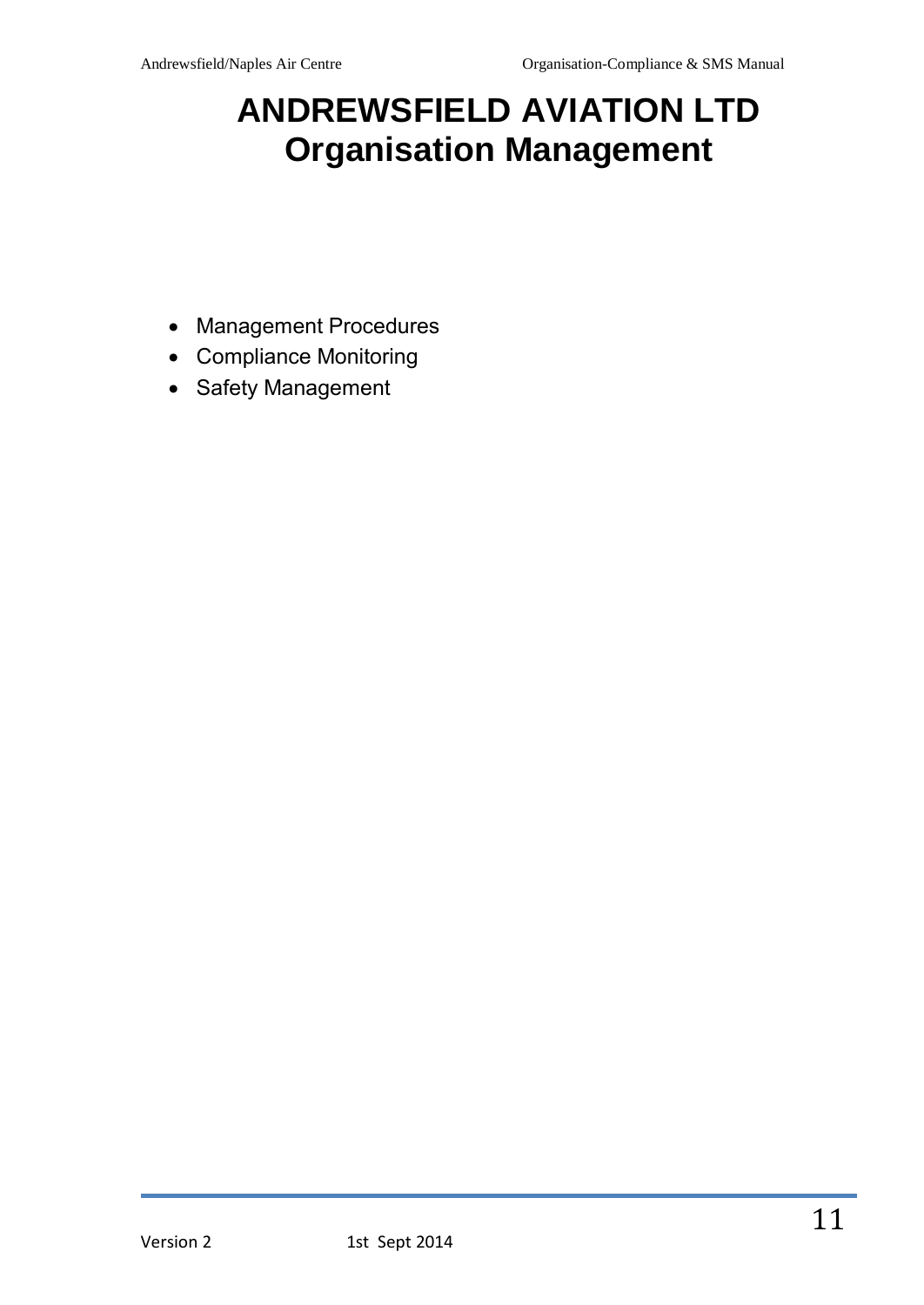# <span id="page-11-0"></span>**1 Management Procedures**

This manual is to ensure that the Company comply with regulations and requirements set out in ORA.GEN.115(b) the Company shall provide the competent authority with documentation demonstrating how we comply with the requirements established in Regulation (EC) No.216/2008 and its implementing rules. Most of these requirements are addressed already by the Operations l Aerodrome Manual and the Combined Training Manual(s). The purpose of this document is to demonstrate how the we comply with those applicable requirements that are not already addressed in other documents.

# <span id="page-11-1"></span>**1.1 Authority and Applicability**

The Andrewsfield Aviation Ltd ATO Organisation Management Manual (OMM) is issued in accordance with Commission Regulation (EU) 1178/2011. It complies with AMC1 ORA.GEN.200

This manual shall be made available to all ATO staff.

# <span id="page-11-2"></span>**1.2 Structure**

The Organisation Management Manual is structured as follows:

| <b>PART</b>    | <b>TITLE</b>                    | <b>CONTENTS</b>                                                                                                                                                                 |
|----------------|---------------------------------|---------------------------------------------------------------------------------------------------------------------------------------------------------------------------------|
| $\mathbf 1$    | Management<br><b>Procedures</b> | Describes the management procedures to comply<br>with those applicable requirements of Part-ORA<br>that are not included in the Opertaions Manual or<br><b>Training Manuals</b> |
| $\overline{2}$ | Compliance<br>Monitoring        | Describes the compliance monitoring function of<br>the management system and demonstrates<br>compliance with ORA.GEN.200(6)                                                     |
| 3              | Safety<br>Management            | Describes the safety management procedures of<br>the ATO and demonstrates compliance with<br>ORA.GEN.200(1), (2) and (3)                                                        |

# <span id="page-11-3"></span>**1.2.1 Scope of Training**

1.2.1.1 The following training courses are provided:

# **Andrewsfield(Principle)**

- LAPL,PPL,NIGHT,IMC(IR(R),AEROBATIC,CPL,FI,PPL FE, MULTI **NAC**
	- LAPL,PPL,CPL,NIGHT,IMC(IRI(R),MULTI,FI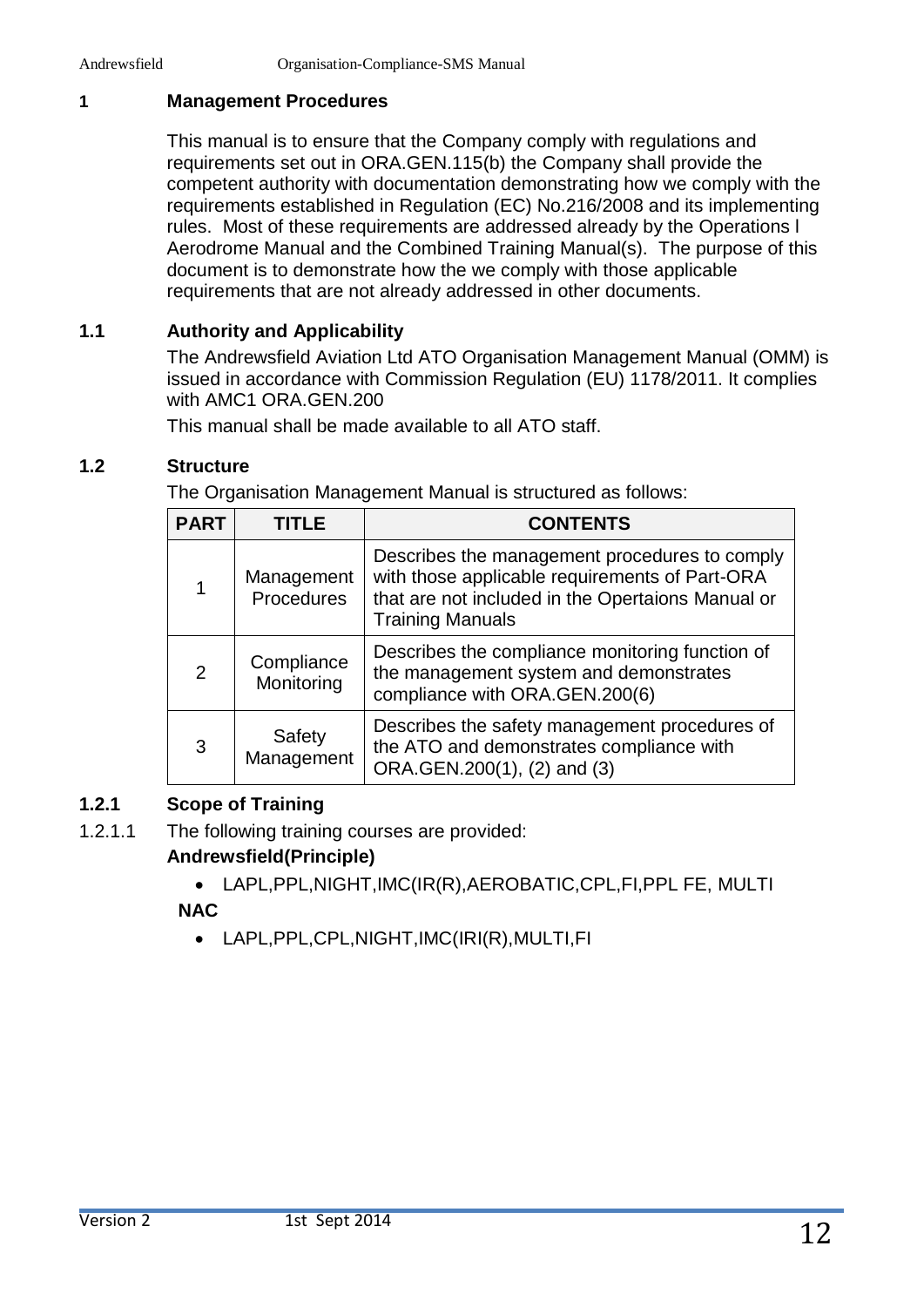#### <span id="page-12-0"></span>**1.2.2 Personnel**

The titles and names of persons referred to in ORA.GEN.210(a) and (b) are as follows:

| ORA.GEN.210 Post                                                    | <b>Name</b>                                    |
|---------------------------------------------------------------------|------------------------------------------------|
| * Accountable<br>Manager/CFI/Head of Training                       | <b>Carol Cooper</b>                            |
| *Deputy Accountable<br>Manager/Deputy CFI/Head of<br>Training (NAC) | Nicola Gentil                                  |
| <b>Compliance Monitoring Manager</b>                                | **Neil Boniface (AAL) Michael<br>Rowland (NAC) |
| <b>Deputy Compliance Monitoring</b><br>Manager(NAC)                 | **Danielle Clarke                              |
| * Safety Manager                                                    | Mike Rowland                                   |
| *Deputy Safety Manger(NAC)                                          | <b>Richard Gentil</b>                          |

\*Indicates roles can be combined \*\* Independent Auditors

#### <span id="page-12-1"></span>**1.2.3 Organisation Chart**

The Organisation Chart form part of the Operations Manual

# **1.2.3.1 Accountable Manager (AAL Principle) /Deputy Accountable Manager (NAC)**

The Accountable Manager(AAL)/Deputy Accountable Manager(NAC) is responsible to the Board of Directors,their responsibilities include but not confined to the following.

- Establishing and maintaining an effective management system
- Ensuring that the Organisation has sufficient qualified personnel for the planned tasks and activities
- Promoting the highest degree of safety awareness throughout the Organisation
- Ensuring that all activities can be financed

# **Safety Manager (AAL Principle) /Deputy Safety Manager (NAC)**

- The Safety Manager(AAL)/Deputy Safety Manager(NAC) report to the Accountable Managers and are responsible for safety and for the safe management of the operational services and systems planned, provided and operated by Andrewsfield Aviation Ltd/NAC and must be suitably qualified.
- Safety Accountabilities.
- To ensure the airfields business plan is sufficiently resourced to enable the success of the safety policy.
- To take a leadership role in the airfields safety programme and ensure that safety does not become subordinate to financial matters.
- To appoint competent and safety conscious managers to ensure that safety is given a high priority.
- To ensure that best practice rules and procedures are agreed and implemented
- To ensure that full consideration is given to safety requirements during changes in business or operational procedures.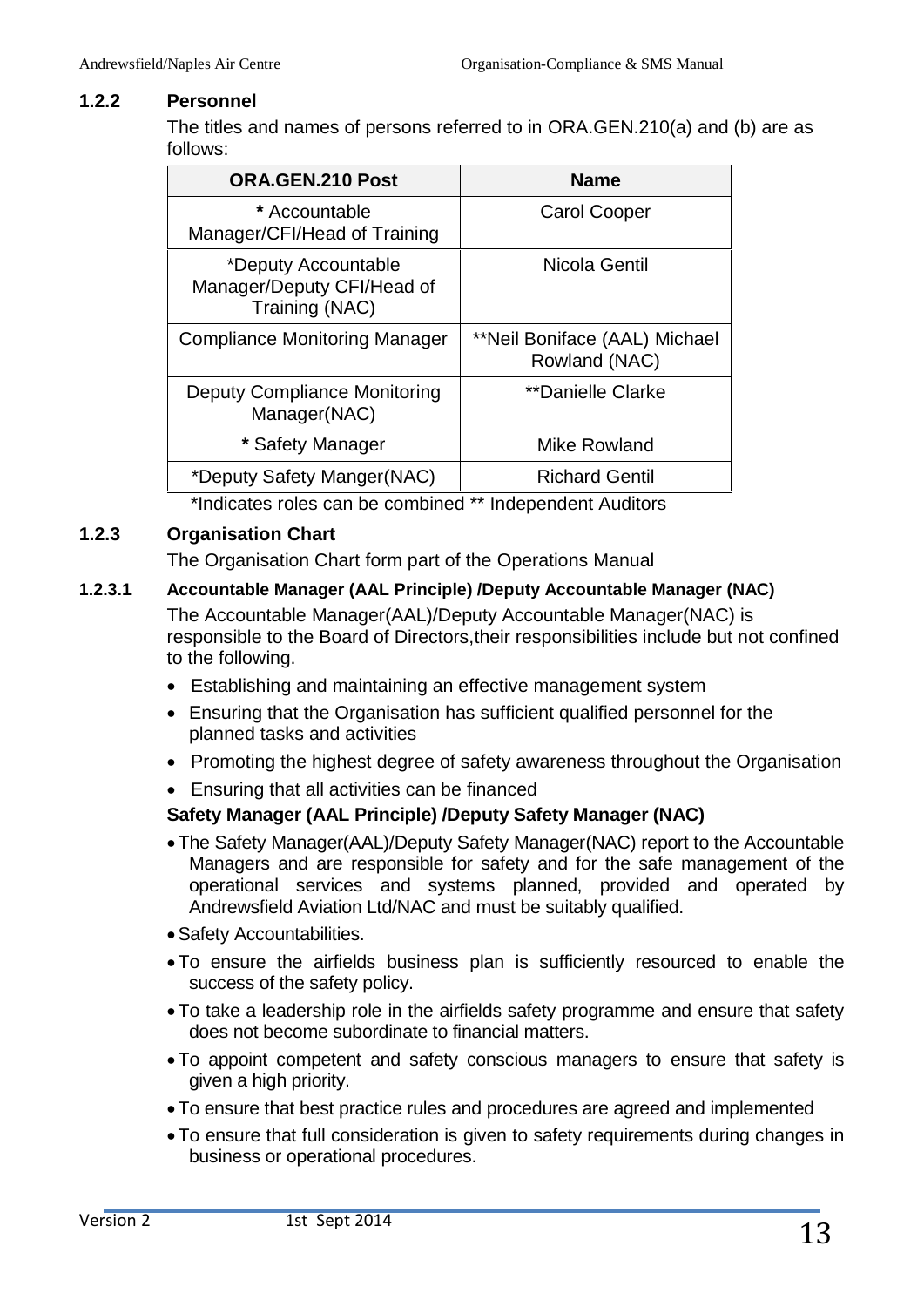To set high level safety target and objectives and monitor achievements.

#### **Compliance Monitoring Manager (AAL Principle)/Deputy Compliance Monitoring Manager (NAC)**

Using the guidelines set out in this document to carry out audits

- Verify that all students and rules are being complied with
- Ensure that the company are compliant to the Audit program in this document
- Implement improvements as necessary
- Deputy is carry out the responsibilities at NAC and report to CMM

#### **Safety Review Board/Safety Action Group**

Due to the size of the organisation the roles of the Safety Review Board and Safety Action Group are performed by the same members All Board/Group meeting will be chaired by the Accountable Manager(AAL Meetings) Deputy Accountable Manager(NAC Meetings)

| <b>Andrewsfield Board</b>         | <b>Naples Air Centre Board</b>          |
|-----------------------------------|-----------------------------------------|
| *Accountable Manager (AAL)        | *Deputy Accountable Manager (NAC).      |
| *Safety Manager (AAL)             | *Deputy Safety Manager (NAC)            |
| *Compliance Monitor Manager (AAL) | *Deputy Compliance Monitor Manager(NAC) |
| Instructor(NAC)                   | Instructor(NAC)                         |

\*Mandatory

#### <span id="page-13-0"></span>**The SRB monitors:**

- (a) safety performance against the safety policy and objectives;
- (b) effectiveness of the SMS implementation plan;
- (c) effectiveness of the safety oversight of sub-contracted organisations;
- (d) that necessary corrective or mitigating actions are being taken in a timely manner; and
- (e) effectiveness of the organisation's safety management processes.

#### **The safety action group**:

- (a) oversees operational safety;
- (b) resolves identified risks;
- (c) assesses the impact on safety of operational changes;
- (d) implements corrective action plans; and
- (e) ensures that corrective action is achieved within agreed timescales.

#### **1.2.4 Facilities**

Description of facilities:

Andrewsfield provides training for the LAPL, PPL, SPL OR BPL and associated certificates.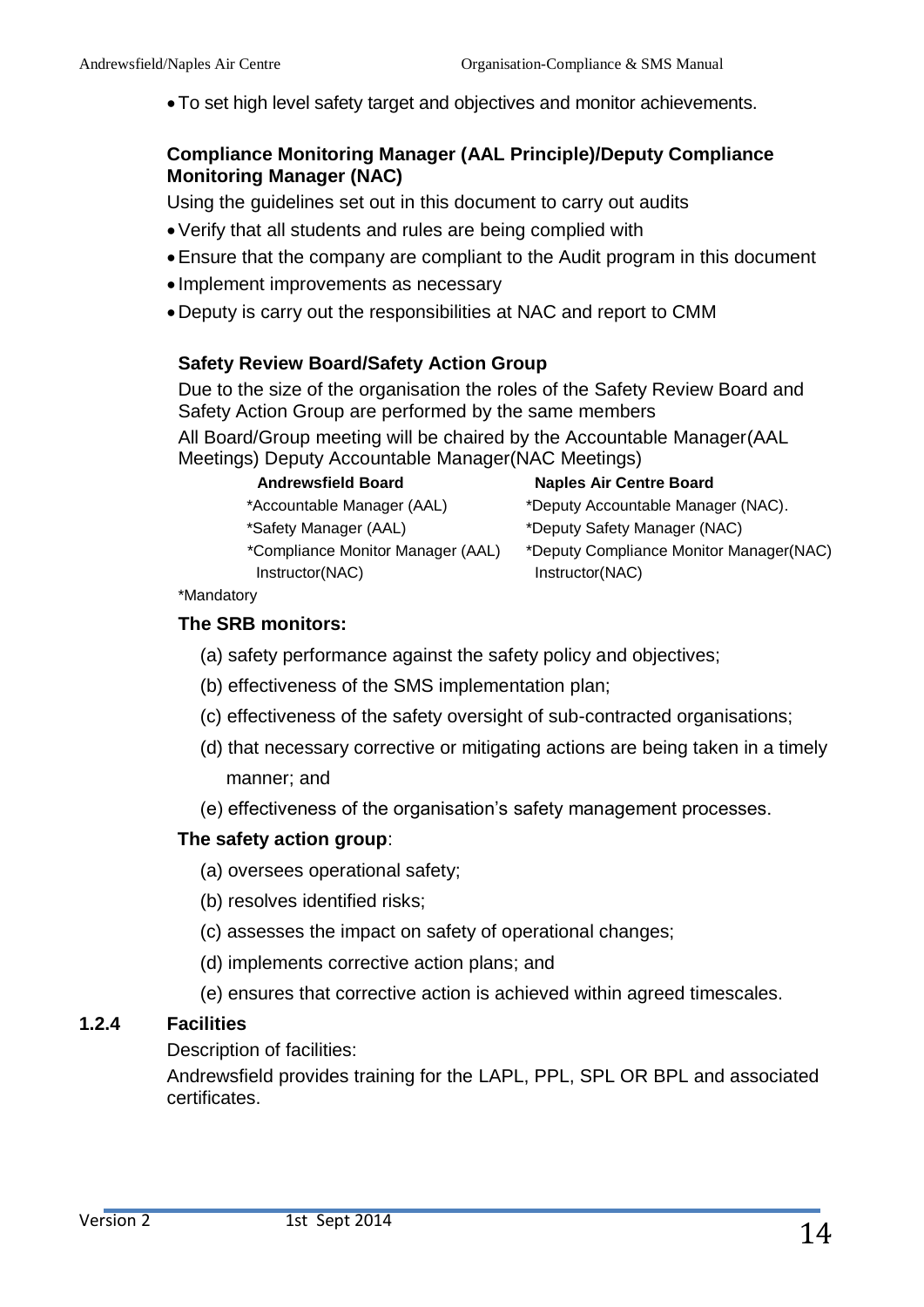# **Principle Site 1 (Andrewsfield )**

This Site is located at:

Saling Airfield, Stebbing,Dunmow, Essex CM6 3TH

(a) The following flight operations accommodation is available:

(1) a flight planning room with the following facilities:

(i) Appropriate current aviation maps and charts available from Ops Office

(ii) current AIS information available from the members computer

(iii) current meteorological information available from the operations notice board and from the members computer

(iv) Communications to ATC (if applicable);

(v) any other flight safety related material.

(2) adequate briefing room(s)/cubicles of sufficient size and number;

(3) suitable office(s) to allow flight instructors to write reports on students, complete records and other related documentation;

(4) suitable rest areas for instructors and students, where appropriate to the training task;

(b) The following facilities for theoretical knowledge instruction are available:

(1) adequate classroom accommodation for the current student population;

(2) suitable demonstration equipment to support the theoretical knowledge instruction;

(3) suitable office(s) for the instructional personnel.

(c) A single room may be sufficient to provide the functions listed in (a) and (b)

# **Site 2 (Naples Air Centre)**

This Site is located at:

Naples Air Center, Inc., 240 Aviation Drive North, Naples, FL 34104 USA

(a) The following flight operations accommodation is available:

(1)Operations Room

(2) Flight Planning Room including access to:

- I. Internet for filing of flight plans, current aeronautical service information
- II. Weather Services International (WSI) for current metrological information
- III. Communications to Flight Service Station
- IV. Appropriate current maps and charts
- V. Weight and Balance data material
- VI. Any other flight safety related material

(3) Adequate briefing room(s)/cubicles of sufficient size and number;

(4) Suitable office(s) to allow flight instructors to write reports on students, complete records and other related documentation;

(5) Suitable rest areas for instructors and students, where appropriate to the training task;

(b) The following facilities for theoretical knowledge instruction are available:

(1) Adequate classroom accommodation for the current student population;

(2) Suitable demonstration equipment to support the theoretical knowledge instruction;

(3) Suitable office(s) for the instructional personnel.

(c) A single room may be sufficient to provide the functions listed in (a) and (b)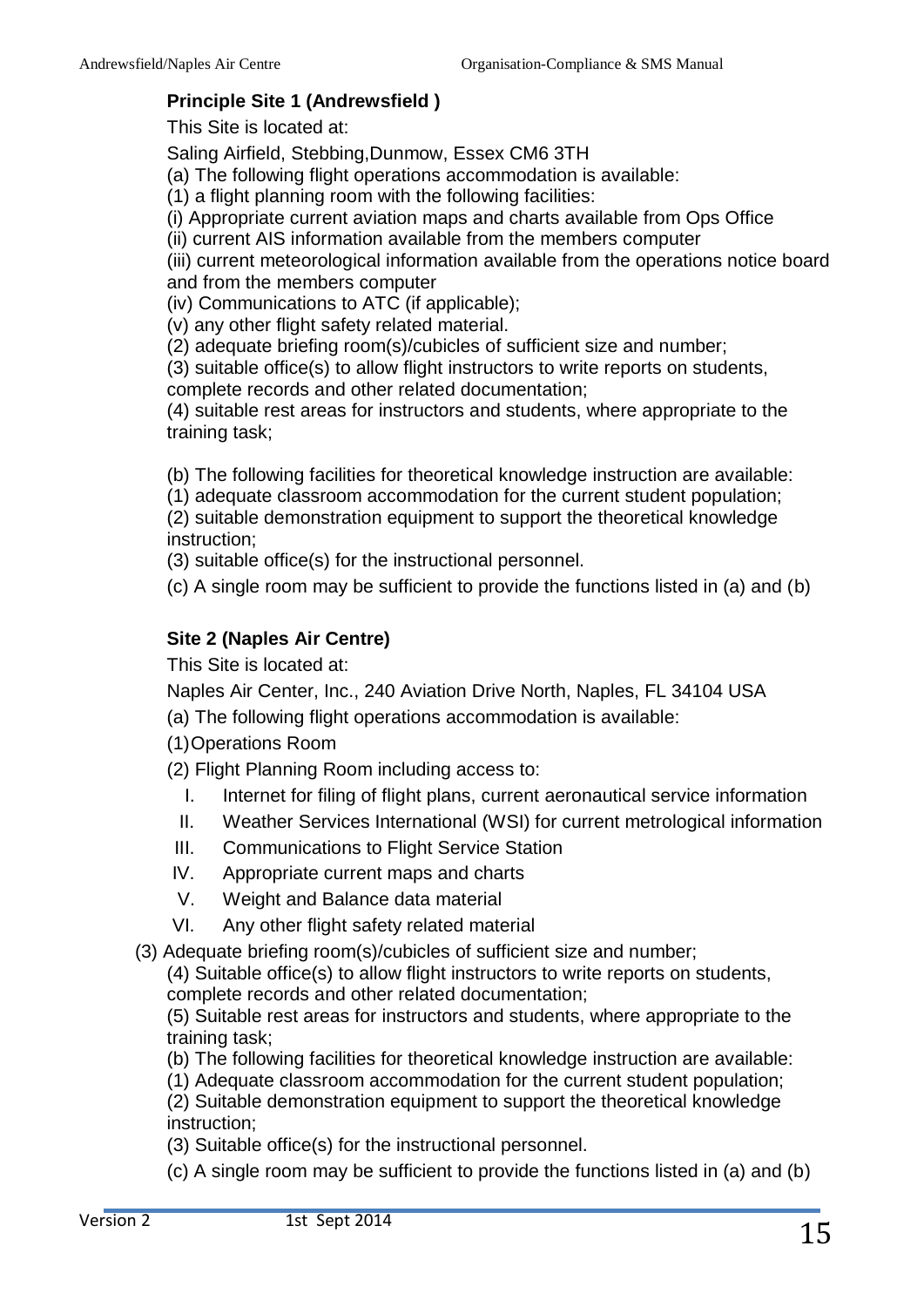# <span id="page-15-0"></span>**1.2.5 Notification of changes to Organisations activities**

ORA.GEN.115(a); ORA.GEN 130

- 1.2.5.1 Any change to the Organisations activities, the scope of approval (locations where training takes place or courses), or any element of the management system, as detailed in GM1 ORA.GEN.130(a), requires the prior approval of the competent authority before the changes are implemented.
- 1.2.5.2 Applications for the amendment of the approval certificate are to be made prior to the commencement of any change, and accompanied by all necessary supporting documentation. In the case of a planned change of a nominated person, this should be notified to the competent authority as soon as practicable.
- 1.2.5.3 Unforeseen changes must be notified to the competent authority at the earliest opportunity.

#### <span id="page-15-1"></span>**1.2.6 Changes not Requiring Prior Approval**

- 1.2.6.1 Changes to the organisation that do not require prior approval by the competent authority are to be made only when agreed with the Accountable Manager. Changes are to be fully documented prior to implementation and in accordance with the Organisation's document control procedures.
- 1.2.6.2 The competent authority is to be notified of changes not requiring prior approval as soon as practicable. Notification is to be accompanied by all relevant documentation.

#### <span id="page-15-2"></span>**1.2.7 Terms of Approval**

Not applicable.

#### <span id="page-15-3"></span>**1.2.8 Continued Validity**

The ATO approval certificate remains valid subject to the Organisation remaining in compliance with the relevant requirements and the certificate not being revoked or surrendered.

#### <span id="page-15-4"></span>**1.2.9 Access by the Competent Authority**

Representatives of the CAA are to be given access to all of the Organisation's facilities, aircraft, documentation, records, data, procedures or any other material relevant to its approved activities.

#### <span id="page-15-5"></span>**1.2.10 Staff Training**

- 1.2.10.1 All personnel will be trained and their competence assessed to perform their tasks. Staff training is the responsibility of Mike Rowland as Safety Manager & Airfield Manager who is responsible for maintaining records of all training accomplished and will be responsible for training.
- 1.2.10.2 Procedures for the training of instructional staff are detailed in Part 4 of the ATO Operations Manual. Training will include organisations SMS,Safety Policy, Reporting Process, individual safety responsibilities,Safety documentation
- 1.2.10.3 All Staff are to be made aware and trained in compliance monitoring this training is part of the induction training given to all staff on employment and are to sign as having read and understood the contents (the signature sheets for each part of the manual are kept at the end of that part )

#### <span id="page-15-6"></span>**1.2.11 Contracted Activities**

1.2.11.1 Some elements of the ATO's activities may be contracted out to other organisations, whether or not they are independently certified to perform the activities. In all cases, responsibility for the activity remains with the ATO.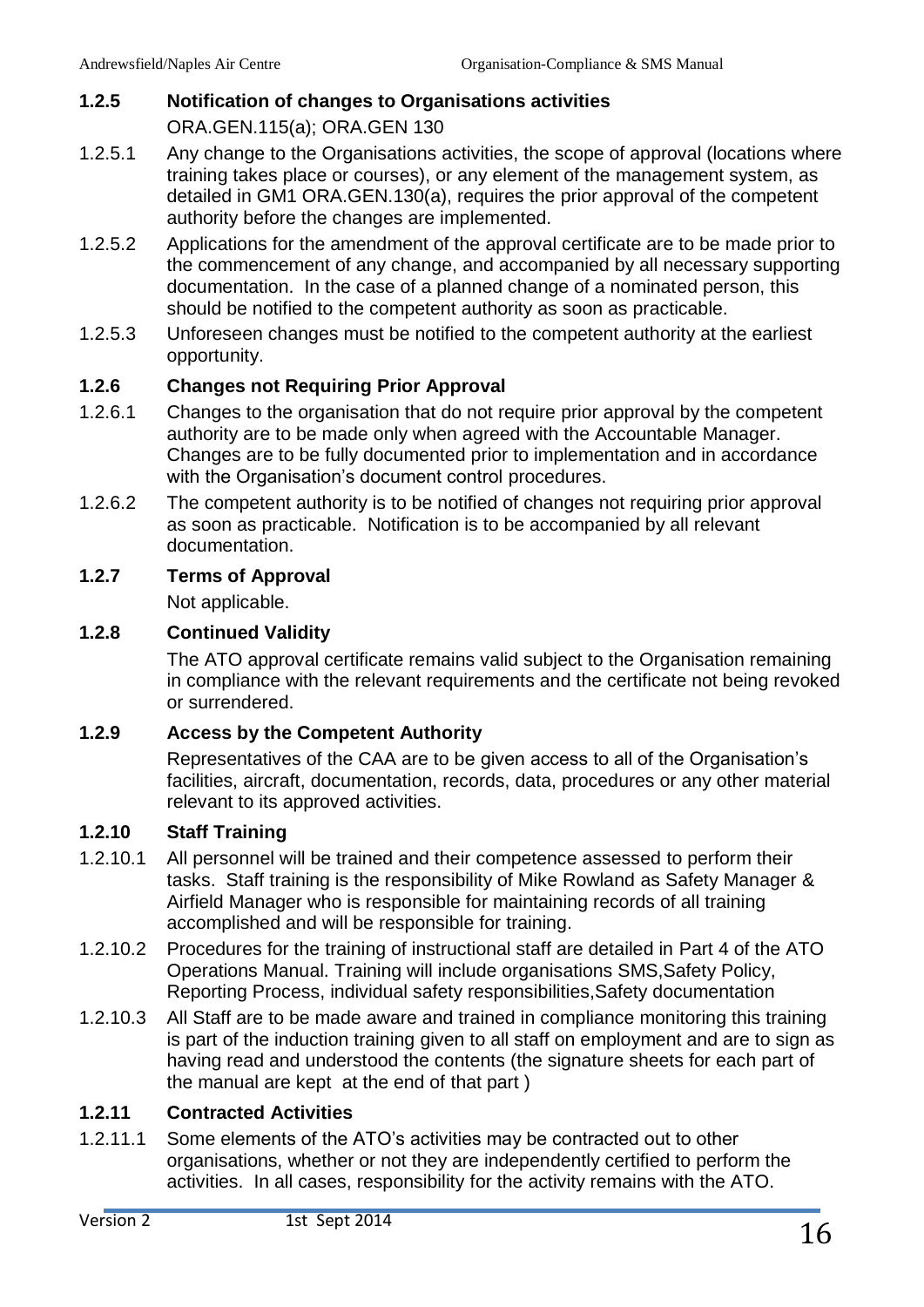- 1.2.11.2 It is the responsibility of the Accountable Manager, through the ATO's compliance monitoring system, to ensure that the contracted service or product remains in compliance with the applicable requirements.
- 1.2.11.3 All sub-contracting is to be subject to written terms and conditions and the lines of responsibility within and between organisations are to be clear and unequivocal
- 1.2.11.4 In the case of contracting organisations that are not independently approved under Part-ORA to carry out the contracted activity, the CAA must be given access to the contracted organisation.

#### <span id="page-16-0"></span>**1.2.12 Dissemination of Information**

- 1.2.12.1 All personnel are to be aware of the rules and procedures relevant to the exercise of their duties.
- 1.2.12.2 The Head of Training is responsible for ensuring that all staff are aware of the contents of the relevant publications.
- 1.2.12.3 Signature sheets which are kept at the end of each relevant part of the Manual, are to be maintained for each Part, and personnel are to certify their knowledge and understanding.

| <b>Document</b>                                   | <b>Signature(s) Required</b>                                                                                                |
|---------------------------------------------------|-----------------------------------------------------------------------------------------------------------------------------|
| <b>Operations Manual</b>                          | All flight instructors and students before first<br>acting as PIC of an ATO aeroplane and<br>thereafter at every amendment. |
| <b>Training Manuals</b>                           | All instructors before first giving instruction<br>on the relevant course and thereafter at<br>each amendment.              |
| Organisation/Comp/SMS<br><b>Management Manual</b> | All staff on first taking up employment and<br>thereafter at each amendment.                                                |

# <span id="page-16-1"></span>**1.2.13 Licensing Records**

The Head of Training and Deputy Head of Training are responsible for maintaining accurate and up to date information on student licences and associated ratings and certificates, including the expiry dates of medical certificates and language proficiency. The procedures detailing how these records are managed and retained are described in the Combined Training Manual

#### <span id="page-16-2"></span>**1.2.14 Training Aircraft**

The Accountable Manager(AAL) and Deputy Accountable Manager(NAC) are responsible for maintaining an adequate fleet of aircraft suitably equipped for the approved courses. Details of current fleet and course suitability are listed in the Operations Manual Section 5.1

#### <span id="page-16-3"></span>**1.2.15 Aerodromes**

The Head of Training is to ensure that all aerodromes nominated for training meet the requirements of AMC1 ORA.ATO.140. A list of some suitable aerodromes for land always can be found in the Operations manual. Any other aerodromes must be approved by the head of Training or deputy Head of Training.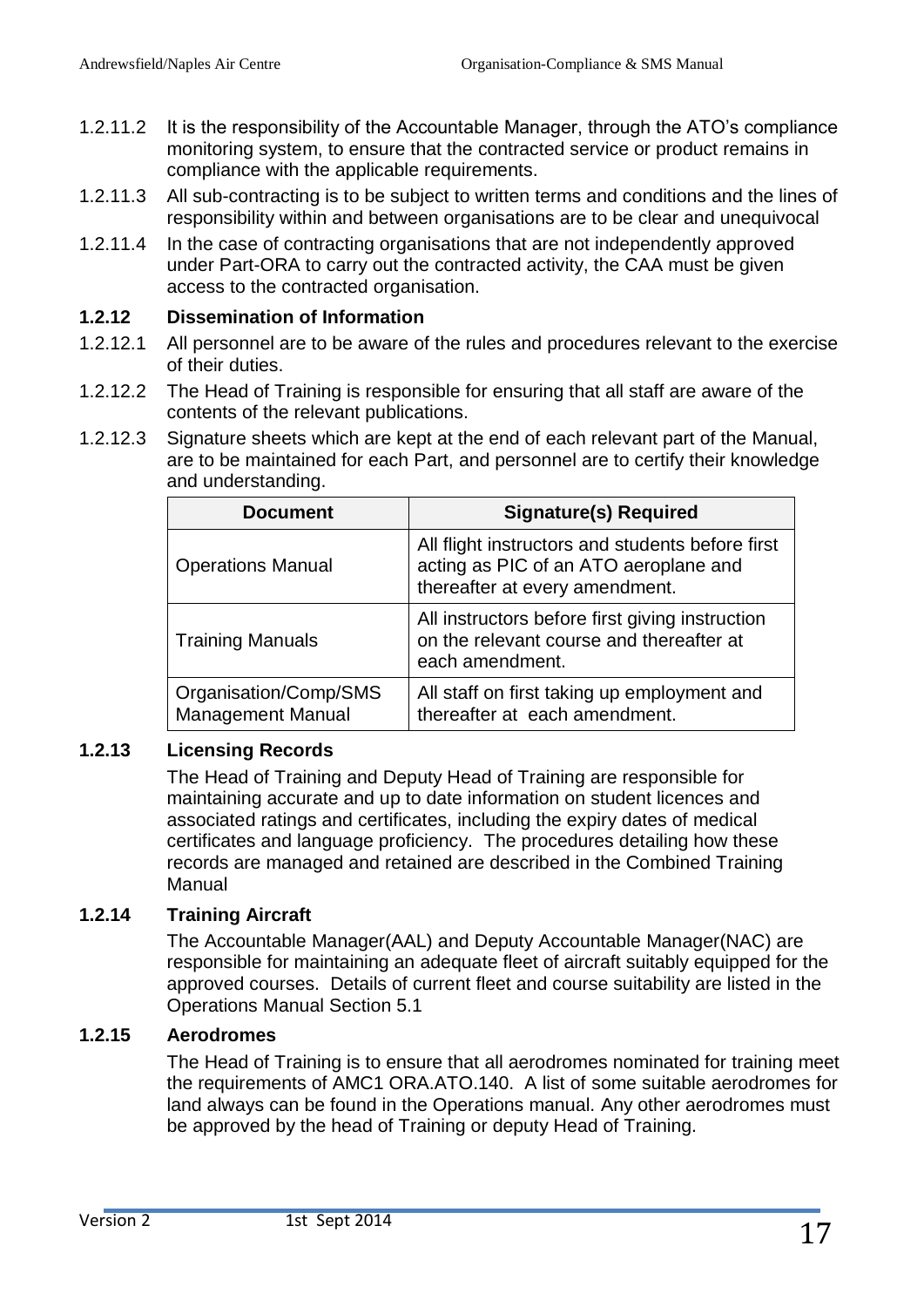# <span id="page-17-0"></span>**1.2.16 Personnel Requirements**

Personnel appointed to instructional positions within the ATO must meet the following minimum requirements:

| <b>Position</b>                             | <b>Requirements</b>                                                                                          |  |
|---------------------------------------------|--------------------------------------------------------------------------------------------------------------|--|
| Head of Training/Deputy<br>Head of Training | Have extensive experience in training as an<br>instructor in the areas relevant to the training<br>provided. |  |
|                                             | Hold at least the licence and, where<br>relevant, the rating for which instruction is to<br>be given.        |  |
| <b>Flight Instructors</b>                   | Be entitled to act as PIC on the aircraft<br>during flight instruction.                                      |  |
|                                             | Hold a FI(A) certificate issued in accordance<br>with Part-FCL                                               |  |

<span id="page-17-1"></span>A list of instructors and their qualifications can be found in the Operations Manual Section 5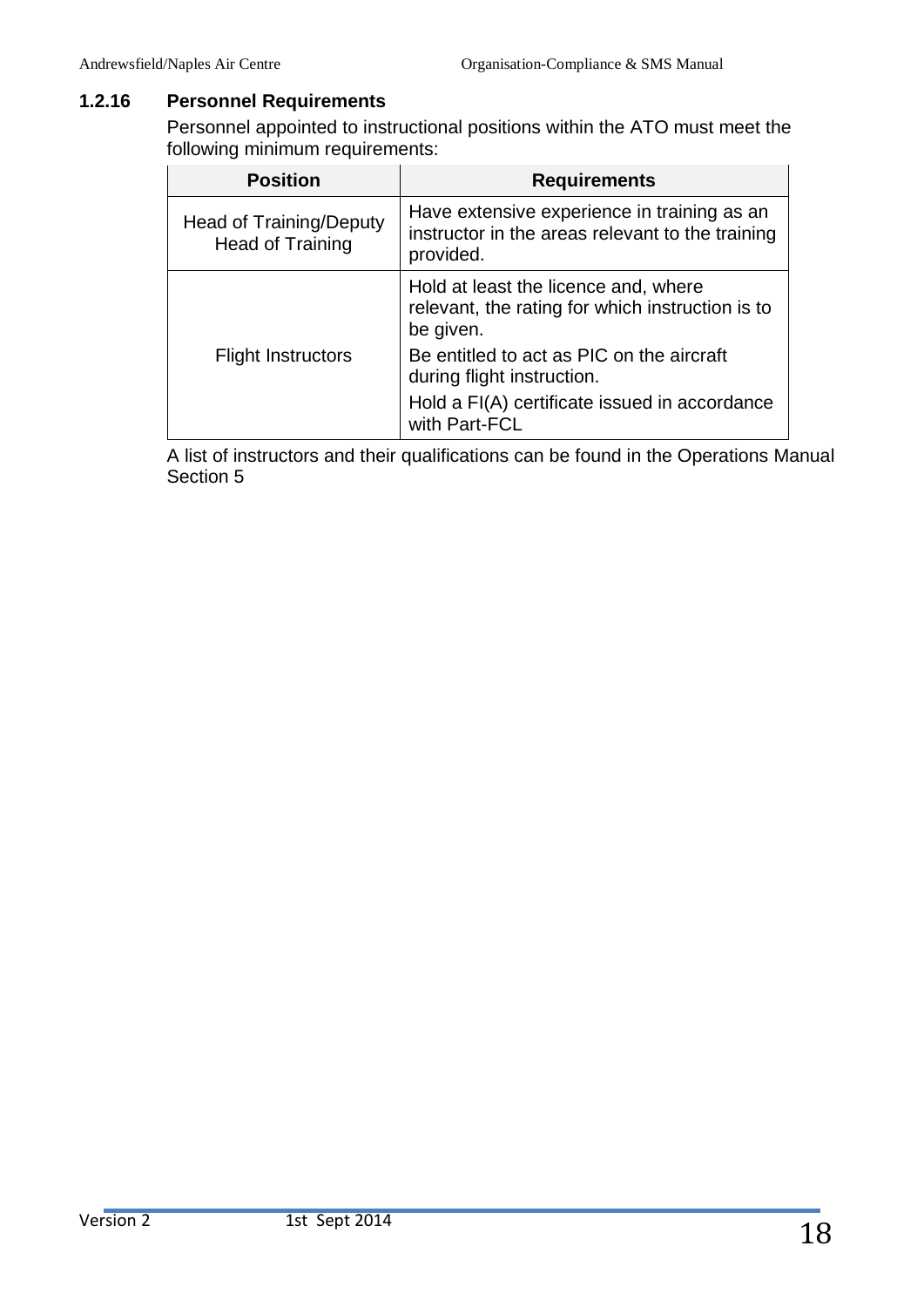

# Compliance Manual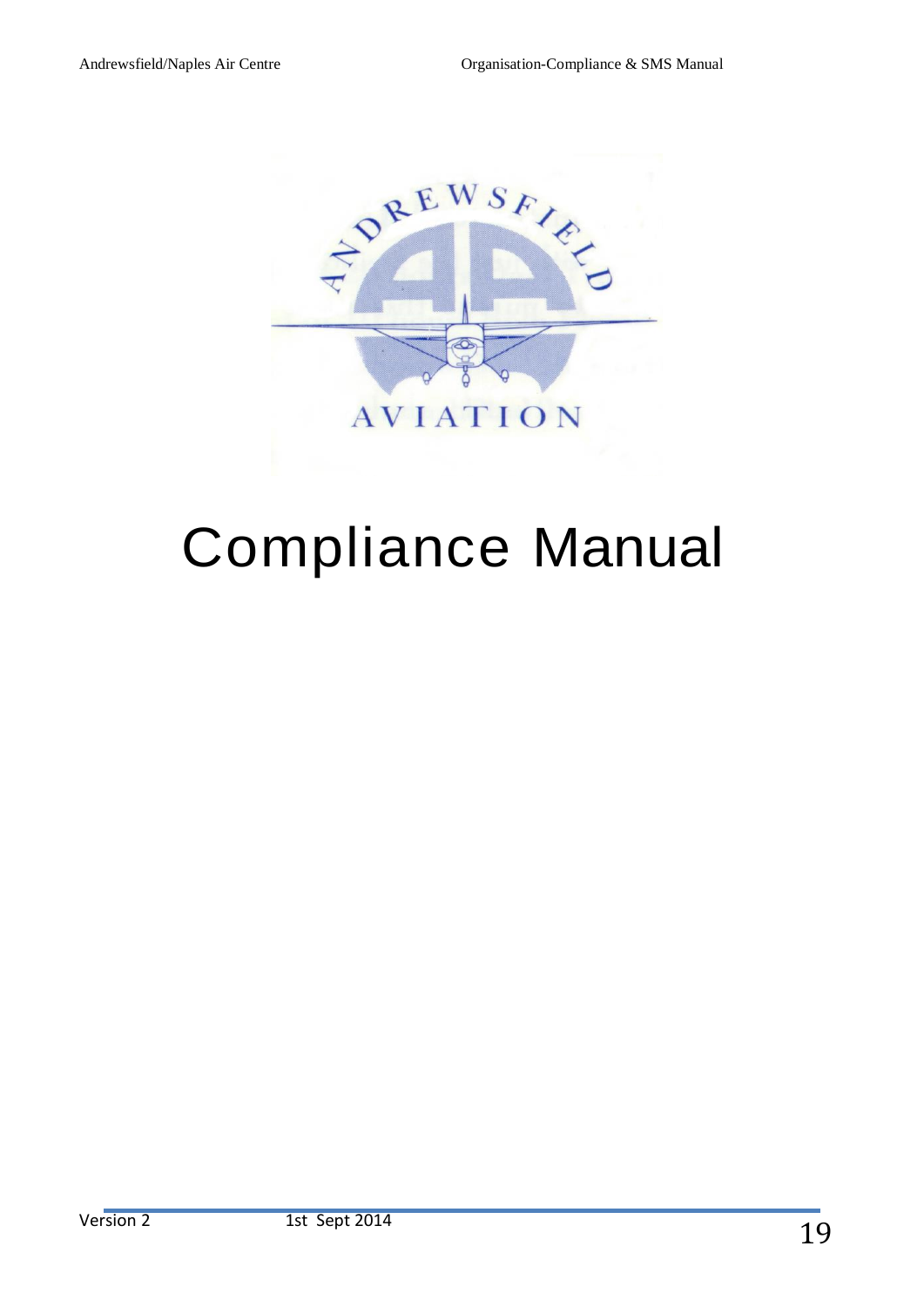# **Compliance Monitoring System**

**CONTENTS** 

**Contents** Checklist of Pages and Amendment List Compliance Monitoring System Introduction Compliance Monitoring Policy Key Personnel Accountable Manager Compliance Monitoring Manager Audit Terminology Compliance Monitoring Program

# **APPENDICIES**

- Appendix 1 Management and Administration Compliance Audit Form
- Appendix 2 Facilities and Accommodation Compliance Audit Form
- Appendix 3 Aircraft and Equipment Compliance Audit Form
- Appendix 4 Instructor Standardisation Compliance Audit Form
- Appendix 5 Compliance Monitoring System Compliance /Safety Management System

Audit Form

- Appendix  $6 -$  Training Programs and Records
- Appendix 7 Compliance Monitoring System Non Conformity Report
- Appendix 8 Course Assessment Form
- Appendix 9 Compliance Monitoring Program Schedule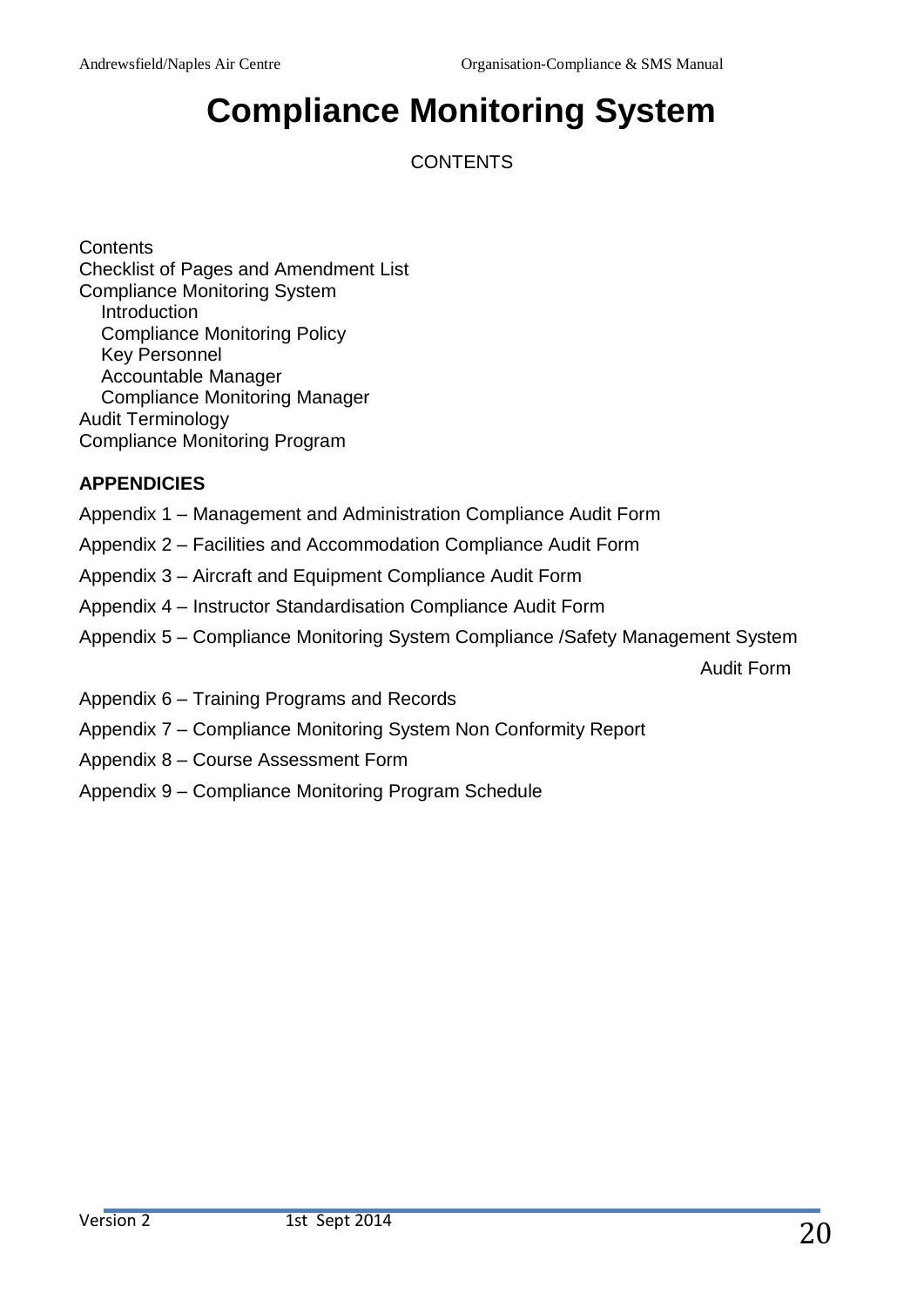# **COMPLIANCE MONITORING SYSTEM**

#### **Introduction**

2.1 Andrewsfield Aviation Ltd is to establish a compliance monitoring system whereby it can monitor its activities, be able to detect deviations from set rules and standards, take the necessary corrective actions and thus ensure compliance with regulatory authorities and its own requirements.

The Compliance Monitoring System will make it possible for a supervising authority to perform inspections and surveillance efficiently and with a reasonable amount of resources.

#### **2.2.1 Compliance Monitoring Policy**

Andrewsfield Aviation Ltd /NAC Compliance Monitoring Policy is to produce competent and safe pilots by providing efficient and cost-effective training in a satisfactory learning environment, in order to achieve the standards in flying required to satisfy licence and rating provisions.

Training is conducted in compliance with the provisions in all relevant requirements of Regulation EU 216/2008 and its implementing rules including:

- (a) Relevant national legislation as detailed in the Air Navigation Order
- (b) ATO procedures as defined in:

i.The Organisation Management manual

ii.The ATO Operations Manual

iii.The Training Manual(s) for the course(s) provided

(c) Any other regulatory requirements to which the ATO is subject.

# **2.2.2 Key Personnel**

Key personnel and their responsibilities are;

#### **2.3 Accountable Manager**

The primary role of the Accountable Manager is to verify, by monitoring activities in the field of training, that the standards required by the Authority and additional requirements established by Andrewsfield Aviation Ltd, are being carried out properly under the supervision of the Chief Flying Instructor and has overall responsibility for the Compliance monitoring system including the frequency, format and structure of the internal management evaluation activities.

The Accountable Manager is: **Miss Carol Cooper(AAL Principle)** The Deputy Accountable Manager is: **Nicola Gentil (NAC)**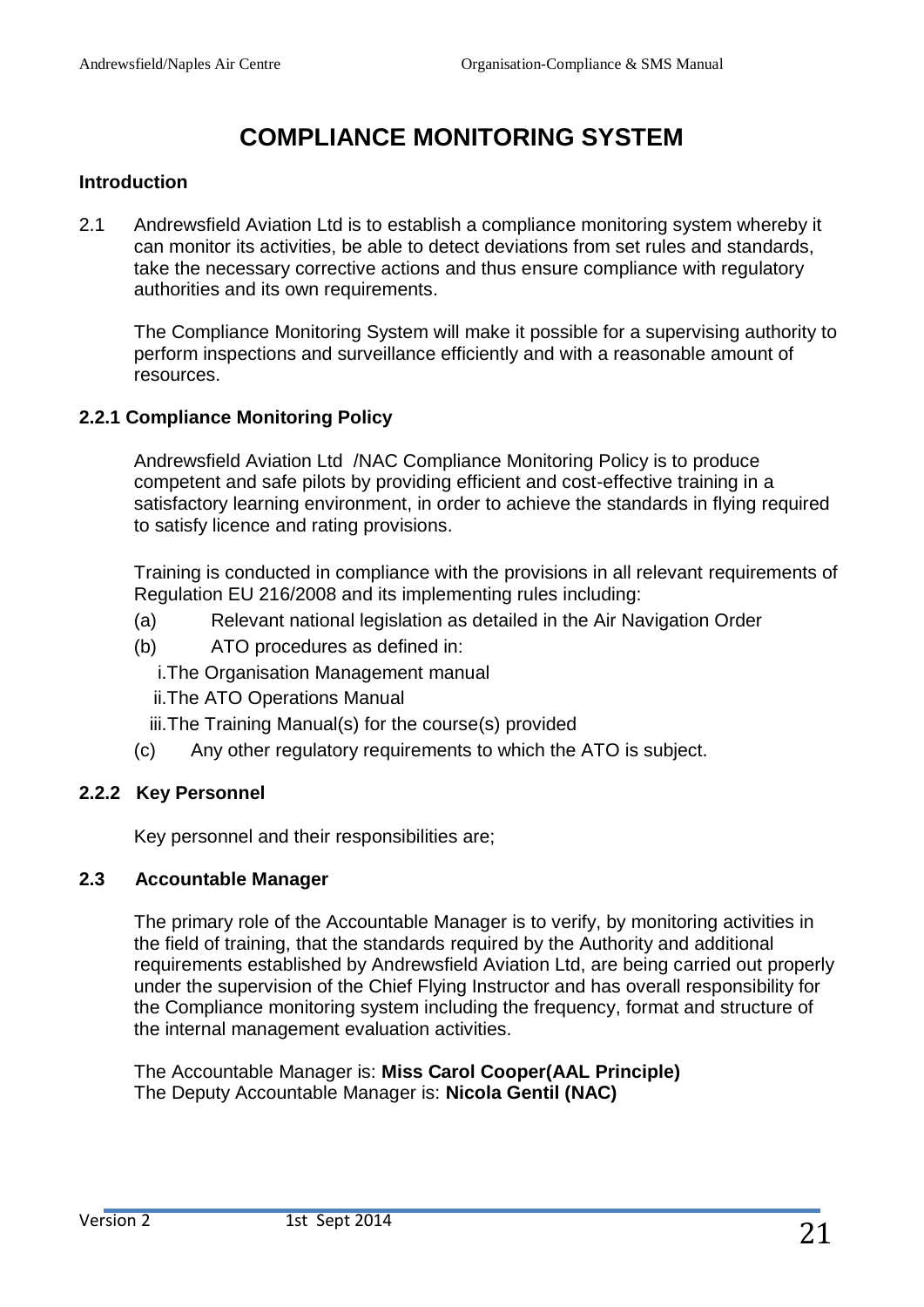#### **Compliance Monitoring Manager**

The Compliance Monitoring Manager is responsible to the Accountable Manager for:

- Monitoring the compliance of the organisation with all applicable regulatory requirements.
- Monitoring the compliance of the organisation with the provisions of the Operations, Training and Safety Management Manuals.
- Ensuring that the compliance monitoring programme is properly implemented, maintained and continually reviewed and improved.
- Ensuring that audits are conducted by suitably trained and independent personnel.

The Compliance Monitoring Managers are **Mr. N. Boniface (AAL) Michael Rowland(NAC)** The Deputy Compliance Monitoring Manager is: **Danielle Clarke (NAC)**

#### **An audit will follow the format of compliance monitoring documentation detailed in AMC1 ORA.GEN.200(a)(6).**

#### **2.4 Terminology**

**Audit -** A systematic, independent and documented process for obtaining evidence and evaluating it objectively to determine the extent to which requirements are complied with.

**Corrective Action -** Corrective actions are steps that are taken to remove the causes of an existing nonconformity or undesirable situation. The corrective action process is designed to prevent the recurrence of nonconformities or undesirable situations. It tries to make sure that existing nonconformities and situations don't happen again. It tries to prevent recurrence by eliminating causes. Corrective actions address actual problems. Because of this, the corrective action process can be thought of as a problem solving process.

**Inspection -** An independent documented conformity evaluation by observation and judgement accompanied as appropriate by measurement, testing or gauging, in order to verify compliance with applicable requirements.

**Non Compliance -** Failure to meet regulatory or other. A compliance audit makes findings of non-compliance.

**Non Conformance -** Nonfulfillment of a requirement. Non-conformity or noncomformances are any deviations from established procedures, programs and other arrangements related to the ATO. They may include non-compliances to regulations, but not all non-compliances are necessarily non-conformances.

**Observation -** An observation indicates that a situation has been discovered during an audit warranting clarification or further investigation in order to improve the overall status and effectiveness of the ATO. Observations do not involve situations where there is direct evidence indicating nonconformance. Observations may signal the potential for a future nonconformity.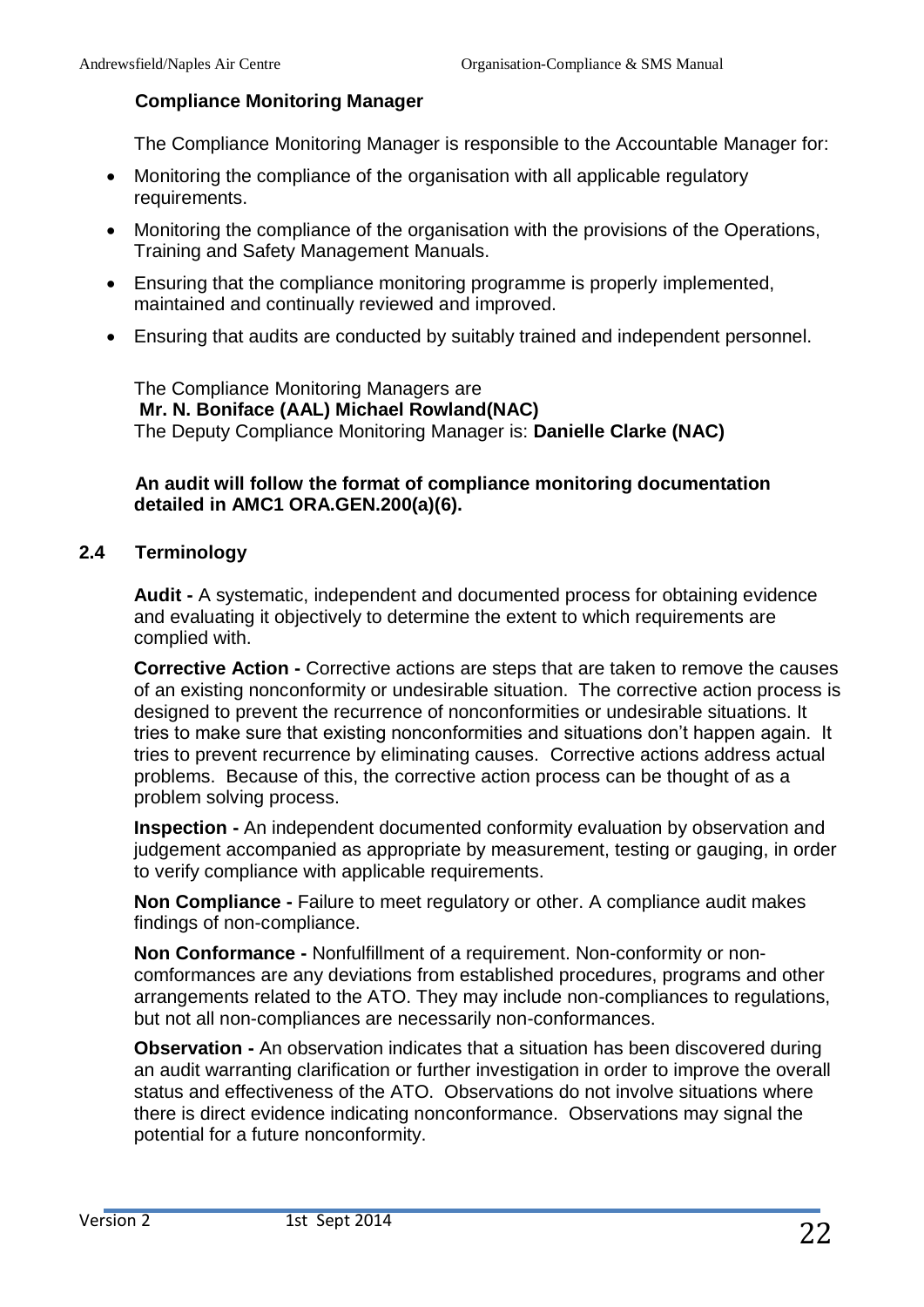**Preventive Action -** Preventive actions are steps that are taken to remove the causes ofpotential nonconformities or potential situations that are undesirable. The preventive action process is designed to prevent the occurrence of nonconformities or situations that do not yet exist. It tries to prevent occurrence by eliminating causes. While corrective actions prevent recurrence, preventive actions prevent occurrence. Both types of actions are intended to prevent nonconformities.

Preventive actions address potential problems, ones that haven't yet occurred. In general, the preventive action process can be thought of as a risk analysis process.

#### **The above will involve:**

- a) interviews or discussions with personnel;
- b) a review of published documents;
- c) the examination of an adequate sample of student records;
- d) interviews or discussions with students following completion of course assessment forms;
- e) the preservation of documents and the recording of observations;
- f) the examination of the Company, staffing and infrastructure.

#### **2.5 Compliance Monitoring Program**

The Compliance Monitoring system consists of pro-forma documents (Compliance Documents) that lists all the requirements to be met prior to commencement of the course of training, the items to be covered during the training together with dates when each item is completed, and then signed off by the relevant instructor.

Associated with the Compliance Document are Student Records that will be completed by the relevant instructor, which record in more detail, progress with each item. At the end of the course of training, the Compliance Document will be signed by the CFI to indicate that the student is ready for test. The Compliance Document will also be signed by the Student to confirm acceptance of course completion.

The student will be asked to complete a course assessment form. It will be the responsibility of the Accountable Manager to ensure that assessments are completed by students. The comments in this form will help management to address any shortcomings in the training and/or administrative arrangements as perceived by the student. The Accountable Manager will ensure that these are dealt with promptly provided they are deemed to be reasonable and correctable. There is space on the assessment form for completion by the Accountable Manager with comments on action taken.

The student will have access to the management at all times throughout the training and will have the opportunity to address his/her concerns during training as well as at the end of training.

The Compliance Manager will annually examine the Flying Training Organisations and with the associated Compliance Documents, complete the Compliance Audit Forms, establish any defects or non conformities that may have occurred and direct the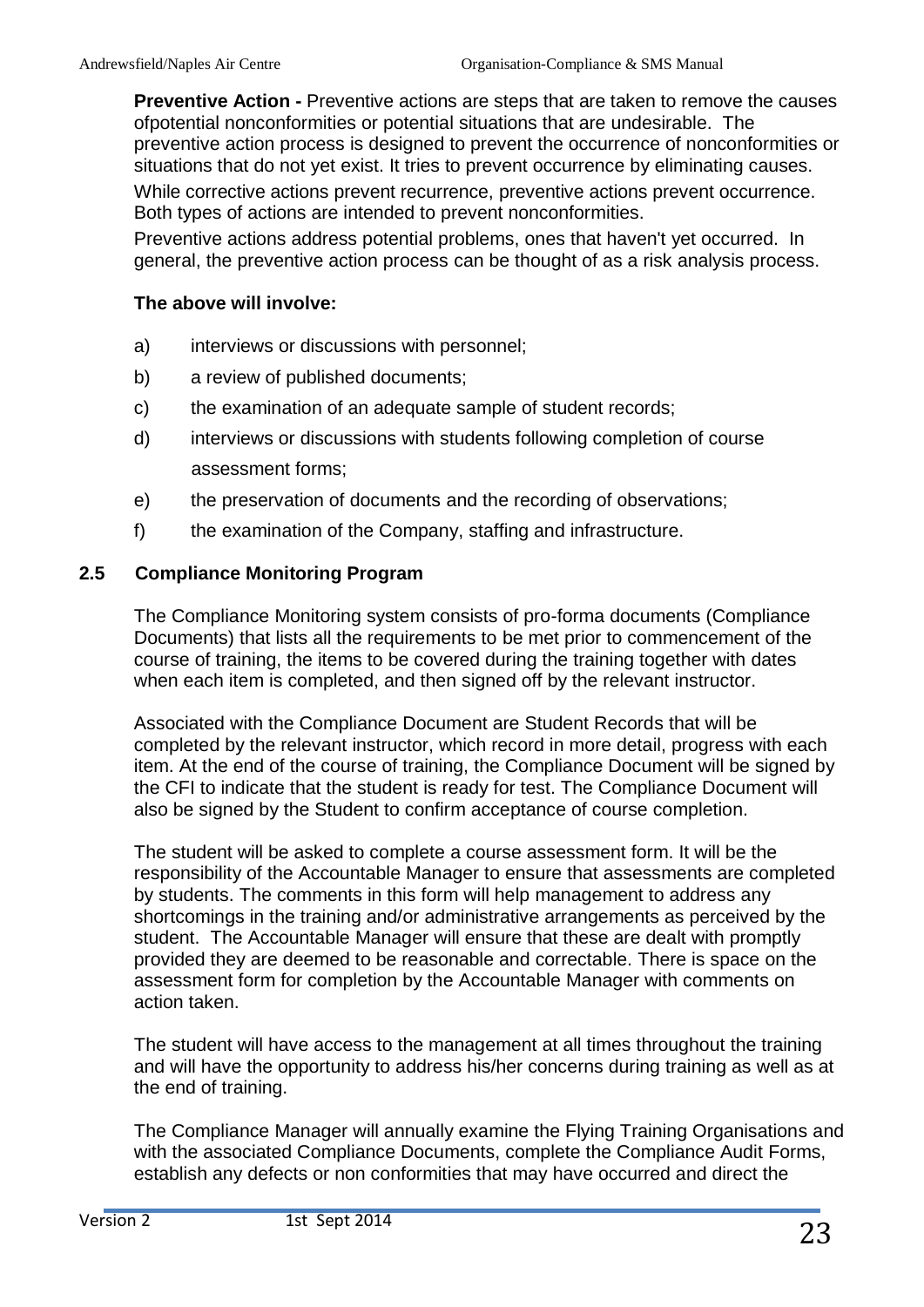necessary corrective action. This corrective action, when completed, is to be signed as corrected by the Head of Training who will notify the Compliance Manager who will check to ensure compliance has been effected. This corrective action must be completed within a period of three months from the date of the audit.

**\*It is the company policy that Audits are carried out to the program in this document however flexibility on this program is permitted with the approval of all concerned parties**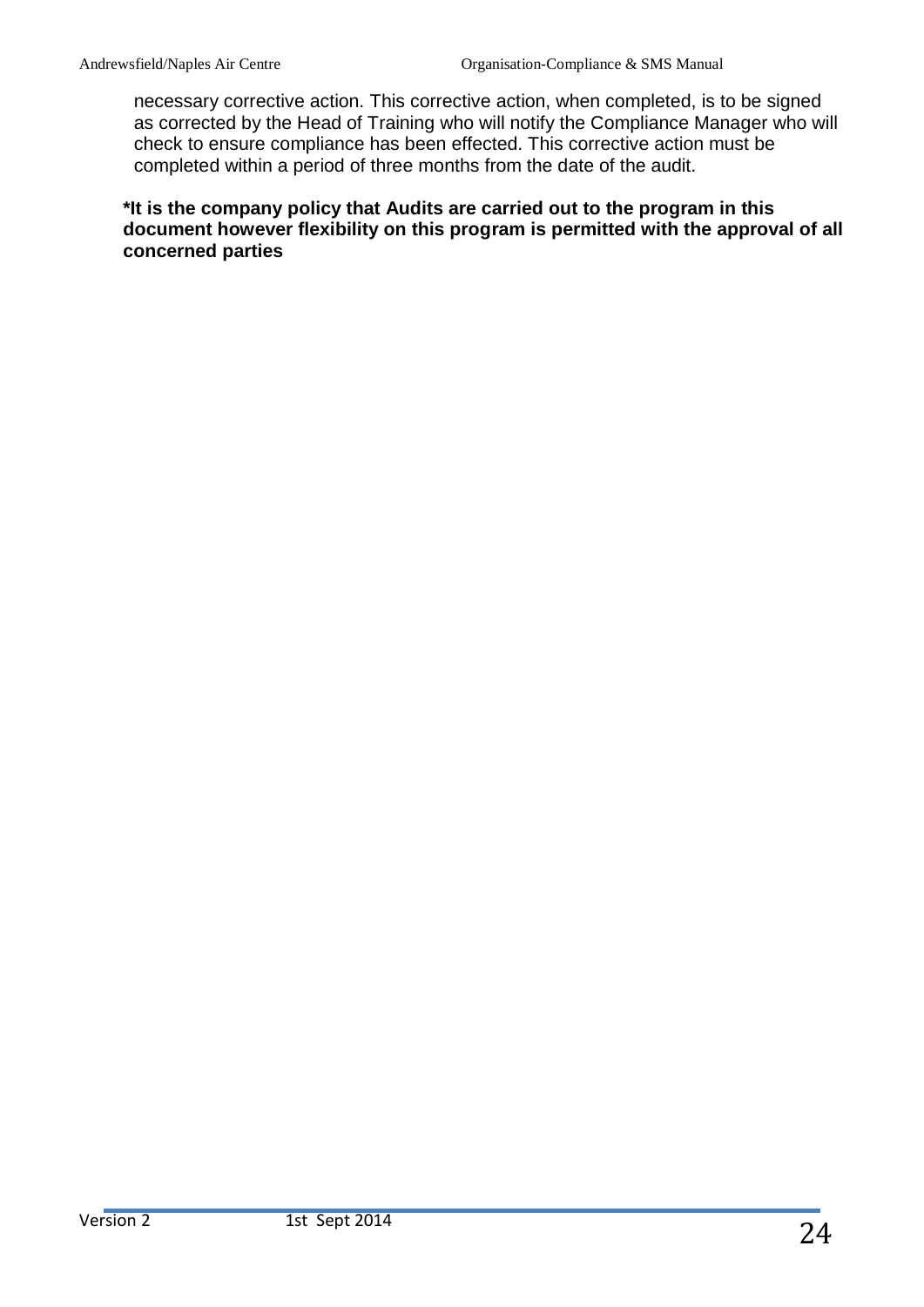# **Management and Administration Compliance Audit Form**

Appendix 1

| <b>JANUARY</b> |                                                                                                                    |                   |                   |                |  |
|----------------|--------------------------------------------------------------------------------------------------------------------|-------------------|-------------------|----------------|--|
| #              | <b>SUBJECT</b>                                                                                                     | <b>AAL</b><br>Y/N | <b>NAC</b><br>Y/N | <b>REMARKS</b> |  |
|                | <b>MANAGEMENT AND</b><br><b>ADMINISTRATION</b>                                                                     |                   |                   |                |  |
| 1              | Does the management<br>structure accord with the ATO<br><b>Operations Manual?</b>                                  |                   |                   |                |  |
| $\overline{2}$ | Is the Head of Training<br>suitably approved by the<br>Authority?                                                  |                   |                   |                |  |
| 3              | Is the Chief Flying Instructor<br>properly qualified?                                                              |                   |                   |                |  |
| 4              | Does the Accountable<br>Manager have overall<br>responsibility for the ATO, is<br>he qualified and approved.?      |                   |                   |                |  |
| 5              | Is the Safety Manager<br>qualified / trained and<br>approved?                                                      |                   |                   |                |  |
| 6              | Are sufficient Flight and<br>Ground Instructors employed<br>to maintain satisfactory<br>student instructor ratios? |                   |                   |                |  |
| $\overline{7}$ | Is the Safety Management<br>System promoted among the<br>staff?                                                    |                   |                   |                |  |
| 8              | Are the Flight Instructors<br>properly qualified and current?                                                      |                   |                   |                |  |
| 9              | Have the senior management<br>and staff received SMS<br>training?                                                  |                   |                   |                |  |
| 10             | Are the safety management<br>meetings documented in<br>accordance with the SMS<br>manual?.                         |                   |                   |                |  |
| 12             | Are the Training Manuals up to<br>date, pertinent and in the<br>correct format?                                    |                   |                   |                |  |
| 13             | Is the training programme to<br>the correct format and freely<br>available to staff and trainees?                  |                   |                   |                |  |
| 14             | Is the Operations Manual up to<br>date and pertinent to the ATO<br>operation?                                      |                   |                   |                |  |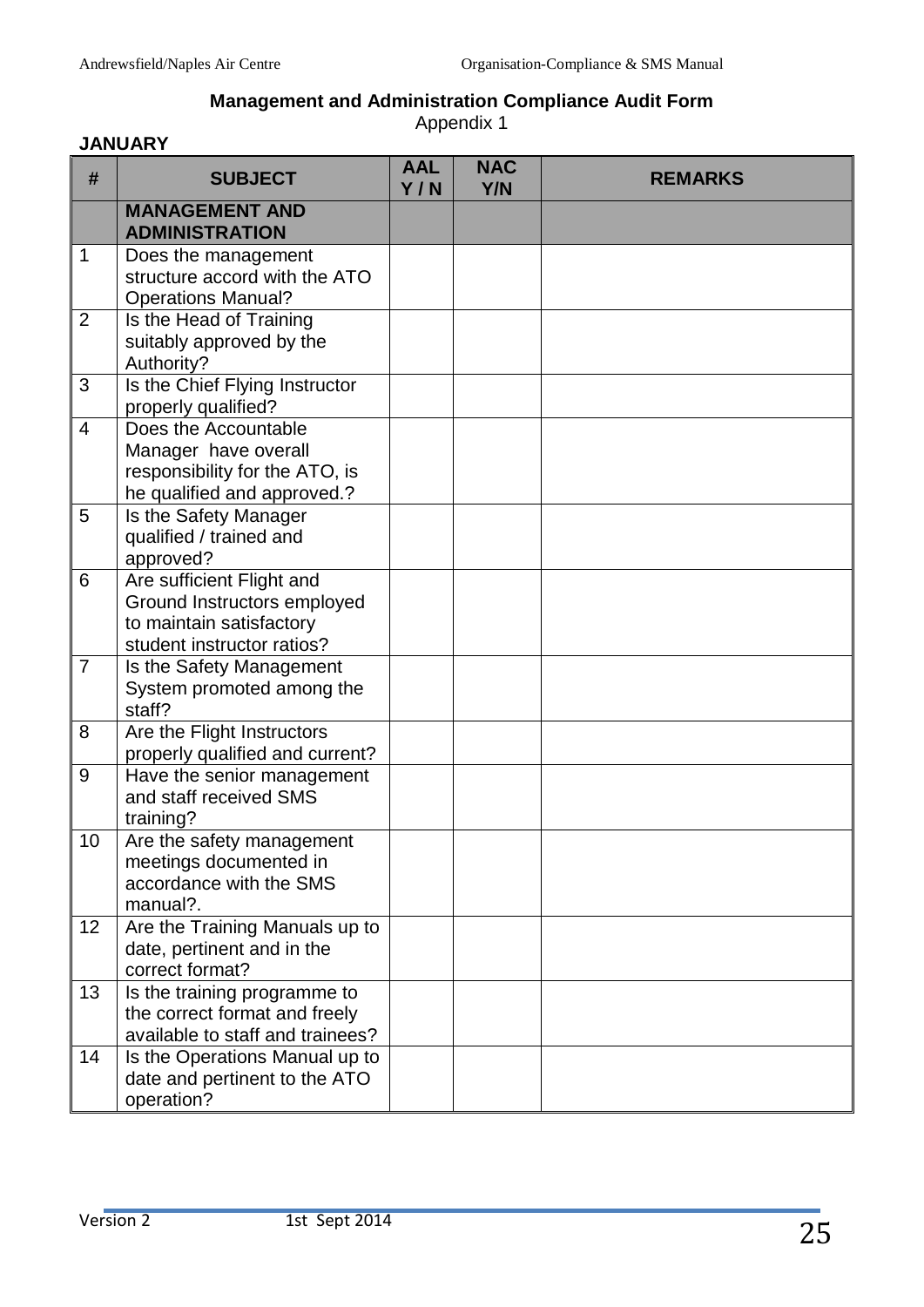| #                | <b>SUBJECT</b>                                                                                                                                                                          | <b>AAL</b><br>Y/N | <b>NAC</b><br>Y/N/ | <b>REMARKS</b> |
|------------------|-----------------------------------------------------------------------------------------------------------------------------------------------------------------------------------------|-------------------|--------------------|----------------|
|                  | <b>MANAGEMENT AND</b><br><b>ADMINISTRATION</b>                                                                                                                                          |                   |                    |                |
| 15 <sub>15</sub> | Is there an effective system for<br>checking that students fulfil all<br>requirements before entering<br>training?                                                                      |                   |                    |                |
| 16               | Is there an effective<br>Management System within<br>the ATO?                                                                                                                           |                   |                    |                |
| 17               | Are the instructors duty and<br>training hours in accordance<br>with the operations manual?                                                                                             |                   |                    |                |
| 18               | Are the trainee duty and<br>training hours in accordance<br>with the operations manual?                                                                                                 |                   |                    |                |
| 19               | Are the Operations and<br><b>Training Manuals made</b><br>available to all staff and<br>trainees and is there a system<br>to ensure that both groups are<br>familiar with the contents? |                   |                    |                |

| Audit conducted by (print name) | Position held |  |
|---------------------------------|---------------|--|
|                                 |               |  |

Signature Date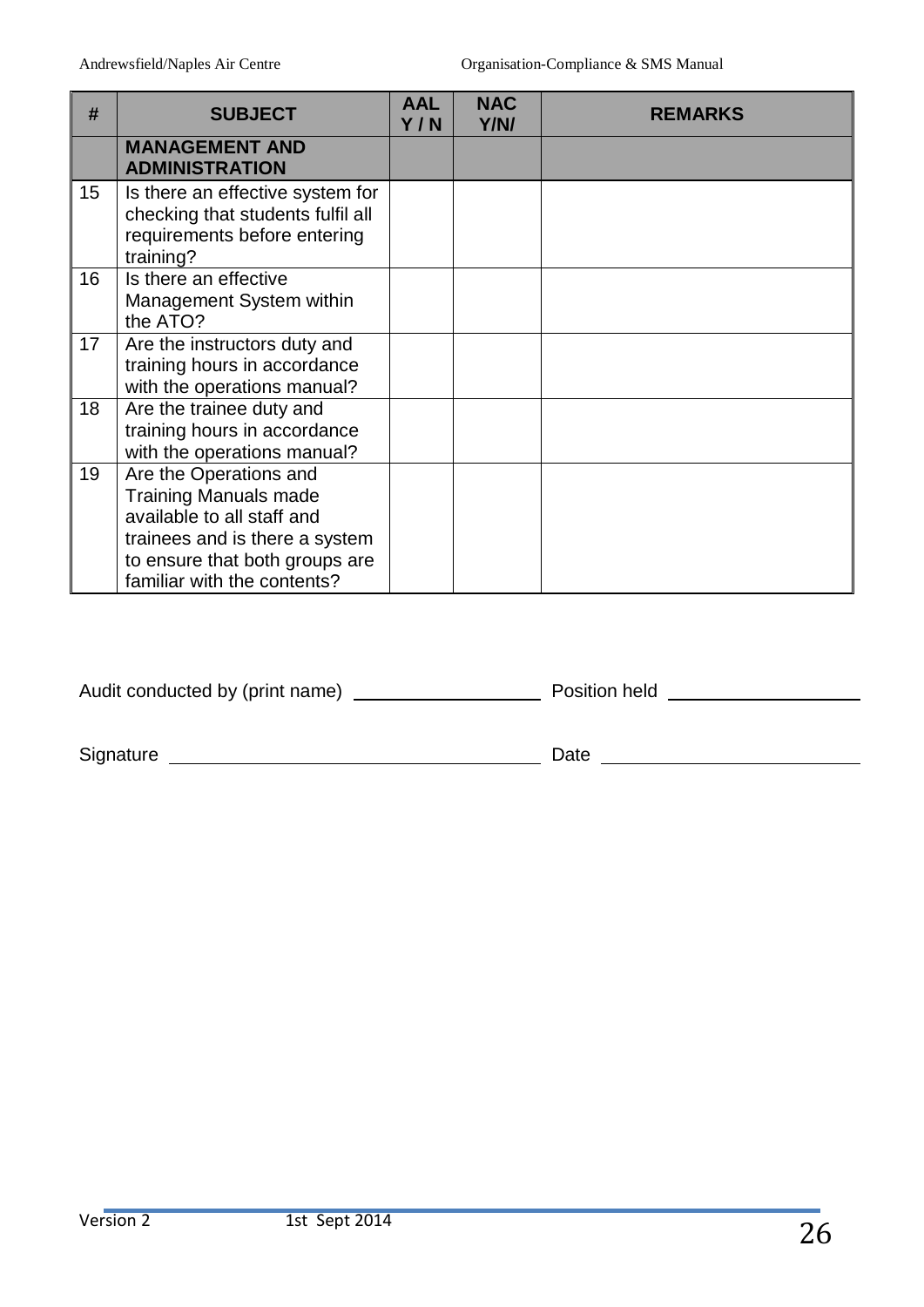# **Facilities and Accommodation Compliance Audit Form**

Appendix 2

#### **MARCH**

| # | <b>SUBJECT</b>                                                                                                 | <b>AAL</b><br>Y/N | <b>NAC</b><br><b>Y/N</b> | <b>REMARKS</b> |
|---|----------------------------------------------------------------------------------------------------------------|-------------------|--------------------------|----------------|
|   | <b>FACILITIES AND</b><br><b>ACCOMODATION</b>                                                                   |                   |                          |                |
| 1 | Is there adequate and properly<br>equipped Flight Operations<br>accommodation?                                 |                   |                          |                |
| 2 | Are there adequate numbers<br>of briefing and lecture facilities<br>available for the number of<br>students?   |                   |                          |                |
| 3 | Do trainees have free access<br>to flight planning information.<br>(AIP, AICs, NOTAMS,<br>Weather, etc.).      |                   |                          |                |
| 4 | Do trainees have free access<br>to ATO publications<br>(Operations Manual and<br><b>Training Manuals)?</b>     |                   |                          |                |
| 5 | Are all operations, training and<br>planning documents up to date<br>and pertinent to the courses<br>provided? |                   |                          |                |
| 6 | Does the aerodrome meet the<br>published requirements and is<br>suitable to accommodate flight<br>training?    |                   |                          |                |

Audit conducted by (print name) Position held

Signature Date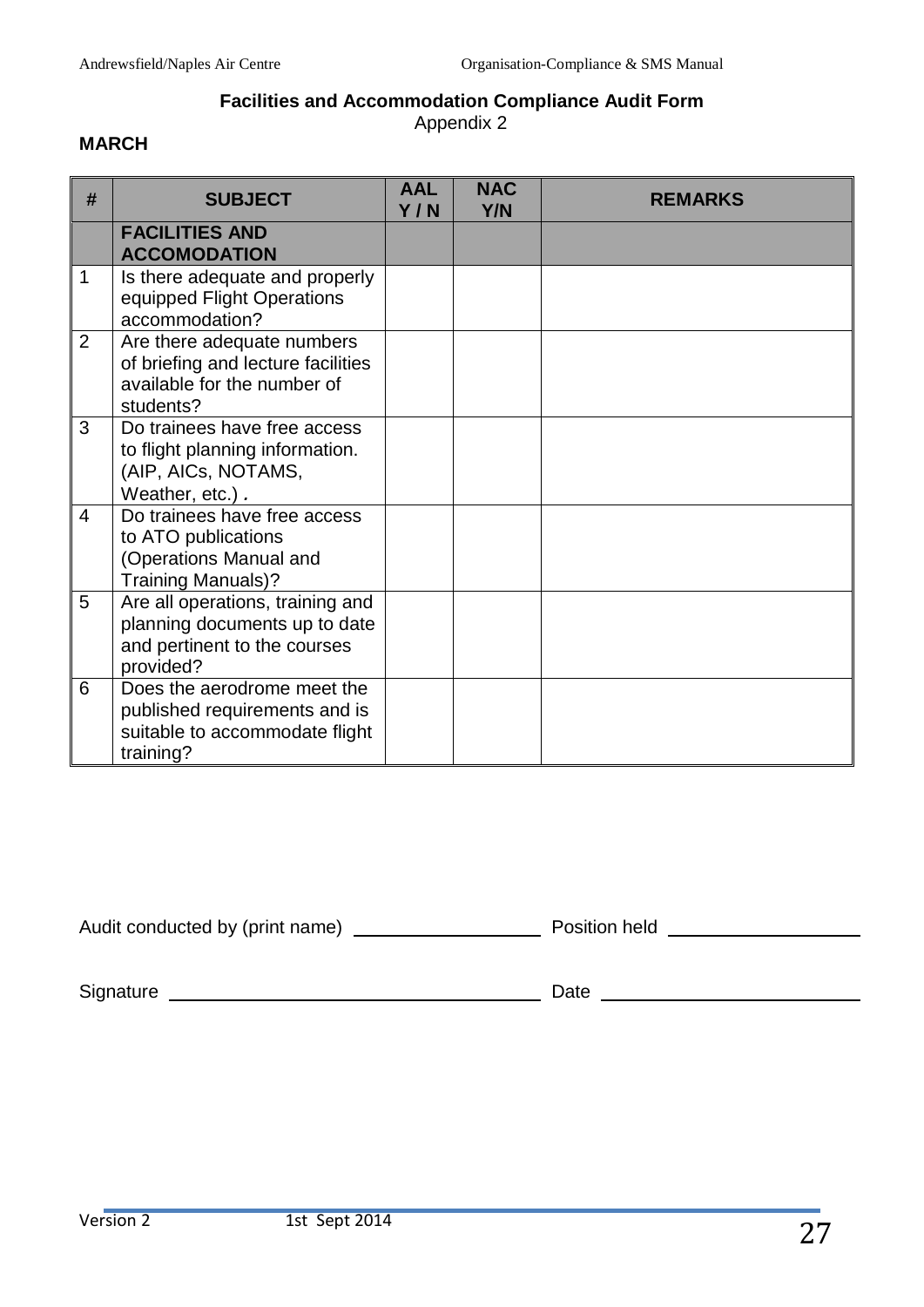# **Aircraft and Equipment Compliance Audit Form**

Appendix 3

#### **MARCH**

| #              | <b>SUBJECT</b>                                                                                                                                                | <b>AAL</b><br>Y/N | <b>NAC</b><br><b>Y/N</b> | <b>REMARKS</b> |
|----------------|---------------------------------------------------------------------------------------------------------------------------------------------------------------|-------------------|--------------------------|----------------|
|                | <b>AIRCRAFT AND</b><br><b>EQUIPMENT</b>                                                                                                                       |                   |                          |                |
| $\mathbf{1}$   | Are the aircraft used for<br>training equipped and<br>maintained to a suitable<br>standard (Record registration<br>of those aircraft which were<br>checked)?. |                   |                          |                |
| 2              | Are the aircraft documents<br>correctly maintained and<br>available to the PIC for<br>inspection?                                                             |                   |                          |                |
| 3              | Are aircraft defects recorded<br>and in accordance with the<br>operations manual?                                                                             |                   |                          |                |
| $\overline{4}$ | Are there suitable RT training<br>and testing facilities within<br>the ATO?                                                                                   |                   |                          |                |
| 5              | Does a process exist<br>whereby the Head of Training<br>ensures that new training<br>aircraft are suitable for the<br>intended training course?               |                   |                          |                |
| 6              | Does the process ensure that<br>the CAA are notified of new<br>training aircraft?                                                                             |                   |                          |                |
| $\overline{7}$ | Are Tech Logs / Flight<br>Authorisation sheets<br>completed fully and<br>accurately?                                                                          |                   |                          |                |
| 8              | Do all aircraft contain the<br>relevant documentation                                                                                                         |                   |                          |                |

| Audit conducted by (print name) | Position held |
|---------------------------------|---------------|
|                                 |               |
| Signature                       | Date          |
|                                 |               |
|                                 |               |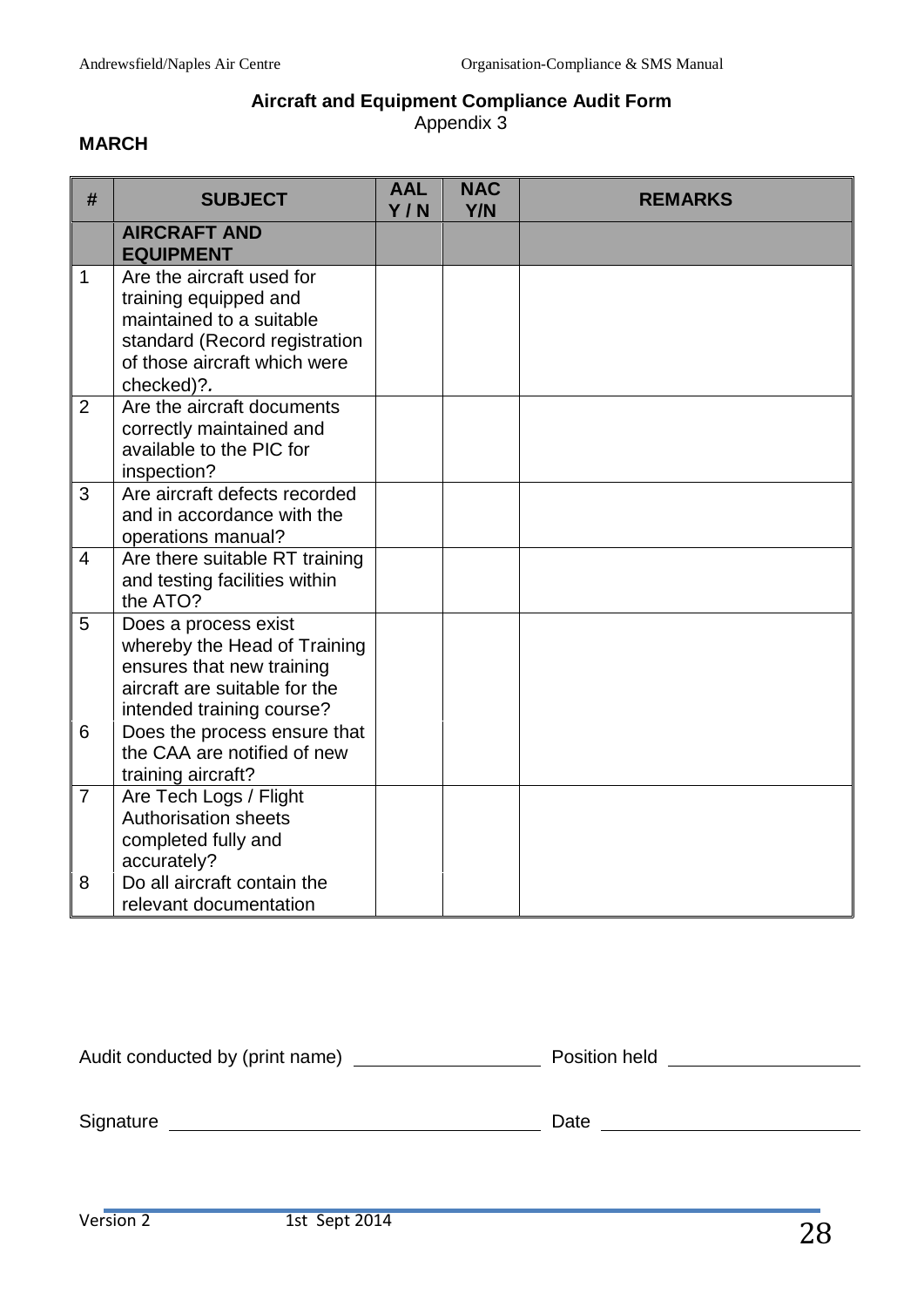#### **Instructor Standardisation Compliance Audit Form** Appendix 4

#### **MAY**

| #              | <b>SUBJECT</b>                                                                                                                | <b>AAL</b><br>Y/N | <b>NAC</b><br>Y/N | <b>REMARKS</b> |
|----------------|-------------------------------------------------------------------------------------------------------------------------------|-------------------|-------------------|----------------|
|                | <b>INSTRUCTOR</b><br><b>STANDARDISATION</b>                                                                                   |                   |                   |                |
| 1              | Is there an effective method of<br>assessing and maintaining<br>instructional standards?                                      |                   |                   |                |
| 2              | Is there an effective<br>standardisation and staff<br>training program in accordance<br>with the Operations manual?           |                   |                   |                |
| 3              | Are the instructors logbooks<br>kept up to date and in<br>accordance with the Operations<br>manual?                           |                   |                   |                |
| $\overline{4}$ | Does the ATO submit to the<br>CAA and maintain a list of<br>Examiners for the conduct of<br>the skill tests?                  |                   |                   |                |
| 5              | Is instructor initial, refresher<br>and standardisation training<br>conducted in accordance with<br>the published procedures? |                   |                   |                |

| Audit conducted by (print name) | <b>Position held</b> |  |
|---------------------------------|----------------------|--|
|                                 |                      |  |

Signature Date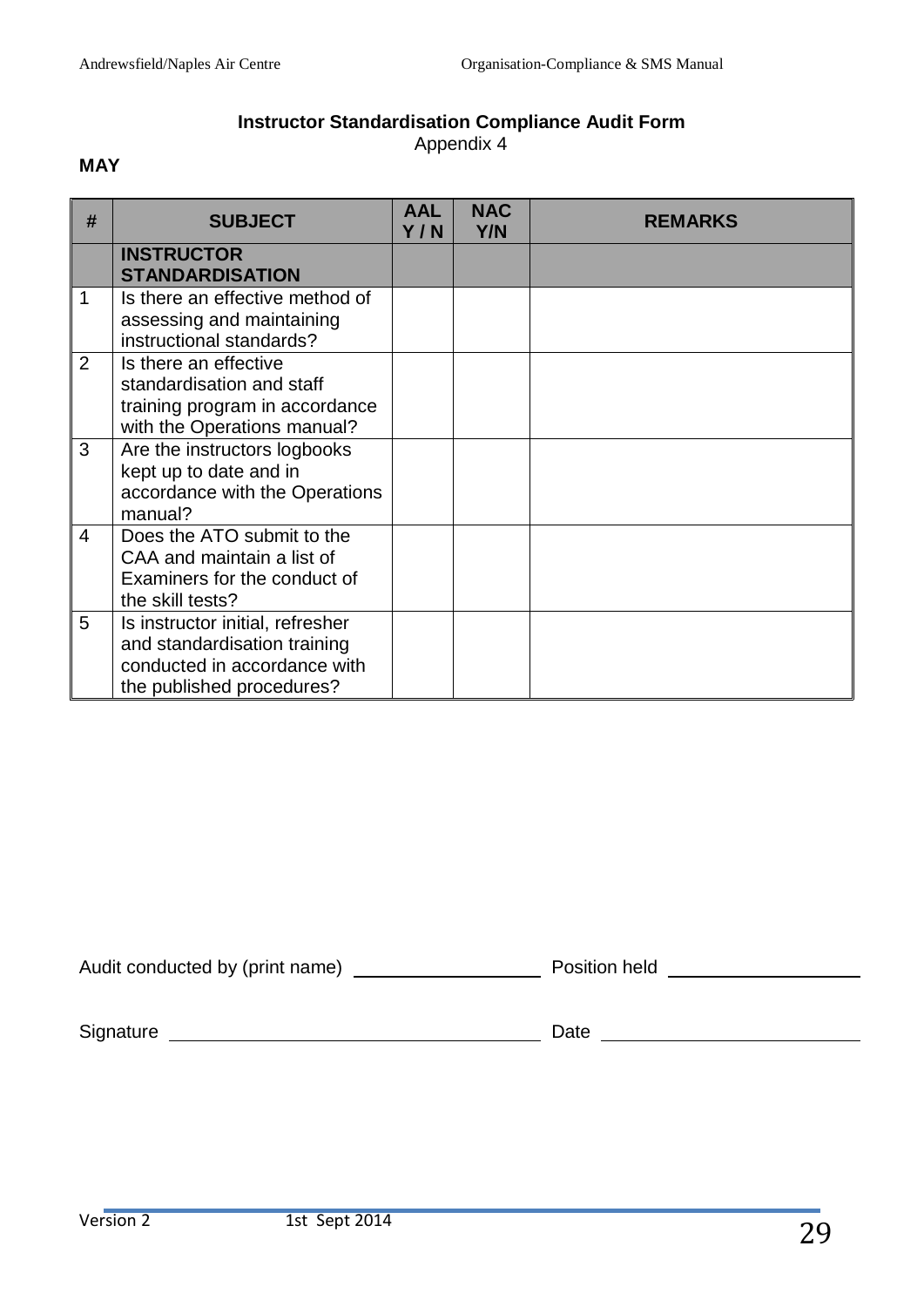#### **Compliance Monitoring System Compliance Audit Form** Appendix 5

# **JULY**

| #              | <b>SUBJECT</b>                                                                                                                                            | <b>AAL</b><br>Y/N | <b>NAC</b><br>Y/N | <b>REMARKS</b> |
|----------------|-----------------------------------------------------------------------------------------------------------------------------------------------------------|-------------------|-------------------|----------------|
|                | <b>COMPLIANCE</b><br><b>MONITORING SYSTEM</b>                                                                                                             |                   |                   |                |
| $\mathbf{1}$   | Are audits being completed in<br>accordance with the program<br>specified in the Compliance<br><b>Monitoring System?</b>                                  |                   |                   |                |
| $\overline{2}$ | Is the auditor independent of<br>the area(s) which are being<br>audited?                                                                                  |                   |                   |                |
| 3              | Do the audits completed<br>cover all aspects of the ATO,<br>specifically the Regulatory<br>requirements and internal<br>procedures?                       |                   |                   |                |
| $\overline{4}$ | Where previous audits<br>identified non-conformances,<br>have these been resolved in<br>a timely manner?                                                  |                   |                   |                |
| 5              | Where corrective or<br>preventative action was<br>identified on previous<br>findings, has this<br>subsequently been checked<br>and found to be effective? |                   |                   |                |
| 6              | Where any changes requiring<br>prior approval of the Authority<br>have been identified, was<br>approval sought?                                           |                   |                   |                |
| $\overline{7}$ | Is there an effective system<br>for document control in<br>place?                                                                                         |                   |                   |                |
| 8              | Are document / version<br>control procedures being<br>followed when manual<br>revisions are made?                                                         |                   |                   |                |

| Audit conducted by (print name) | Position held |
|---------------------------------|---------------|
|                                 |               |
|                                 |               |
| Signature                       | Date          |
|                                 |               |
|                                 |               |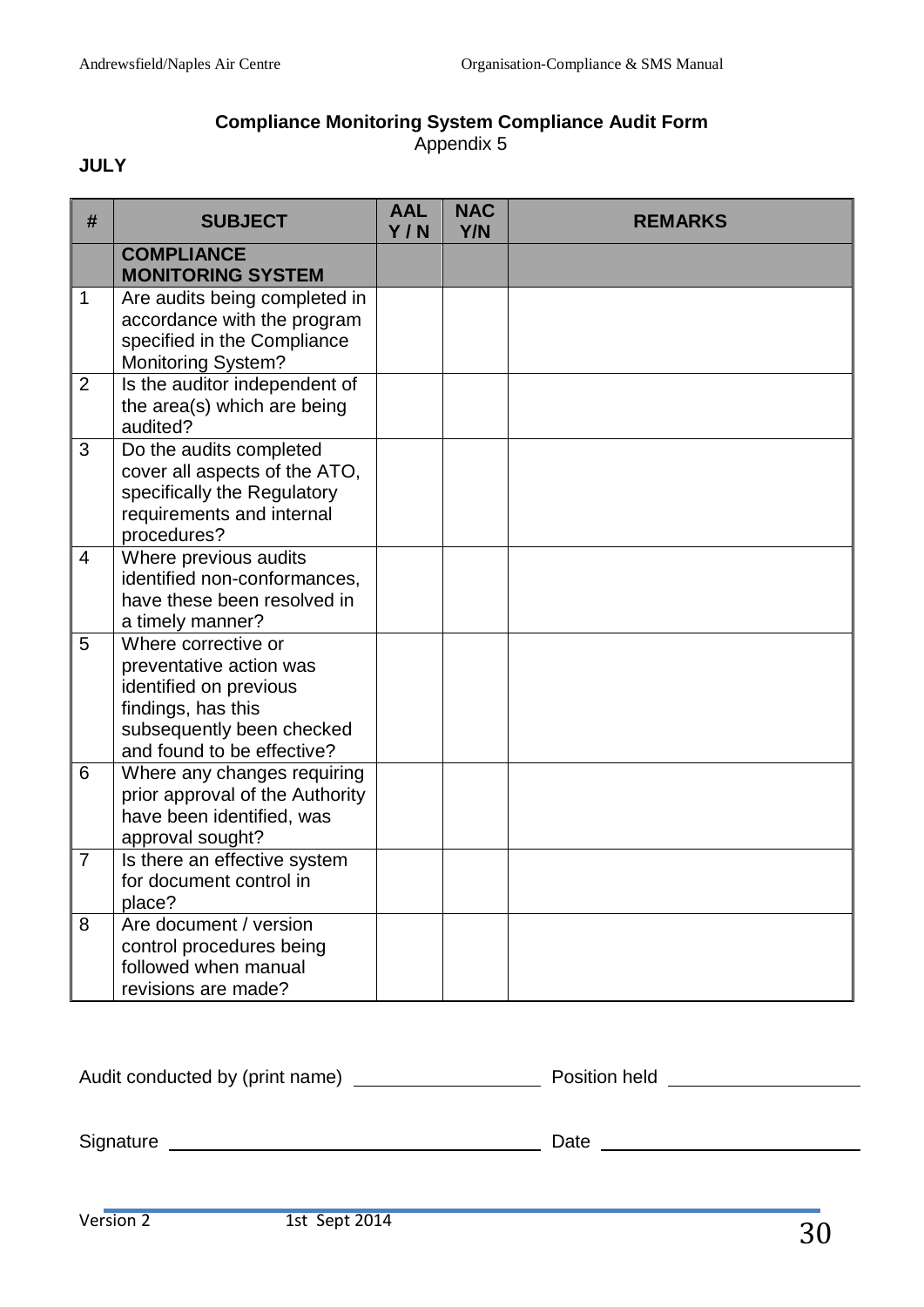# **Training Program & Records Compliance & SMS Audit Form**

Appendix 6

# **OCTOBER**

| #              | <b>SUBJECT</b>                                                                                                                                                             | <b>AAL</b><br>Y/N | <b>NAC</b><br>Y/N | <b>REMARKS</b>                                                     |
|----------------|----------------------------------------------------------------------------------------------------------------------------------------------------------------------------|-------------------|-------------------|--------------------------------------------------------------------|
|                | <b>TRAINING PROGRAM &amp;</b><br><b>RECORDS</b>                                                                                                                            |                   |                   |                                                                    |
| $\mathbf{1}$   | Was the published training<br>programme followed both as<br>to total hours and order of<br>exercises? (Record names of<br>those trainees whose records<br>were checked)    |                   |                   |                                                                    |
| $\overline{2}$ | Were training records<br>correctly and fully<br>completed? (Record names<br>of those trainees whose<br>records were checked).                                              |                   |                   |                                                                    |
| 3              | Are the training records<br>retained for the required<br>duration of 5 years?                                                                                              |                   |                   |                                                                    |
| $\overline{4}$ | Were skill tests conducted by<br>a qualified examiner not<br>connected with the<br>candidates training *25%rule                                                            |                   |                   | *The examiner may conduct 25% of the dual<br>instruction required. |
| 5              | Were all trainees invited to<br>complete a customer<br>feedback form/course<br>critique?                                                                                   |                   |                   |                                                                    |
| 6              | Are the ground school hours<br>recorded for the LAPL/PPL?                                                                                                                  |                   |                   |                                                                    |
| $\overline{7}$ | Do all trainees' records show<br>evidence of classroom<br>instruction for the theory<br>training?                                                                          |                   |                   |                                                                    |
| 8              | Do the training records<br>comply with the format<br>specified in the Training<br>Manual appendices?                                                                       |                   |                   |                                                                    |
| 9              | Are all trainees formally<br>assessed as having sufficient<br>knowledge of the relevant<br>syllabus prior to entry to the<br><b>Theoretical Knowledge</b><br>Examinations? |                   |                   |                                                                    |
| 10             | Were minimum flight training<br>hours achieved for all<br>trainees?                                                                                                        |                   |                   |                                                                    |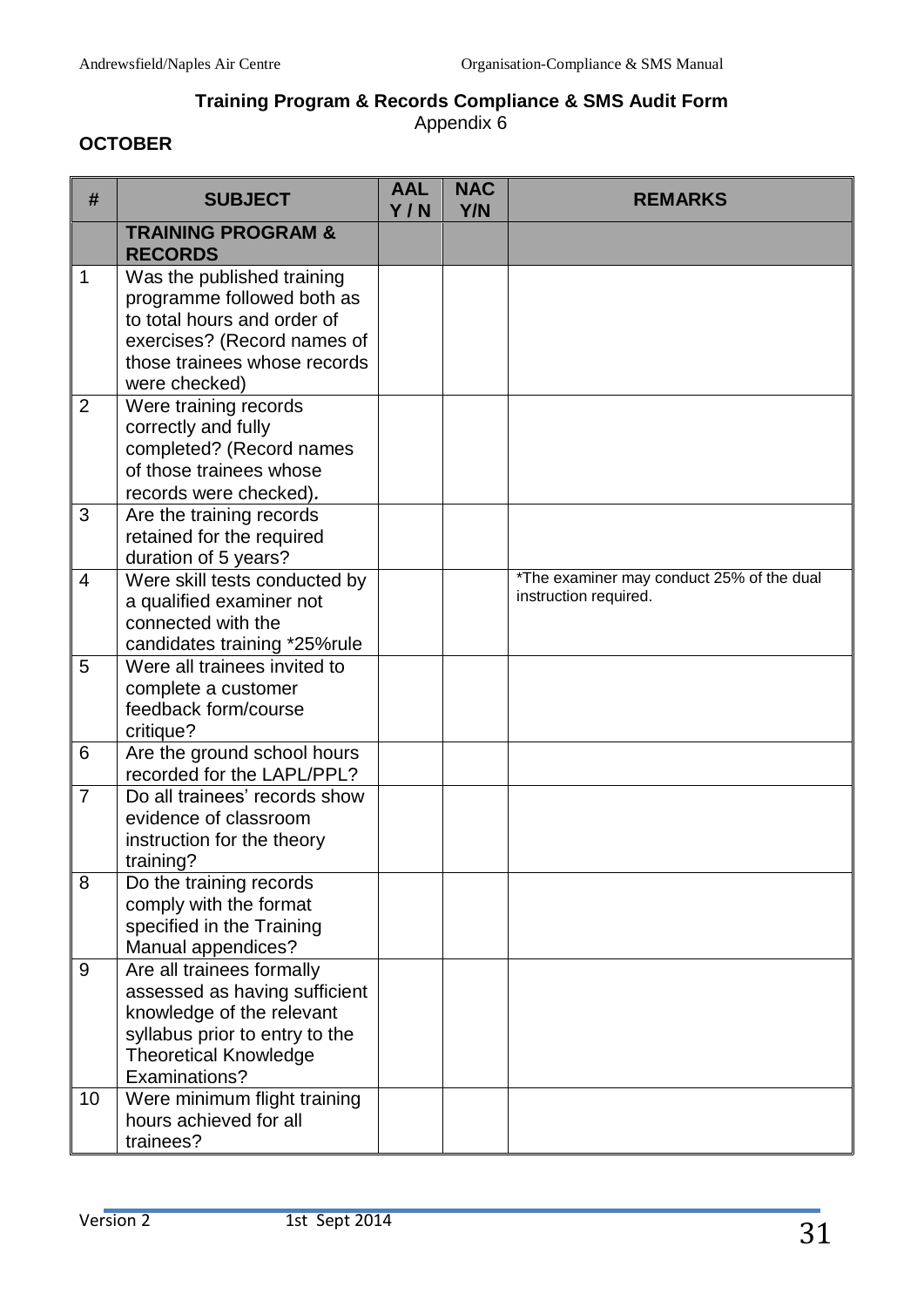| #              | <b>SUBJECT</b>                                                                                                                           | <b>AAL</b><br>Y/N | <b>NAC</b><br>Y/N        | <b>REMARKS</b>                                                                     |
|----------------|------------------------------------------------------------------------------------------------------------------------------------------|-------------------|--------------------------|------------------------------------------------------------------------------------|
| 11             | Where trainees CPL/FI were<br>identified as requiring further<br>training was the procedure<br>followed as per the manual?               |                   |                          | Lapl/PPL students have no guidelines for further<br>training as it is as required. |
| 12             | Were all training flights<br>authorised in accordance<br>with the company<br>procedure?                                                  |                   |                          |                                                                                    |
| 13             | Is there evidence that<br>emergency drill and essential<br>safety exercises are being<br>taught in accordance with the<br>training plan? |                   |                          |                                                                                    |
| 14             | Did the student meet all<br>specified requirement<br>before:-<br>1) First solo<br>2) First solo cross-<br>country                        |                   |                          |                                                                                    |
| 15             | Was SRG Form 2128<br>completed, recommending<br>the trainee for the licence<br>skills test, prior to the event?                          |                   |                          |                                                                                    |
| #              | <b>SUBJECT</b>                                                                                                                           | <b>AAL</b><br>Y/N | <b>NAC</b><br><b>Y/N</b> | <b>REMARKS</b>                                                                     |
|                | <b>SAFETY MANAGEMENT</b><br><b>AUDIT</b>                                                                                                 |                   |                          |                                                                                    |
| 1              | Is the SMS Policy<br>performing as per 3.1.1                                                                                             |                   |                          |                                                                                    |
| $\overline{2}$ | Are Safety Records being<br>managed as per 3.1.8                                                                                         |                   |                          |                                                                                    |
| 3              | Is the safety Reporting<br>System performing as per<br>3.3                                                                               |                   |                          |                                                                                    |
| 4.             | Is the SMS process of<br>promotion performing 3.13                                                                                       |                   |                          |                                                                                    |
| 5.             | Is Management of<br>Changes performing 3.8                                                                                               |                   |                          |                                                                                    |

| Audit conducted by (print name) |      | Position held |
|---------------------------------|------|---------------|
|                                 |      |               |
| Signature                       | Date |               |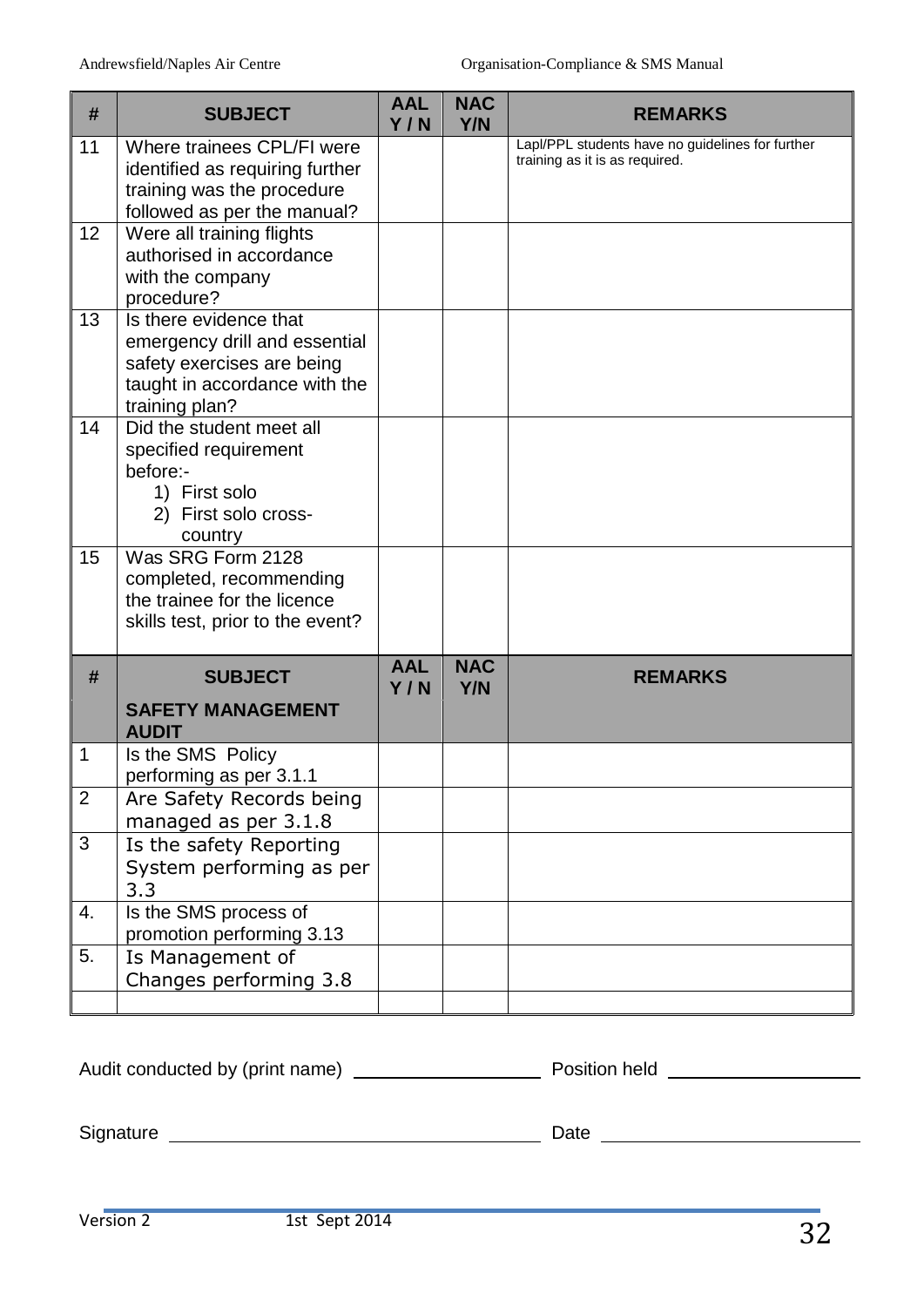#### **Compliance Monitoring System Non-Conformity Report**

#### **APPENDIX 7**

| <b>Audit Ref:</b>                                     | Non-Conformance / finding<br>No. |                        |                                   | Date:                             |                         |
|-------------------------------------------------------|----------------------------------|------------------------|-----------------------------------|-----------------------------------|-------------------------|
| Non-Conformance / finding Ref (EASA /OM / TM / MS.):  |                                  |                        |                                   |                                   |                         |
| Nature of Non-Conformance / finding                   |                                  |                        |                                   |                                   |                         |
| Category of non-<br>conformance/ finding              |                                  | One                    | Two                               | Suggestion for<br>improvement     |                         |
| *See notes below                                      |                                  |                        |                                   |                                   |                         |
|                                                       |                                  |                        | Area of non-conformance / finding |                                   |                         |
| Aircraft                                              |                                  |                        | Publications                      |                                   |                         |
| Accommodation                                         |                                  |                        |                                   | <b>Synthetic Training Devices</b> |                         |
| <b>Course Material</b>                                |                                  |                        | <b>Training Programmes</b>        |                                   |                         |
| <b>Compliance Monitoring</b><br>System                |                                  | <b>Training Record</b> |                                   |                                   |                         |
| <b>Document Control</b>                               |                                  |                        |                                   |                                   |                         |
| Signed:                                               |                                  | Auditor                | Accepted:                         |                                   | <b>Head of Training</b> |
| <b>Agreed Corrective Action</b>                       |                                  |                        |                                   |                                   |                         |
| <b>Agreed Completion Date:</b><br>Person responsible: |                                  |                        |                                   |                                   |                         |
| Corrective Action Verified as effective               |                                  |                        |                                   |                                   |                         |
| Date:                                                 |                                  |                        | CMM / Auditor:                    |                                   |                         |
| Signed                                                |                                  |                        |                                   |                                   | <b>Head of Training</b> |

#### **\*Notes:**

**A level 1** finding shall be issued by the competent authority when any significant noncompliance is detected with the applicable requirements of Regulation (EC) No 216/2008 and its Implementing Rules, with the organisation's procedures and manuals or with the terms of an approval or certificate which lowers safety or seriously hazards flight safety. The level 1 findings shall include:

(1) failure to give the competent authority access to the organisation's facilities as defined in ORA.GEN.140 during normal operating hours and after two written requests;

(2) obtaining or maintaining the validity of the organisation certificate by falsification of submitted documentary evidence;

(3) evidence of malpractice or fraudulent use of the organisation certificate; and

(4) the lack of an accountable manager.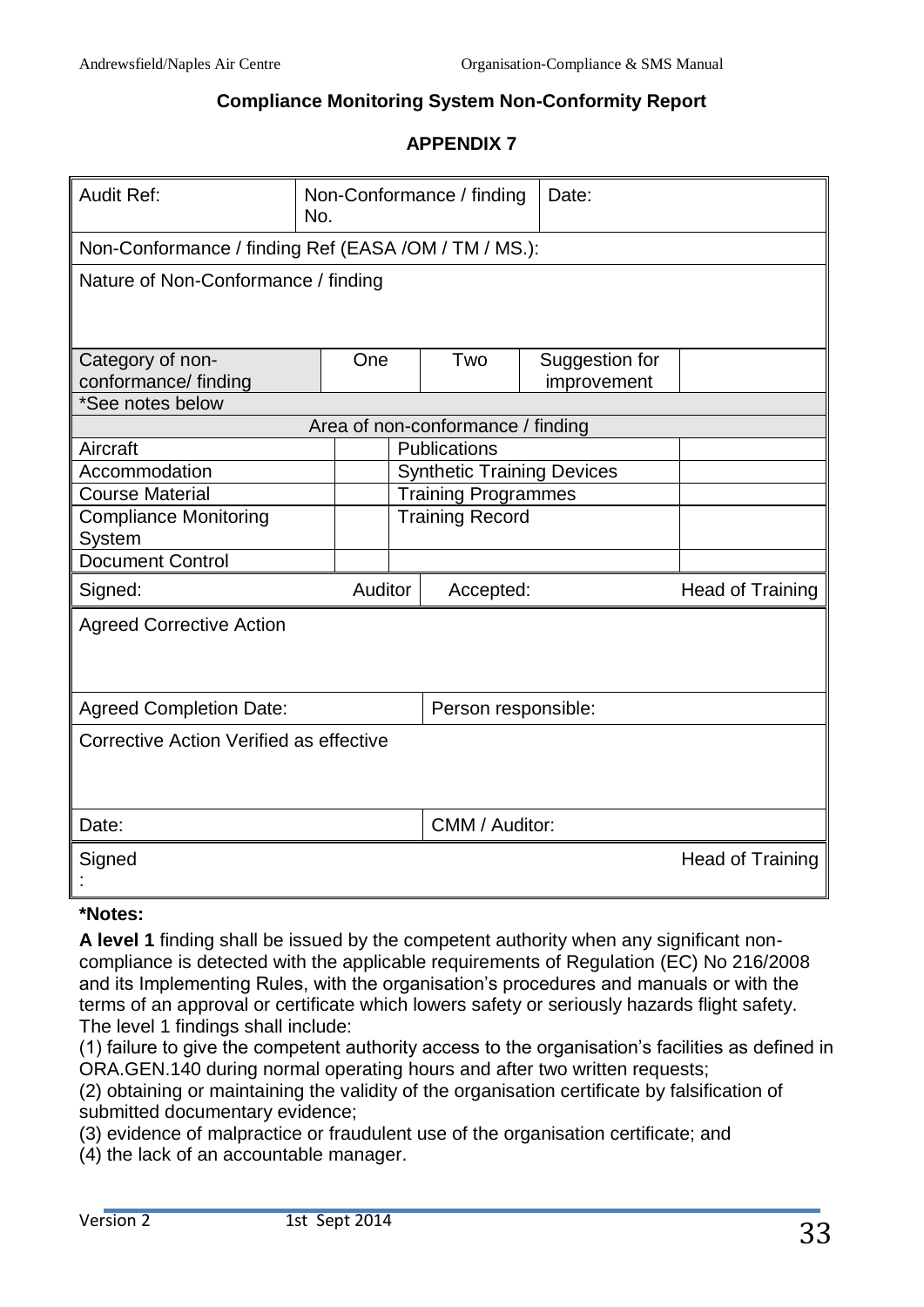**A level 2** finding shall be issued by the competent authority when any non-compliance is detected with the applicable requirements of Regulation (EC) No 216/2008 and its Implementing Rules, with the organisation's procedures and manuals or with the terms of an approval or certificate which could lower safety or hazard flight safety.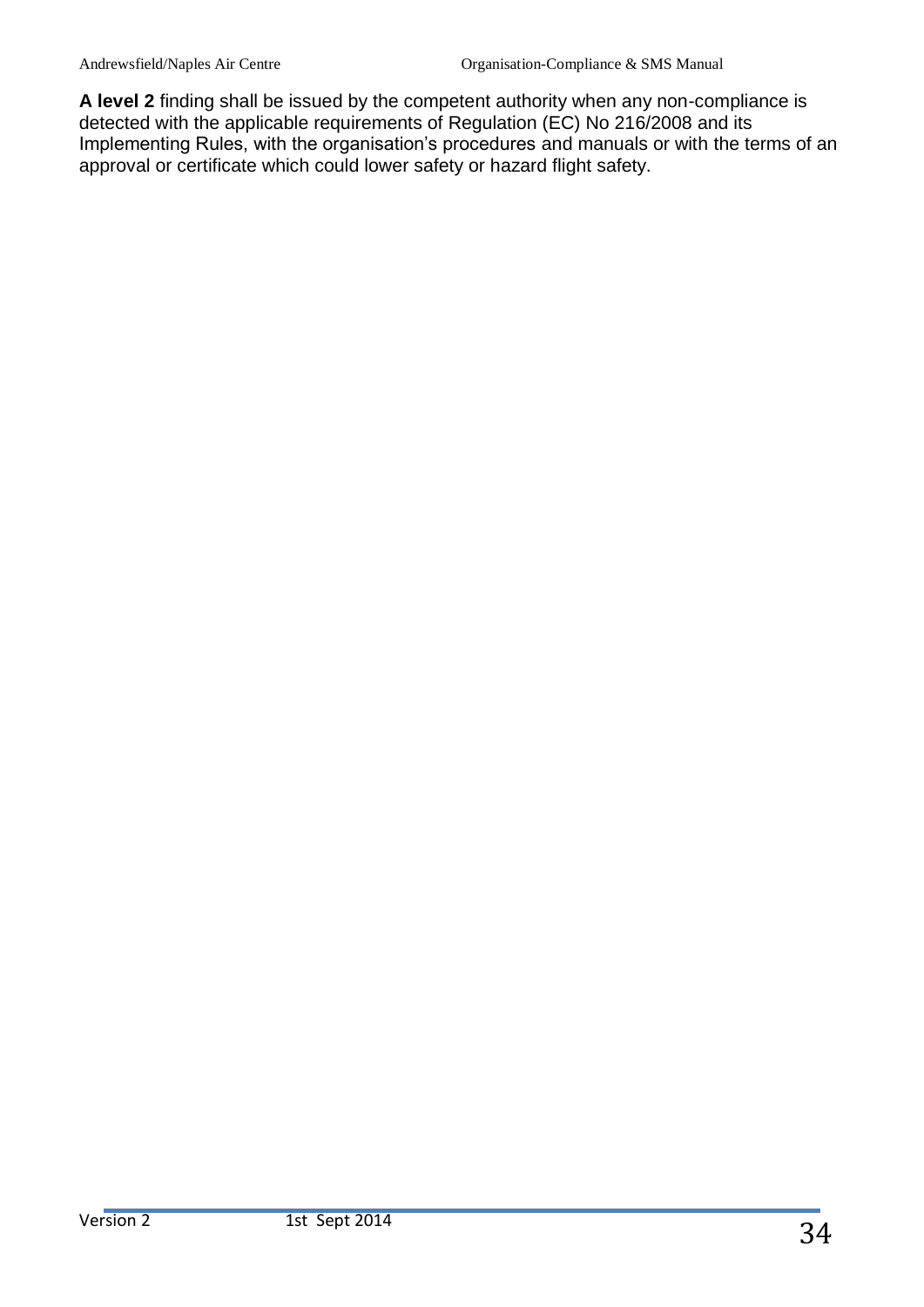#### Appendix 8

#### 2.5.3 **Course Assessment Form ANDREWSFIELD OR NAC**

#### Name of Student

Course

Date Commenced Date Completed

Please comment on aspects of the administration/training against the following headings:

- 1. Adequacy of pre-course information
- 2. Adequacy of ground training
- 3. Adequacy of flight training
- 4. Adequacy of administrative arrangements (e.g. classroom/briefing room etc)
- 5. Availability of instructor
- 6. Availability of aircraft
- 7. Availability of examiner
- 8. General comments on how training etc., could be improved

| <b>Student Signature</b>        | Date |
|---------------------------------|------|
| Comments by Accountable Manager |      |

Action(s) to be taken

| Accountable Manager Signature         | Date |
|---------------------------------------|------|
| <b>Comments by Compliance Manager</b> |      |
|                                       |      |

Compliance Manager Signature **Date** Date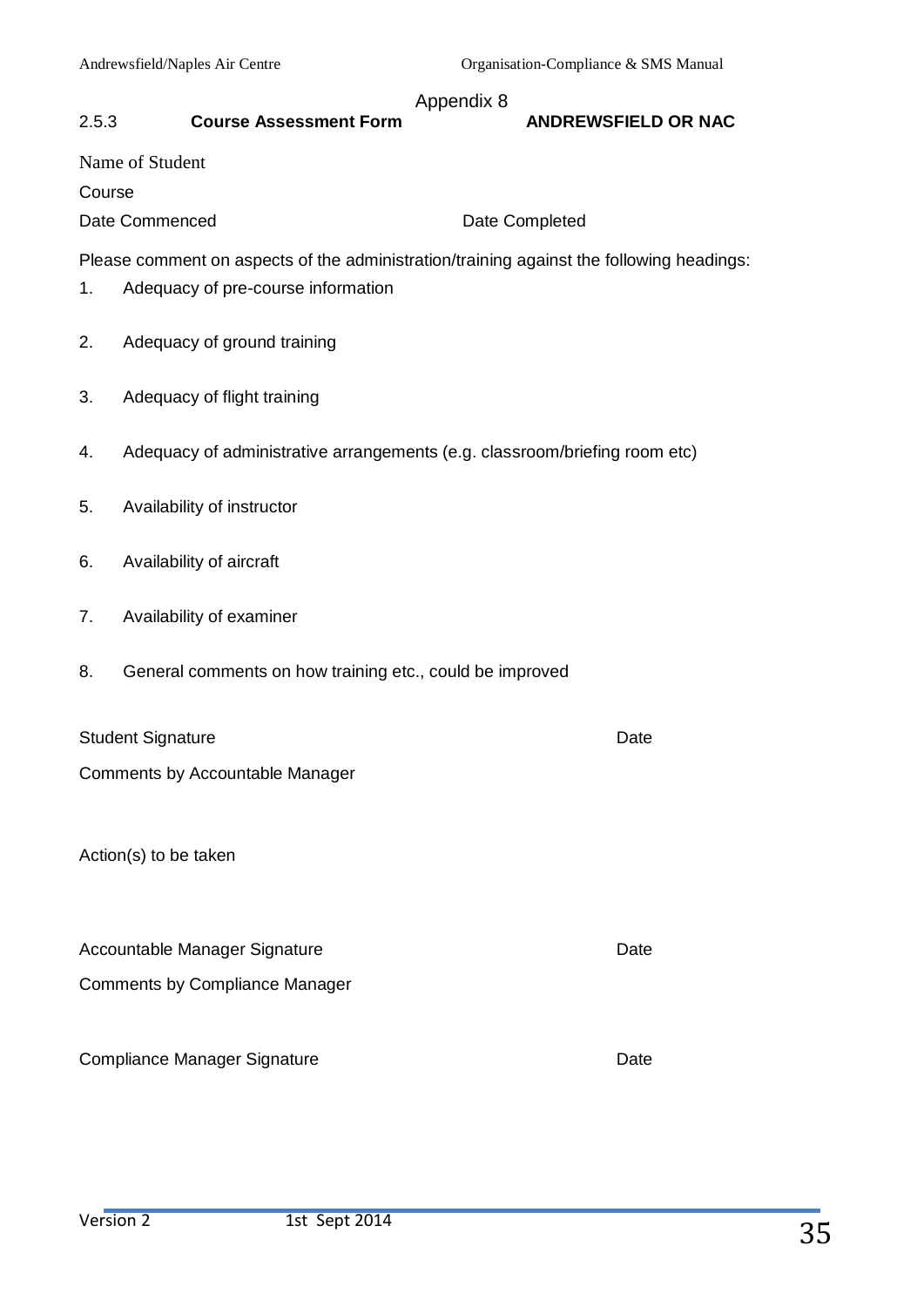# INTENTIONAL BLANK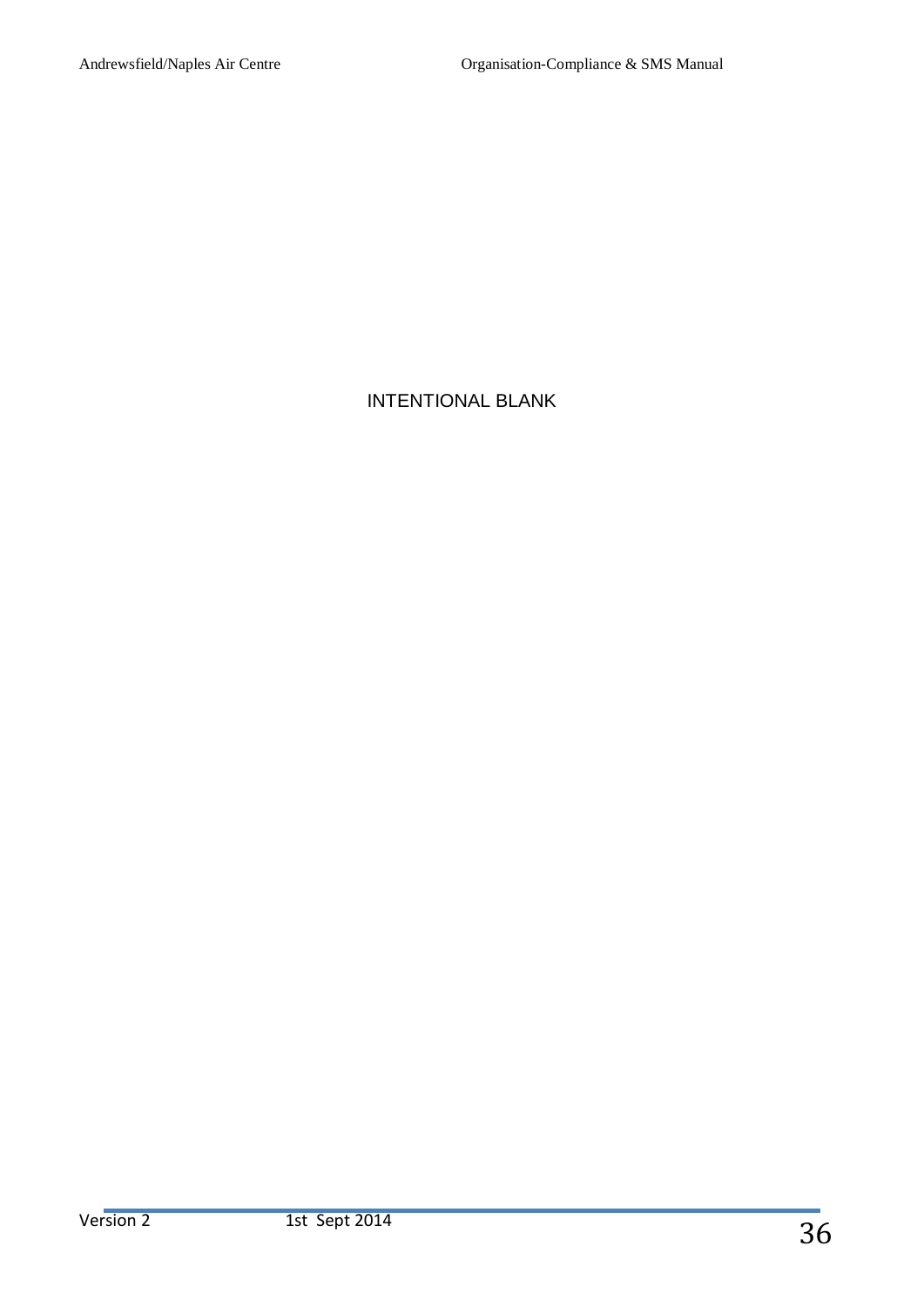# **Compliance Monitoring Program Schedule for AAL & NAC**

# **APPENDIX 9**

|                                                                                                       | <b>JAN</b> | <b>FEB</b> | <b>MAR</b> | <b>APR</b> | <b>MAY</b> | <b>JUN</b> | <b>JUL</b> | <b>AUG</b> | <b>SEP</b> | <b>OCT</b> | <b>NOV</b> | <b>DEC</b> |
|-------------------------------------------------------------------------------------------------------|------------|------------|------------|------------|------------|------------|------------|------------|------------|------------|------------|------------|
| <b>Management and</b><br><b>Administration</b>                                                        | X          |            |            |            |            |            |            |            |            |            |            |            |
| <b>Aircraft / Equipment</b>                                                                           |            |            | X          |            |            |            |            |            |            |            |            |            |
| <b>Facilities (classrooms</b><br>airfield etc)                                                        |            |            | X          |            |            |            |            |            |            |            |            |            |
| <b>Training Programs</b><br>and records                                                               |            |            |            |            |            |            |            |            |            | X          |            |            |
| <b>Instructor</b><br><b>Standardisation</b>                                                           |            |            |            |            | X          |            |            |            |            |            |            |            |
| <b>Compliance</b><br><b>Monitoring System</b>                                                         |            |            |            |            |            |            | X          |            |            |            |            |            |
| <b>Annual Directors</b><br><b>Compliance/Safety</b><br><b>Review Board Meeting</b><br>See SMS Page 49 |            |            |            |            |            |            |            |            |            |            | X          |            |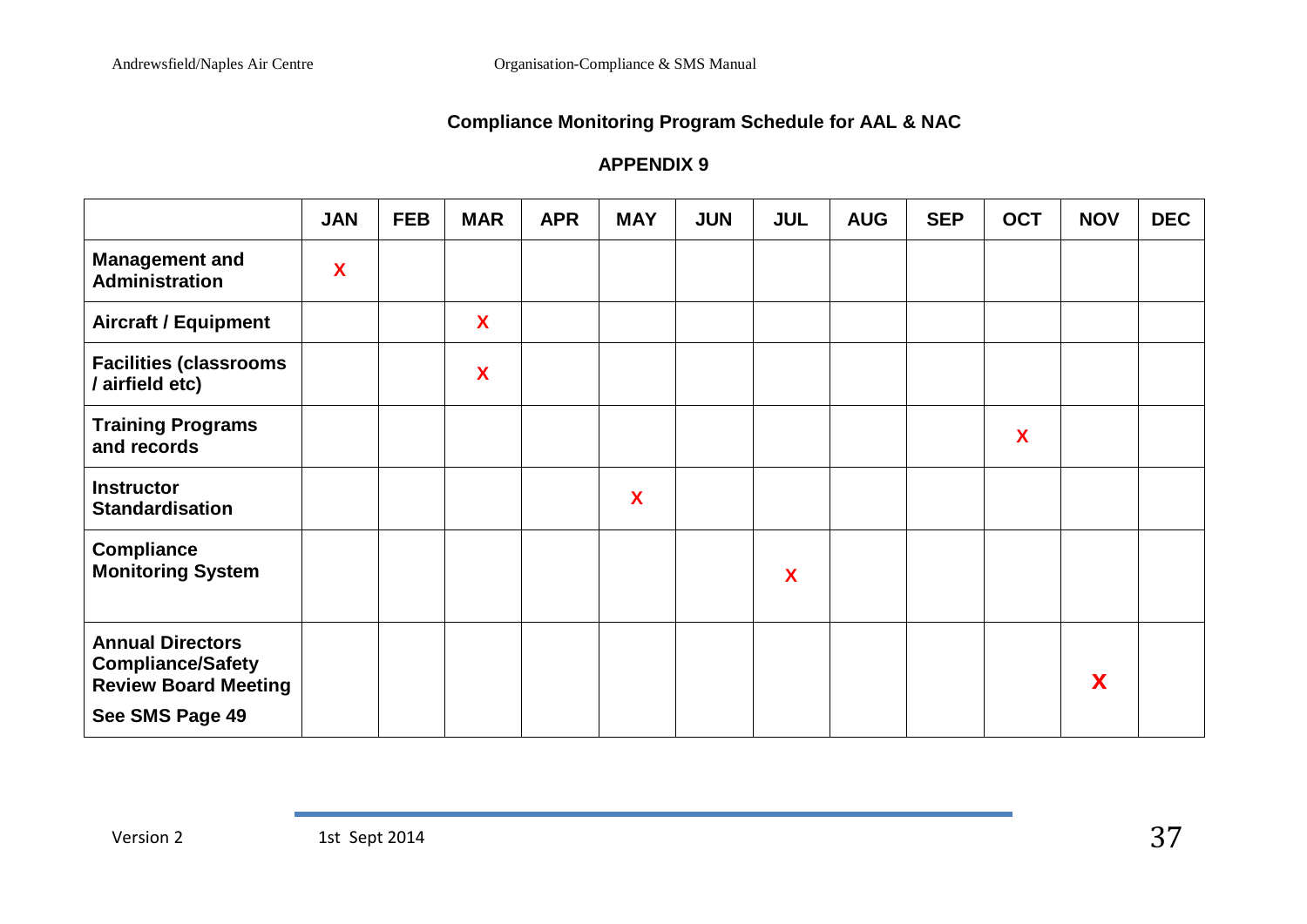# **3 Safety Management**

#### <span id="page-37-0"></span>**3.1 Scope of the Manual**

This Part of the Organisation Management Manual is a reference document describing how safety is managed at Andrewsfield and Naples Air Centre and:

- (a) is the key instrument for communicating the Company's approach to safety to all its personnel and all key personnel were consulted during the making of this policy.
- (b) documents all aspects of safety management, including the safety policy, objectives, procedures and individual safety responsibilities;
- (c) will be distributed throughout the Company to ensure that all personnel are fully aware of the system, thereby ensuring:
	- i. That safety is a central component in our management system;
	- ii. That safety is accounted for in all decisions and actions taken by all in the Company;
	- iii. The needs, requirements and expectations of customers and other parties are fulfilled.

#### (d)**Communication of the Safety Policy will**

- i. Carefully specify what key information needs to be communicated;
- ii. Aim to cut out the transmission of unnecessary information;
- iii. Use aids (such as logs, computer displays) based on the key information needs to help accurate communication;
- iv. Aim to repeat the key information using different mediums, e.g. use both written and verbal communication;
- v. Allow sufficient time for communication, particularly at shift handover;
- vi. Encourage two-way communication with both the giver and recipient of the information

#### <span id="page-37-1"></span>**3.1.1 Safety Policy**

The Organisations Safety Policy represents commitment by the Accountable Manager that the organisation will:

- Ensure that Safety Management is based on the Safety Policy
- Improve towards the highest safety standards
- Comply with all applicable legislation, meet all applicable standards and consider best practice
- Provide appropriate resources
- Enforce safety as a primary responsibility of all managers
- Encourage safety reporting and not blame someone for reporting something that would not have been otherwise detected (Just Culture)

Signed: ......................................................................(Accountable Manager)

Date:……………..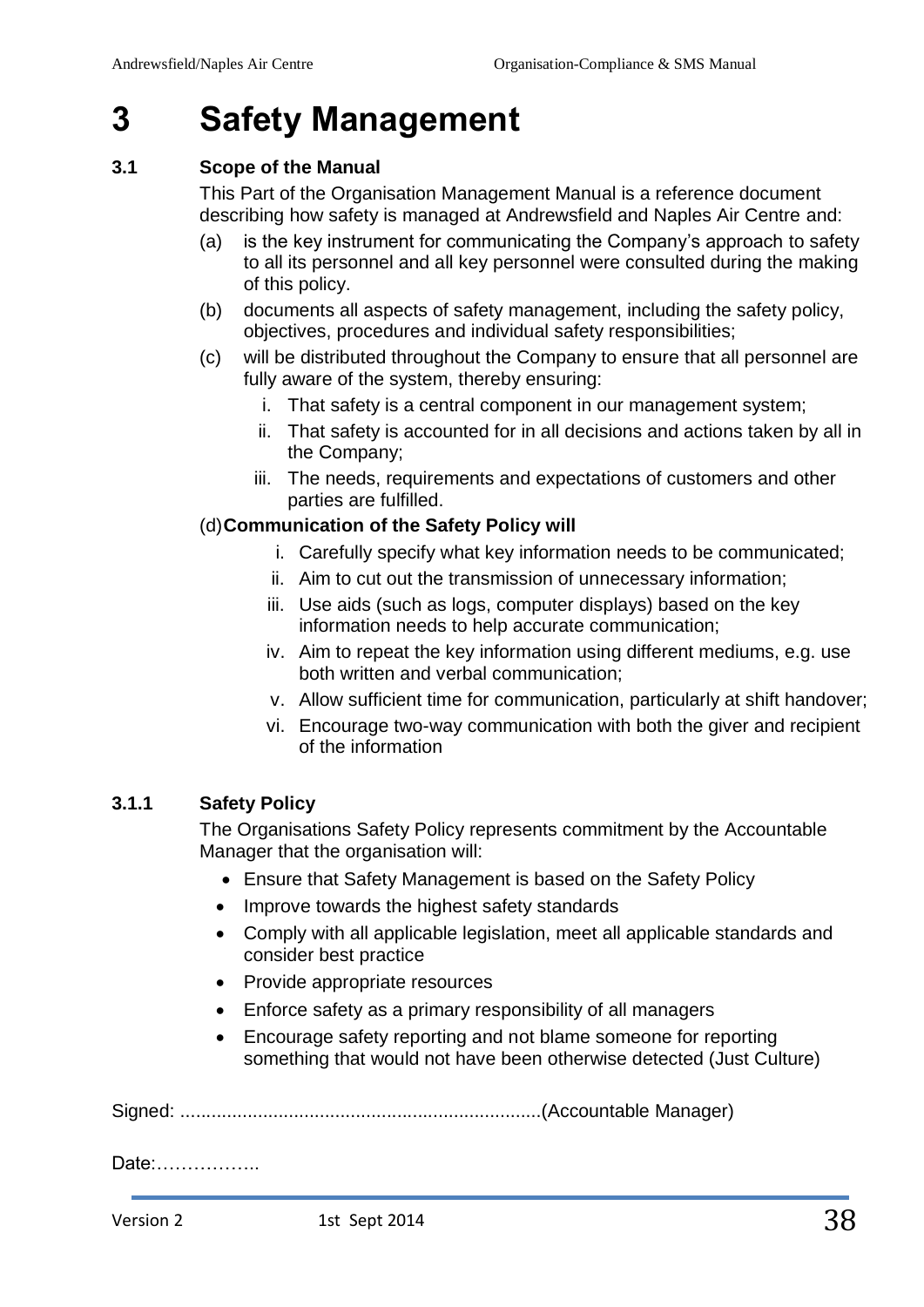#### <span id="page-38-0"></span>**3.1.2 Accountable Manager**

- 3.1.2.1 The Accountable Manager (AM) bears the ultimate accountability for safety in the Company for both sites.
- 3.1.2.2 The Accountable Manager endorses the Safety Policy; provides the human and material resources necessary for operating the SMS and achieving the safety objectives; nominates the Safety Manager, the Compliance Monitoring Manager and the Safety Committee and is Chairman of the Annual Directors safety meeting and the Safety Review Board

#### <span id="page-38-1"></span>**3.1.3 Key Safety Personnel**





# **SITE 2 Naples Air Center**



**Note:** \* Indicates roles may be combined.

\*\* Indicates Mandatory attendance at SRB Meetings

# **3.1.4 Safety Responsibilities**

<span id="page-38-2"></span>The safety responsibilities of key personnel are detailed in the ATO Operations Manual, Part A, paragraph 4 All key personnel must be suitably qualified for the role and authorised by the Accountable Manager/Deputy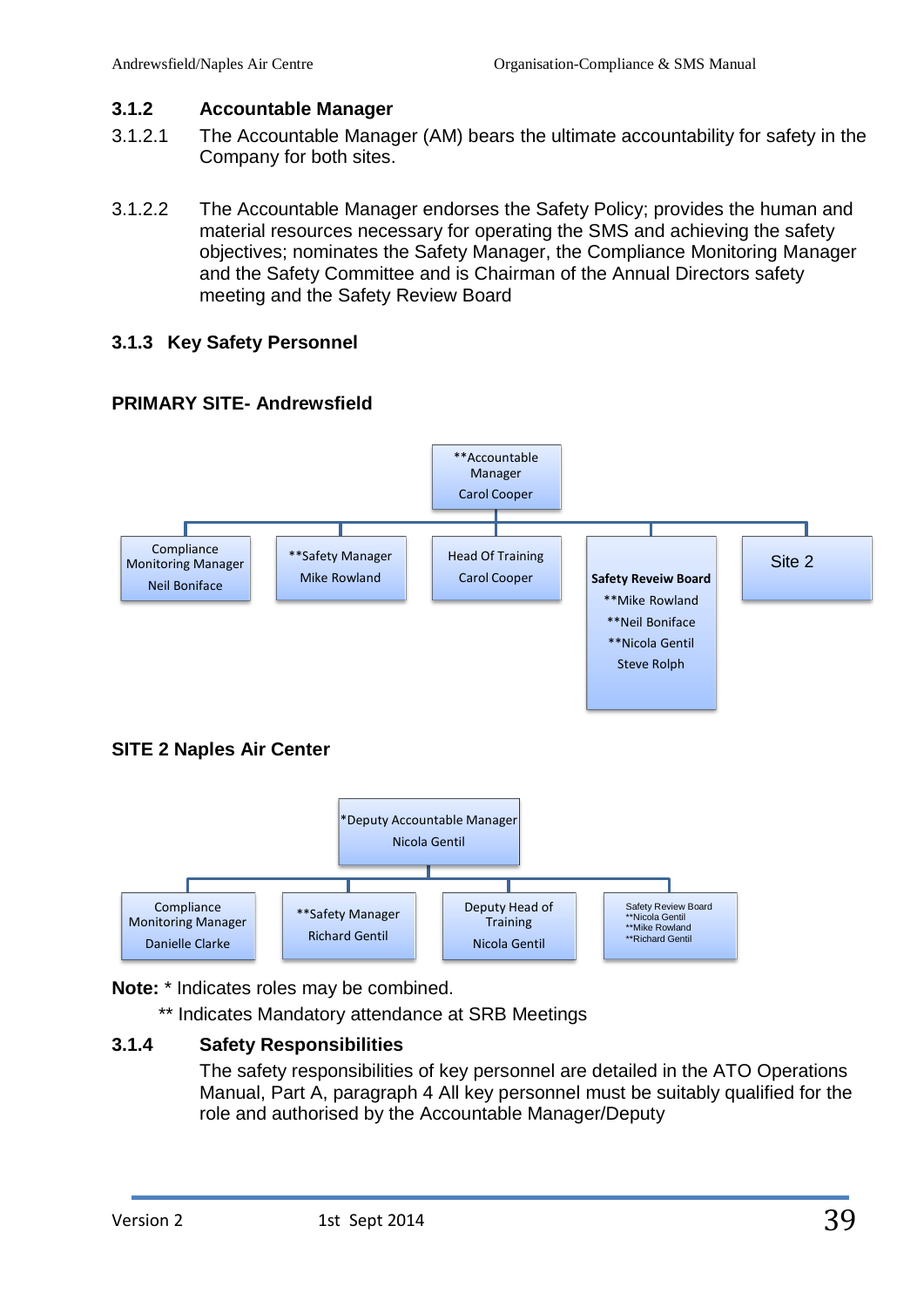#### **3.1.4.1 Meetings of Safety Review Board/Safety Action Group**

- Will meet every, January, May and November.
- An agenda will be set by the Safety Manager (AAL)/Deputy Safety Manager (NAC).
- Minutes will be recorded in the Hazard Log.
- o Meetings will be held in the CFI Office at (AAL) and the \*DCFI office (NAC) \*NAC Safety Review Meetings will be carried out by Conference SKYPE.

#### <span id="page-39-0"></span>**3.1.5 Organisation Management Manual**

- 3.1.5.1 The Organisation Management Manual is a controlled document that describes the safety management processes and the interrelationship between all of its elements. The relevant Part is maintained by the Safety Manager to whom all suggestions for amendment should be made.
- 3.1.5.2 The Manual is subject to periodic review (Initially every 3 months minimum) by the Safety Review Board to ensure its continuing suitability, adequacy and effectiveness

#### <span id="page-39-1"></span>**3.1.6 Operations Manual**

The Operations Manual is a controlled document that describes the procedures to be used in the operations of the ATO's aircraft. The Operations Manual is maintained by the Head of Training to whom all suggestions for amendment should be made by email to carolcooper55@hotmail.com.

#### <span id="page-39-2"></span>**3.1.7 Training Manual**

The Training Manual is a controlled document that describes the training syllabus and associated procedures for each course. The Training Manual is maintained by the Head of Training to whom all suggestions for amendment should be made by email to [carolcooper55@hotmail.com.](mailto:carolcooper55@hotmail.com)

#### <span id="page-39-3"></span>**3.1.8 Safety Records**

Safety records are managed and retained by the Safety Manager. All safety records are to be stored in a secure filing cabinet and retained for a minimum of 5 years from the date that they are generated.

#### <span id="page-39-4"></span>**3.2 Hazard Identification and Risk Management**

#### <span id="page-39-5"></span>**3.2.1 Definitions**

- Hazard A hazard is defined as a condition, event or circumstance that has the potential to cause harm to people or damage to aircraft, equipment or structures.
- Risk A risk is defined as the potential outcome from a hazard and is defined in terms of the likelihood of the harm occurring and the severity if it does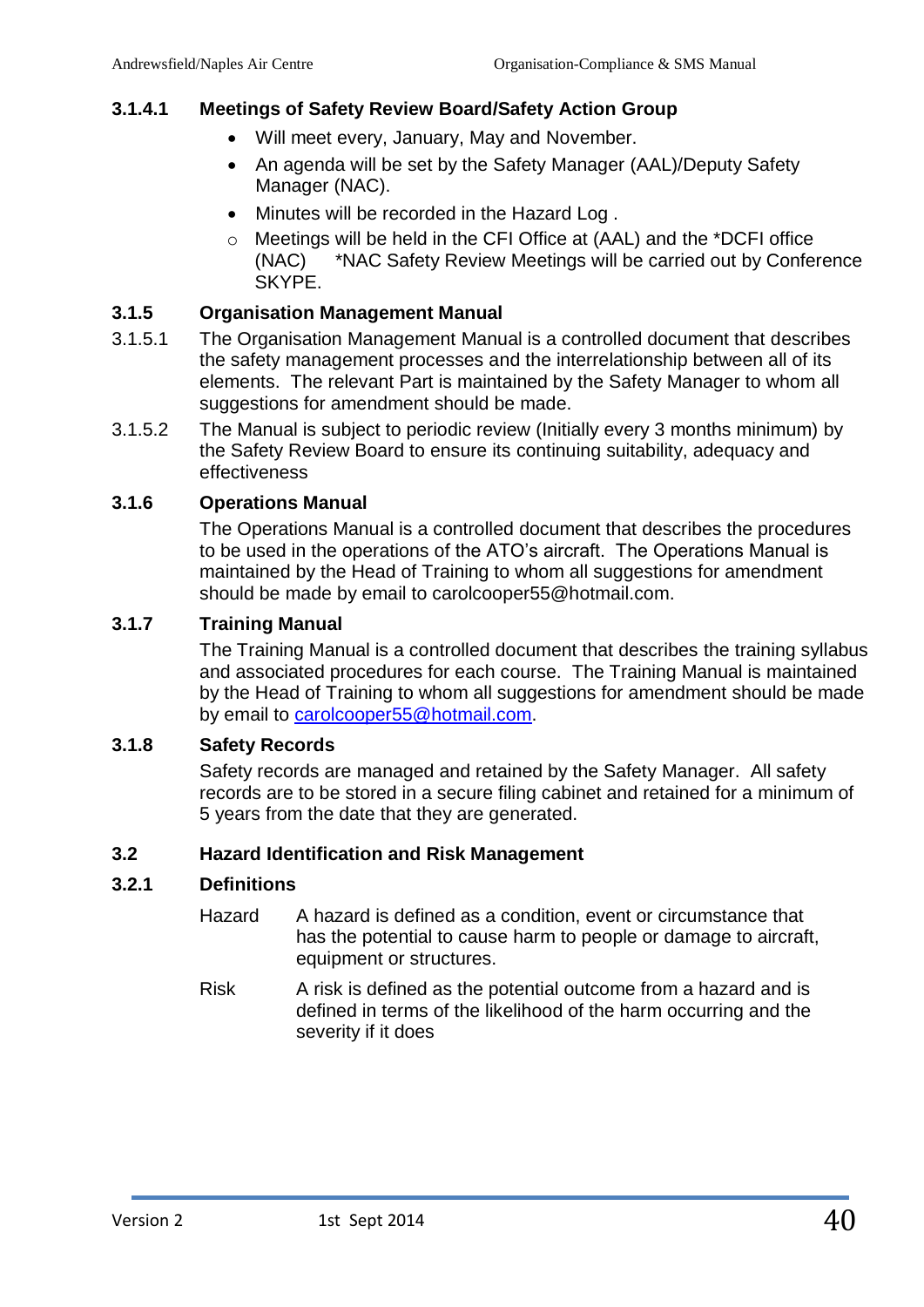#### <span id="page-40-0"></span>**3.3 Safety Reporting System**

Individuals from either site can make a report on any safety related issues. These reports can be made using the Accident/Incident Report Form (Appendices A). Completed forms should be submitted to the Safety Manager/Deputy Safety Manager as soon as practicable after the accident or incident has occurred. If Accident/Incident occurs at NAC then completed Report Form A should be emailed to [mike@andrewsfield.com.](mailto:mike@andrewsfield.com)

All Reports and feedback will be available for all parties to review in the Hazard Log.

#### <span id="page-40-1"></span>**3.3.1 Communicating**

Safety and Hazard communication may include:

- (a) safety policies and procedures;
- (b) newsletters;
- (c) presentations;
- (d) safety notices; and Emails
- (e) informal workplace meetings between staff and the Accountable Manager
	- or Senior Managers

(f) The Safety Notice Board (AAL) and Safety Notice board (NAC) is provided to communicate safety related issues and should be referred to by all staff and students. A safety Brief is part of the staff and customer/student Induction brief

#### <span id="page-40-2"></span>**3.3.3 Just Culture**

- 3.3.3.1 Safe flight/maintenance operations are the ATOs most important commitment. To ensure that commitment, it is imperative to have uninhibited reporting of all incidents and occurrences that compromise safety. Whilst negligence or deliberate violation of the rules is unacceptable, it is recognized that people make mistakes and systems must be designed to be error tolerant.
- 3.3.3.2 The investigation of Accident, Incident and Safety reports will be entirely nonpunitive. The prime objective of the investigative process is to ensure the highest possible degree of safety and not to apportion blame.The Safety Manager will investigate and report to the Safety Review Board.

#### **3.4 Hazard Identification**

<span id="page-40-3"></span>The hazard identification process is the formal means of collecting, recording, analysing, acting on and generating feedback about hazards that affect the safety of the ATO's operational activities. Hazard identification is an ongoing process that is managed by the Safety Manager. Over 20 years of Operations the list below has been identified as recognised hazards

The scale and scope of any investigation should be suitable to determine and validate the underlying hazards. A systems approach is useful to provide a broad appreciation of the context of any occurrence. Effort expended should be proportional to the perceived benefit to the organisation in terms of identifying hazard and risk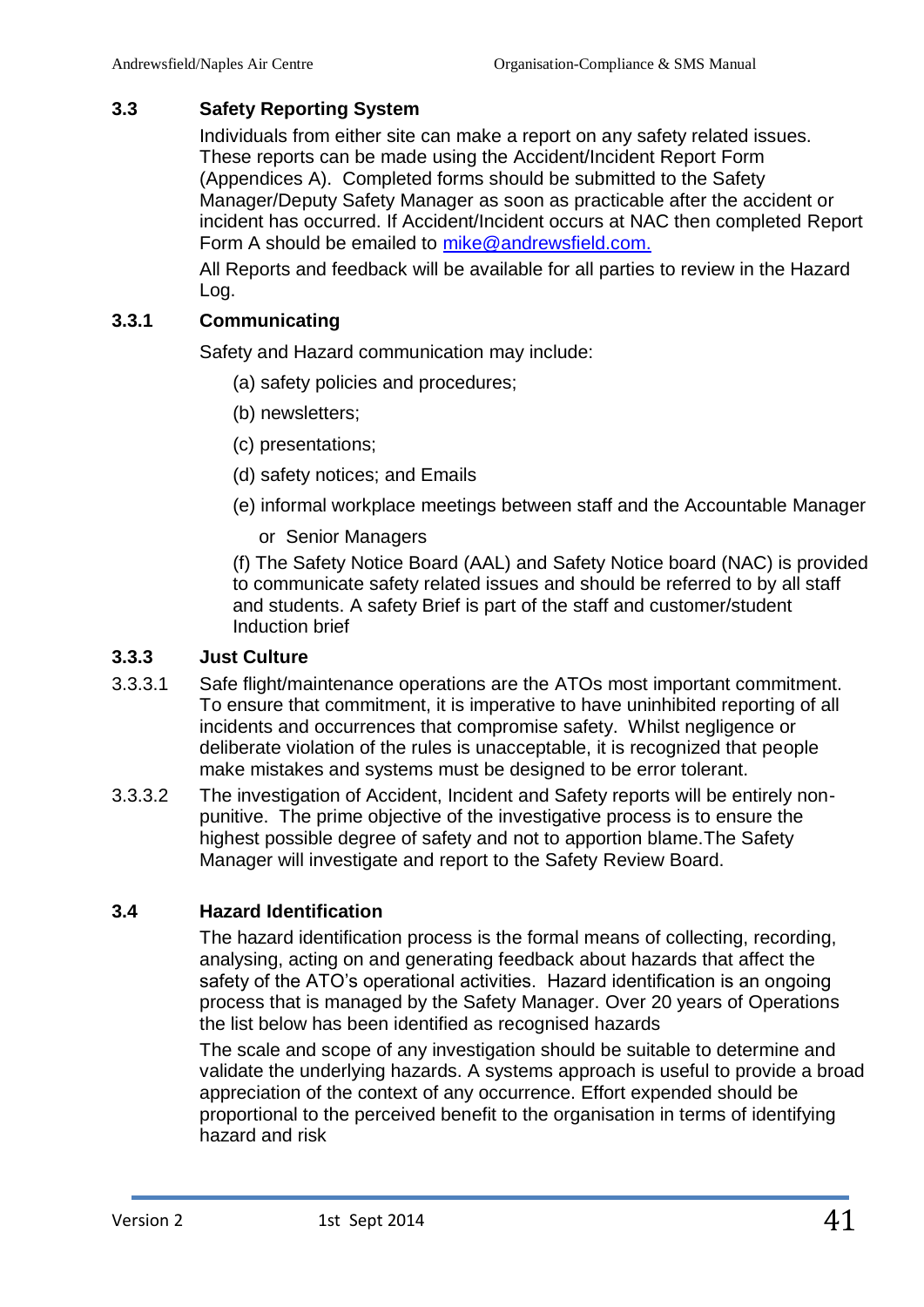| <b>Andrewsfield</b>                  | <b>Naples Air Centre</b>     |
|--------------------------------------|------------------------------|
| Infringement of Airspace             | <b>Recommended Clothing</b>  |
| <b>Fuel Installations/Deliveries</b> | Sun Protection/Dehydration   |
| <b>Hazardous Areas</b>               | <b>Fuel Checks/Pollution</b> |
| All Air Side Movements               | Noise Abatement              |
| <b>Outside Contactors</b>            | Hot Topics/ USA to UK        |
| Wild Life                            | Satellite Ops SMS Monitoring |

#### <span id="page-41-0"></span>**3.5 Risk Assessment**

The purpose of the risk assessment process is to allow the Organisation to assess the level of risk associated with the identified hazards in terms of the potential harm. Risks are assessed in terms of severity and likelihood and a simple risk assessment matrix is used to determine the overall level of risk. The Safety Manager who is experienced in risk assessment oversee risk assessing or consults outside specialist if required.

#### <span id="page-41-1"></span>**3.5.1 Risk Severity**

3.5.1.1 The severity of risk will be determined taking into account any mitigation measures that may already be in place. Severity are assessed in terms of the worst possible realistic scenario.

|  | 3.5.1.2 | Risk severity is defined in accordance with the following table. |
|--|---------|------------------------------------------------------------------|
|--|---------|------------------------------------------------------------------|

| <b>SEVERITY OF CONSEQUENCES</b> |                                                      |       |  |  |
|---------------------------------|------------------------------------------------------|-------|--|--|
| <b>Definition</b>               | <b>Meaning</b>                                       | Value |  |  |
| Catastrophic                    | Results in an accident, death or equipment destroyed | 5     |  |  |
| Hazardous                       | Serious injury or major equipment damage             | 4     |  |  |
| Major                           | Serious incident or injury                           | 3     |  |  |
| Minor                           | Results in a minor incident                          | 2     |  |  |
| Negligible                      | Nuisance of little consequence                       |       |  |  |

#### <span id="page-41-2"></span>**3.5.2 Risk Likelihood**

3.5.2.1 The likelihood of an individual risk will be determined taking into account any mitigation measures that may already be in place. Determination of likelihood is not an exact science but relies on a logical, common sense analysis of the risk to arrive at a reasonable answer.

#### 3.5.2.2 Risk likelihood is defined in accordance with the following table:

| <b>LIKELIHOOD OF OCCURRENCE</b> |                                                |       |  |  |
|---------------------------------|------------------------------------------------|-------|--|--|
| <b>Definition</b>               | <b>Meaning</b>                                 | Value |  |  |
| Frequent                        | Likely to occur many times                     | 5     |  |  |
| Occasional                      | Likely to occur sometimes                      | 4     |  |  |
| Remote                          | Unlikely to occur but possible                 | 3     |  |  |
| Improbable                      | Very unlikely to occur                         | 2     |  |  |
| Extremely<br>Improbable         | Almost inconceivable that the event will occur |       |  |  |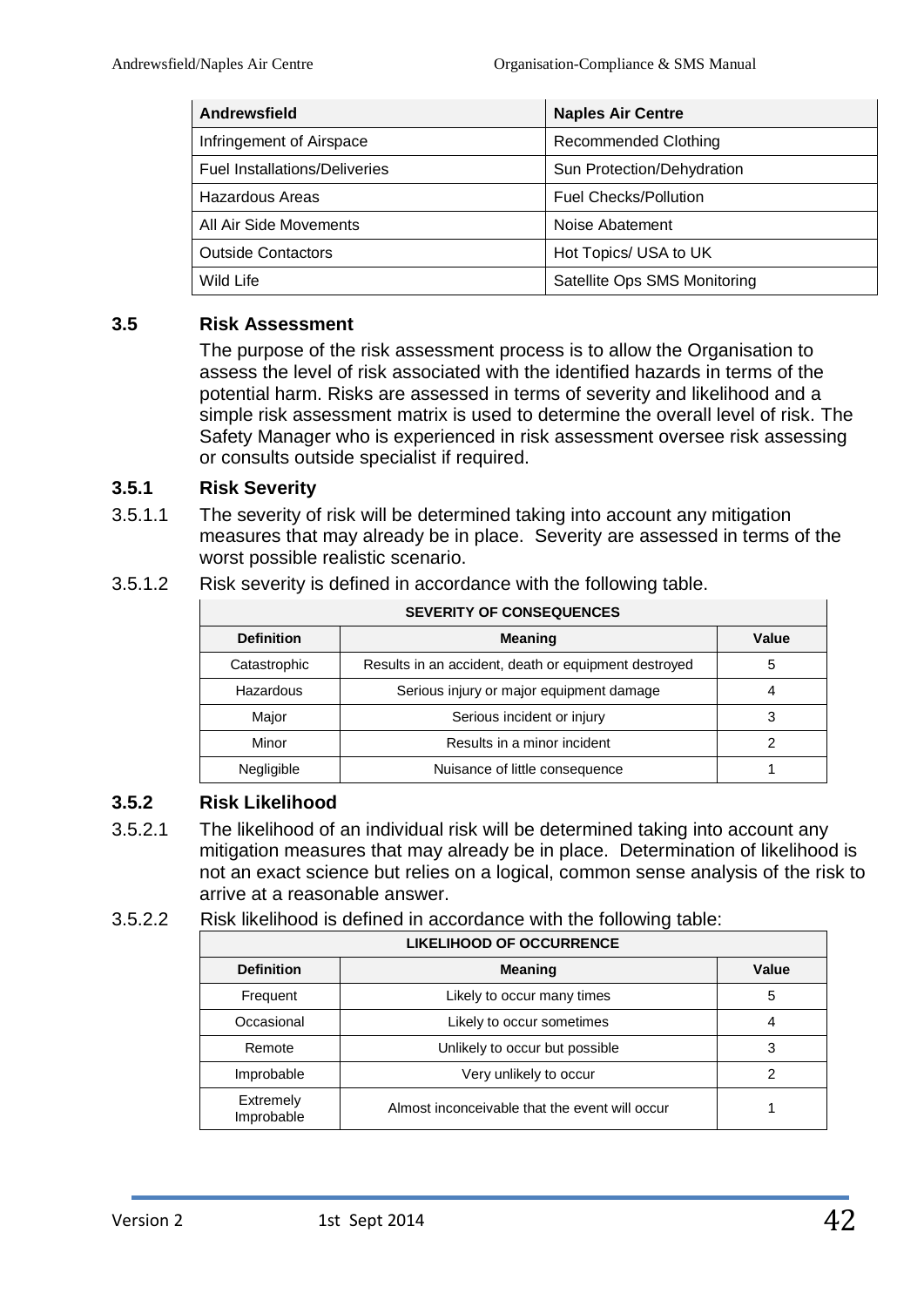#### <span id="page-42-0"></span>**3.5.3 Tolerability**

- 3.5.3.1 When severity and likelihood have been defined, the tolerability of the risk is determined. Tolerability is defined as either acceptable, to be reviewed or unacceptable allowing a suitable risk mitigation strategy to be developed if required.
- 3.5.3.2 Definitions of tolerability levels are as follows:

| <b>Unacceptable</b> | If the risk is unacceptable, the operation or activity should stop<br>immediately or not take place. Major mitigation will be<br>necessary to reduce the severity if the risk actually occurs or<br>reduce the likelihood of the risk occurring. Normally it is the<br>likelihood of the occurrence that can be reduced rather than the<br>severity.                                                                                                                                                                |
|---------------------|---------------------------------------------------------------------------------------------------------------------------------------------------------------------------------------------------------------------------------------------------------------------------------------------------------------------------------------------------------------------------------------------------------------------------------------------------------------------------------------------------------------------|
| <b>Review</b>       | If the risk falls into the review category, the severity or likelihood<br>of occurrence is of concern; measures to mitigate the risk to as<br>low as reasonably practicable (ALARP) should be sought.<br>Where the risk is still in the review category after this action has<br>been taken it may be that the cost of actions required to reduce<br>the risk further are too prohibitive. The risk may be accepted,<br>provided that the risk is understood and has the endorsement of<br>the Accountable Manager. |
| <b>Acceptable</b>   | If the risk is acceptable the consequence is so unlikely or not<br>severe enough to be of concern; the risk is acceptable.<br>However, consideration should still be given to reducing the risk<br>further.                                                                                                                                                                                                                                                                                                         |

# <span id="page-42-1"></span>**3.5.4 Risk Tolerability Matrix**

The tolerability of an individual risk is determined by use of the following Risk Tolerability Matrix:

|                                       |                          | <b>Risk Severity</b>  |                   |               |                   |  |
|---------------------------------------|--------------------------|-----------------------|-------------------|---------------|-------------------|--|
| <b>Risk</b><br>Likelihood             | <b>Catastrophic</b><br>5 | <b>Hazardous</b><br>4 | <b>Major</b><br>З | Minor<br>2    | <b>Negligible</b> |  |
| <b>Frequent</b><br>5                  | <b>Unacceptable</b>      | <b>Unacceptable</b>   | Unacceptable      | <b>Review</b> | <b>Review</b>     |  |
| <b>Occasional</b><br>4                | Unacceptable             | <b>Unacceptable</b>   | <b>Review</b>     | <b>Review</b> | <b>Review</b>     |  |
| Remote<br>3                           | <b>Unacceptable</b>      | <b>Review</b>         | <b>Review</b>     | <b>Review</b> | Acceptable        |  |
| Improbable<br>$\mathbf{2}$            | <b>Review</b>            | <b>Review</b>         | <b>Review</b>     | Acceptable    | Acceptable        |  |
| <b>Extremely</b><br><b>Improbable</b> | <b>Review</b>            | Acceptable            | Acceptable        | Acceptable    | Acceptable        |  |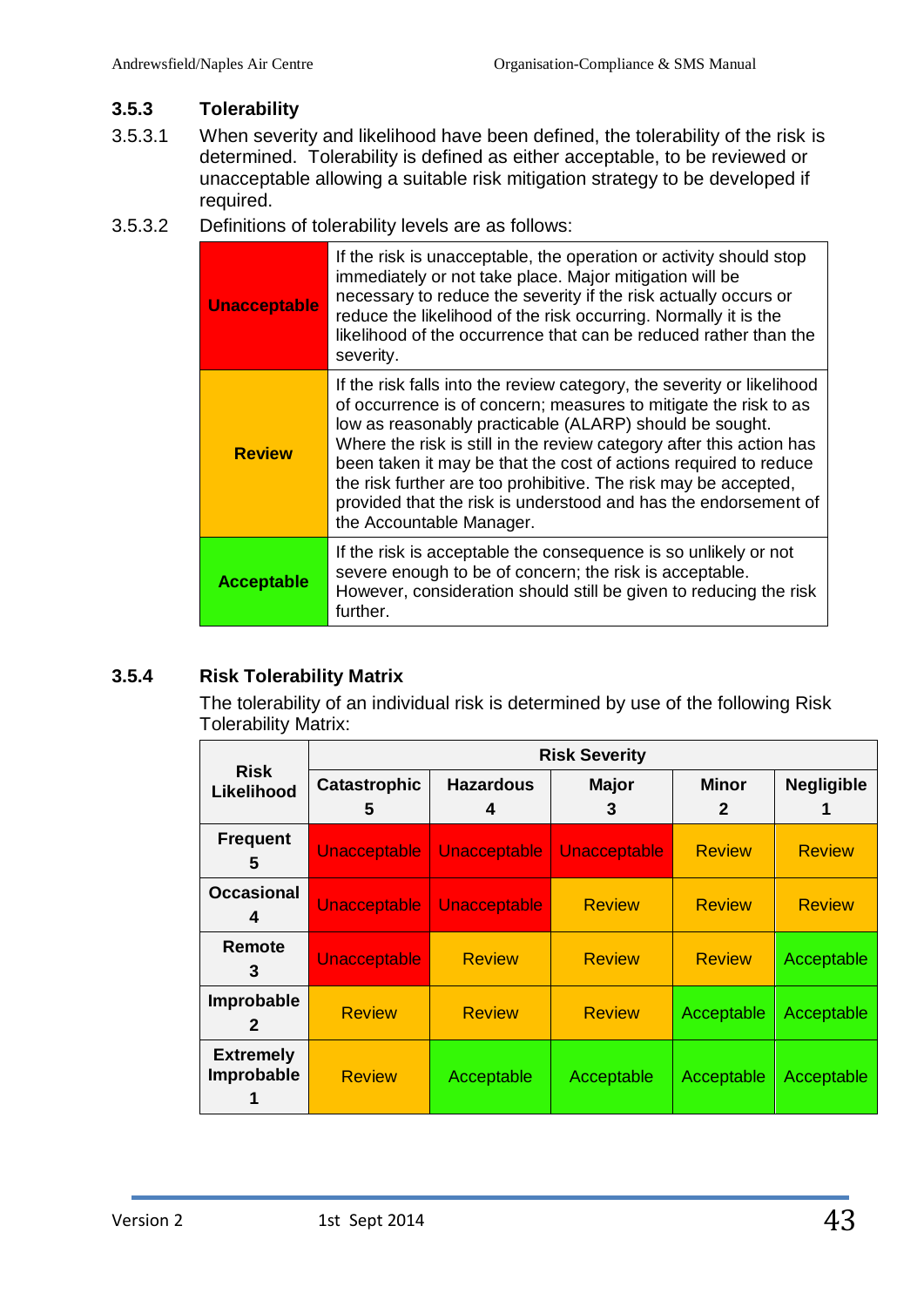#### <span id="page-43-0"></span>**3.5.5 Mitigation**

- 3.5.5.1 If the level of risk falls into the unacceptable or review categories, mitigation measures will be actioned to reduce the risk to a level as low as reasonably practicable (ALARP).
- 3.5.5.2 Mitigation measures will be determined by the Safety Review Board, in consultation with the Safety Manager/Deputy Safety Manager and Accountable Manager/Deputy Accountable Manager. When measures are implemented to mitigate the severity and/or likelihood of a risk, a further assessment of tolerability will be conducted, using the Risk Tolerability Matrix.

# <span id="page-43-1"></span>**3.5.6 Hazard Log**

3.5.6.1 The Safety Manager(AAL)/Deputy Safety Manager(NAC) will maintain a Hazard Log in which is recorded and stored, All SMS documents and forms including any identified safety hazards, risk assessments and subsequent follow-up actions. The log will include each identified hazard, the associated risk(s), results of the risk assessment, taking into account any current mitigation measures in place, further risk mitigation measures if required and a re-assessment of the risk once the mitigation measures have been implemented, to assess whether they have achieved the desired outcome. Storage of records etc. is for 5 years minimum

# 3.5.6.2 **Review and Audit of The Hazard Log**

<span id="page-43-2"></span>This will be carried out at SRB meeting as per 1.2.3.1

#### **3.6 Safety Assurance**

Safety Manager//Deputy Safety Manager monitors the performance and effectiveness of the Safety Management System to ensure that the hazard identification, risk assessment and mitigation process is being implemented effectively.

#### <span id="page-43-3"></span>**3.7 Safety Performance Monitoring**

The Safety Review Board during the scheduled meeting see 3.1.4 will monitor the performance of the SMS using the data from 3.7.1,& 3.7.2 and report to the Director at the Annual Compliance & Safety meeting held in November with both Safety Review Boards (AAL,NAC)

#### <span id="page-43-4"></span>**3.7.1 Safety Performance Indicators**

In order for safety performance to be managed effectively, the ATO uses a number of Safety Performance Indicators (SPIs) to measure performance of the system as listed below.

- Number of reportable accidents/incidents involving ATO aircraft
- Number of flight operations occurrences
- Number of ground operations occurrences
- Number of engineering occurrences
- Number of injuries to the ATO's staff, members and guests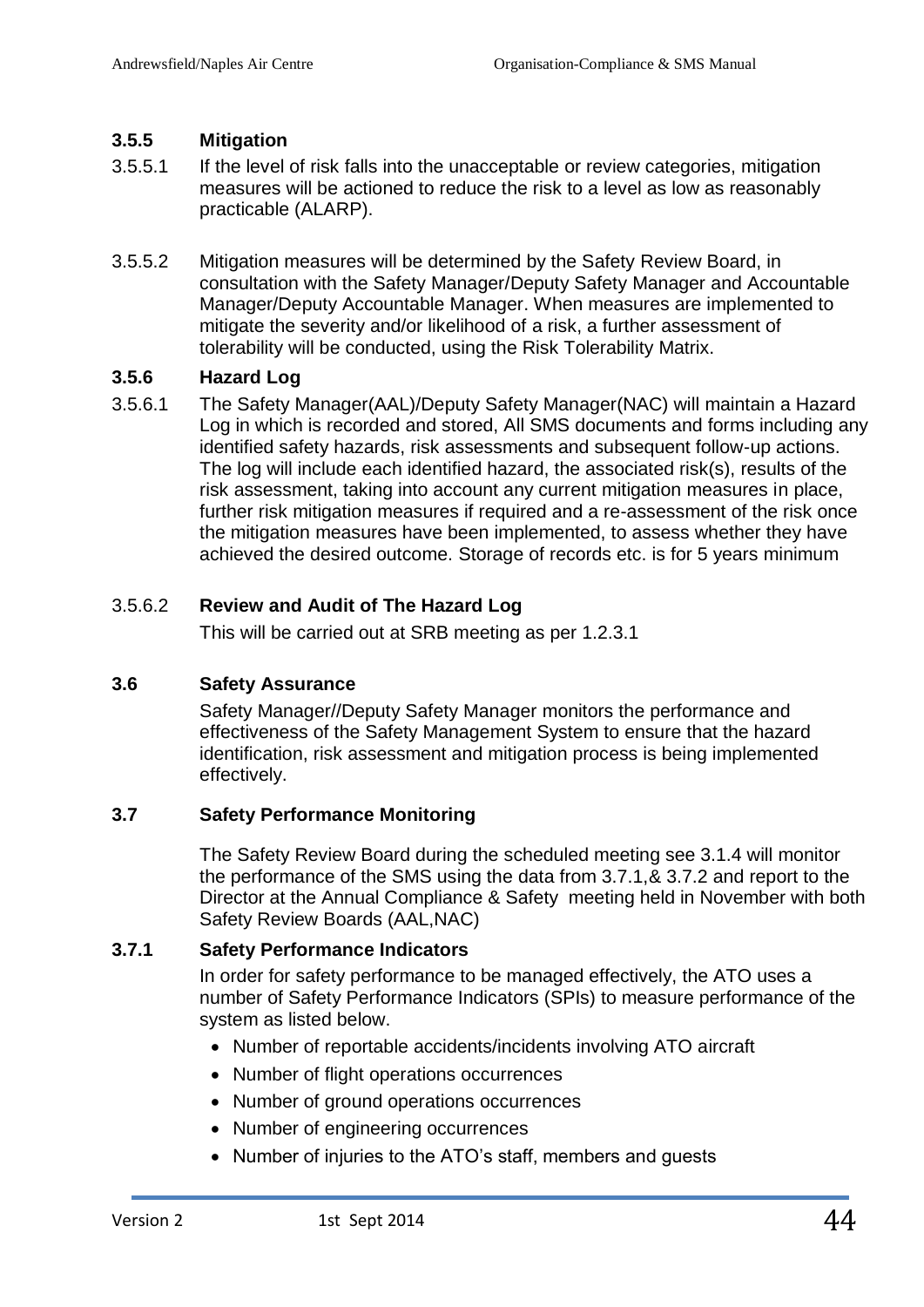- Number of non-compliances with operating standards
- Number of non-compliances with legislative requirements (e.g. Part-FCL. Part-ORA, etc.)
- GAP analysis will be carried out annually to compare how the SMS is achieving its aims. against targets

#### <span id="page-44-0"></span>**3.7.2 Safety Data**

To assist in the performance management process, safety data may be gathered from:

- Hazard and incident reports
- Warranty claims and customer complaints
- Mandatory Occurrence Reports
- Birdstrike Reports
- Customer/contractor surveys
- Safety surveys and audit findings
- AAIB/NTSB reports & Incident Report Form A,B and C
- Compliance inspections

#### <span id="page-44-1"></span>**3.8 Management of Change**

#### <span id="page-44-2"></span>**3.8.1 General**

- 3.8.1.1 The operation of the organisation is dynamic and changes will frequently occur. Changes such as the introduction of new equipment, changes to facilities or scope of work, introduction of new aircraft or courses, new contractors, new procedures or changes to key staff members. The management of changes will be the Safety Manager/Deputy Safety Managers responsibility and the following should be reported to the safety committee
- 3.8.1.2 Procedures for managing change include:
	- Risk assessment if necessary
	- Identification of the goals and objectives and nature of the proposed change
	- Identification of operational procedures
	- Analysis of changes in location, equipment or operating conditions
	- Ensuring that all personnel are made aware of and understand changes
	- Ensuring that changes are approved by the appropriate level of management
	- The responsibility for reviewing, evaluating and recording the potential safety hazards from the change or its implementation
	- If significant changes at NAC occurs then it may be necessary for the accountable Manager and Safety Manager to visit NAC to ensure satisfactory change management. Significant issues may be deemed to be Change of Key listed personnel, Likeliness of Occurrence incidents recorded as level 4 or 5. Incidents that fall into Tolerability Red or Risk Tolerability Red
	- 3 month review after any changes by Safety Manager/Deputy Safety Manager, then normal review system during audits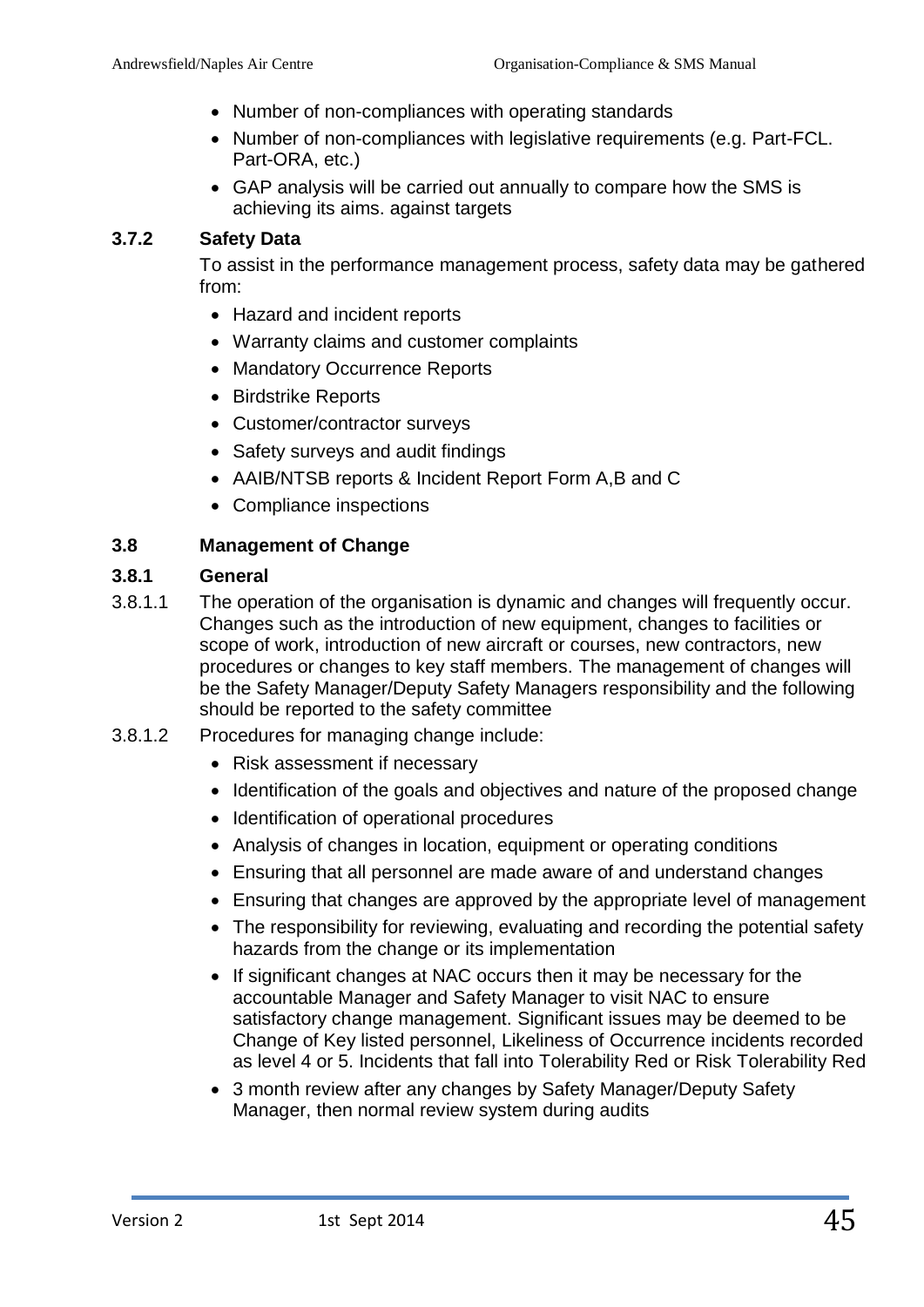#### <span id="page-45-0"></span>**3.9 Incident Management**

- 3.9.1.1 Incidents will inevitably occur and can provide a valuable learning opportunity. The Safety Manager/Deputy Safety Manager will investigate all incidents, calling on such specialist assistance that may be required and prepare a report for the Safety Committee. The Board will review the findings from all incidents and recommend to the Accountable Manager any changes that may be required to prevent a recurrence.
- 3.9.1.2 The Accountable Manager/Deputy Accountable Manager is responsible for implementing any changes recommended by the Safety Committee and for ensuring that any relevant safety lessons are shared as widely as possible, both within the ATO and with other organisations
- 3.9.1.3 The purpose of the investigation of an incident is not attempt to apportion blame, merely to determine what happened, when, where, how and who was involved. Every effort should be made to understand why the incident happened and, to this end it is important to establish the facts and avoid speculation.

# <span id="page-45-1"></span>**3.9.2 Emergency Preparedness and Response**

An emergency is an event that is, by its very nature, high risk for victims at the immediate scene, and also for first responders and those assisting those responders. The Emergency Response Plan (ERP) exists to control the organisational response to the emergency so as to minimize the risk for all facets of the operation. A copy of the ATO's Emergency Response Plan AAL/NAC is contained in Appendix 1 to this Part*.* Also found in the AAL/NAC aerodrome manual and various key locations throughout the company.

# <span id="page-45-2"></span>**3.9.3 Emergency Response Plan (ERP)**

The ERP outlines in writing what is done when an emergency occurs, what to do after an accident happens and who is responsible for each action. A copy of the ERP is readily available at the Dispatch desk. The ERP will be:

- (a) Exercised every 3 months to ensure the adequacy of the plan and the readiness of the people who must make it work.
- (b) Updated when contact information changes.
- (c) Briefed to all personnel along with their responsibilities.

#### <span id="page-45-3"></span>**3.10 Implementation**

#### <span id="page-45-4"></span>**3.10.1 Initial Contact and ERP Initiation**

- 3.10.1.1 It is expected that an incident or accident involving an ATO aeroplane will, in the first instance be notified to the Dispatch desk by telephone. The person receiving the call will notify, by the quickest means available:
	- The nominated Duty Instructor
	- The Safety Manager/Deputy Safety Manager
	- The Chief Flying Instructor/Deputy CFI
- 3.10.1.2 The ERP is to be initiated by the nominated Duty Instructor who is to control the plan until relieved by the Safety Manager/ Deputy Safety Manager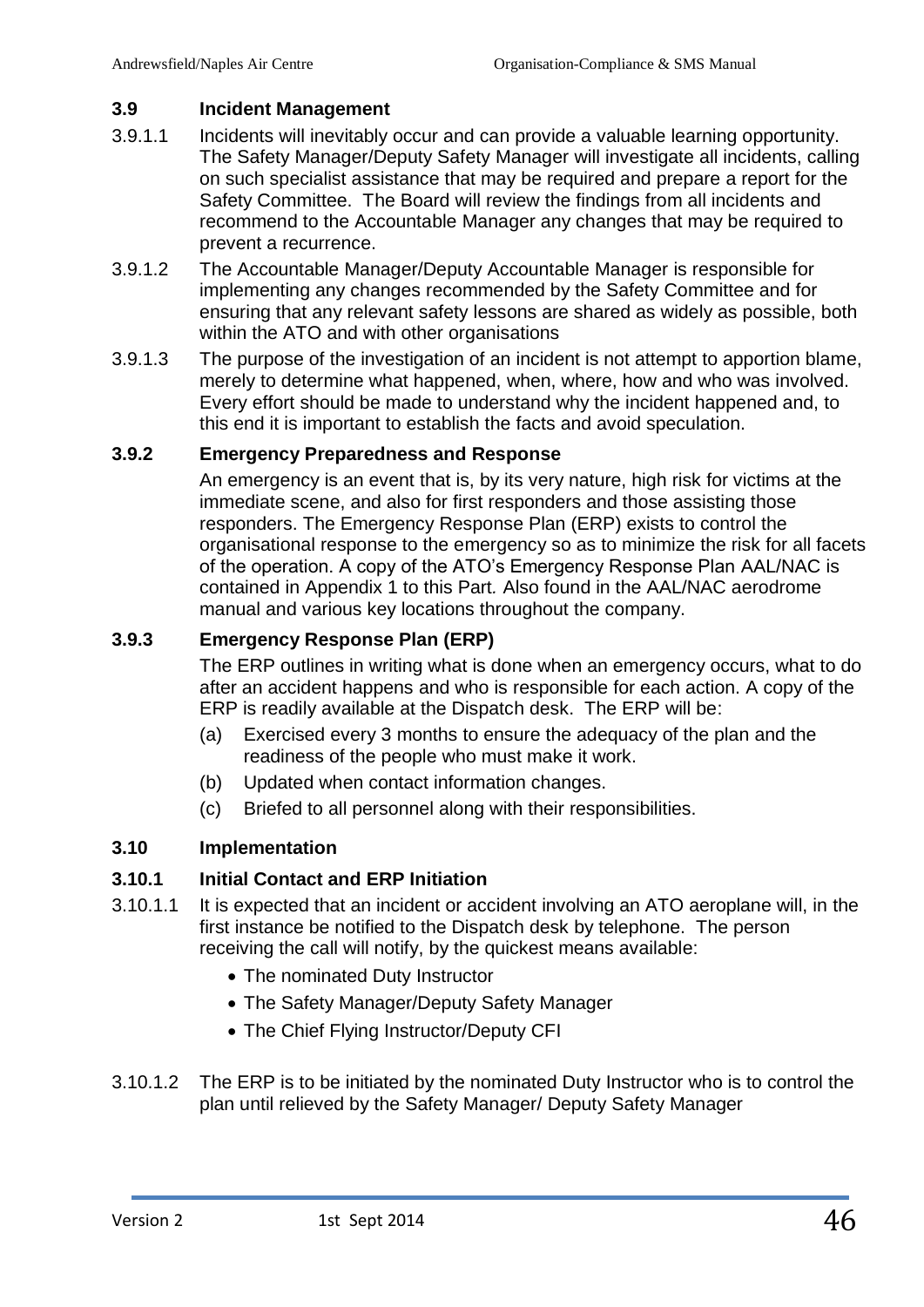#### <span id="page-46-0"></span>**3.11 Continuous Improvement**

The ATO will continuously seek to improve its safety performance. Continuous improvement of safety performance will be achieved through 3 month reviews and:

- proactive and reactive evaluations of facilities, equipment, documentation and procedures through safety audits and surveys;
- proactive evaluation of each individuals performance to verify the fulfilment of their safety responsibilities; and
- a reactive evaluation in order to verify the effectiveness of the system for control and mitigation of risk.
- The Company will also continuously seek to improve its safety management processes. Through GAP analysis

#### <span id="page-46-1"></span>**3.11.1 Method**

Continuous improvement of safety management will be achieved through:

- Assessment of how the safety management processes are functioning;
- Identification and analysis of possible issues/challenges associated with the running of the processes;
- Implementing changes aimed at improving the processes;
- Monitoring and reviewing the effects of any changes.
- GAP analysis

#### <span id="page-46-2"></span>**3.11.2 Reporting**

The Safety Manager/ Deputy Safety Manager is to provide an annual report to the Accountable Manager on safety performance (how well safety is managed) and on the processes (how effectively safety management works, the stage of implementation, any issues/challenges and any proposals for improvement). The report should include a comparison with the levels achieved in previous years.

All incidents are recorded in the Daily Log held in the operations offices at AAL and NAC.

# <span id="page-46-3"></span>**3.12 Contracted Activities**

- 3.12.1.1 The Company may contract certain activities to external organisations for the provision of services. The ultimate responsibility for contracted activities, i.e. for the product or service provided by external organisations always remains with the Company.
- 3.12.2.2 A written agreement and brief is signed between the Company and the contracted organisation and clearly defines the contracted activities and the applicable requirements. Risk Assessments and Insurances may be required from the contracted company.

#### <span id="page-46-4"></span>**3.12.2 Safety Management**

3.12.2.1 Activities performed by sub-contractors may have an impact on safety, therefore, the contracted safety related activities are addressed through the Company's safety management and compliance monitoring programme.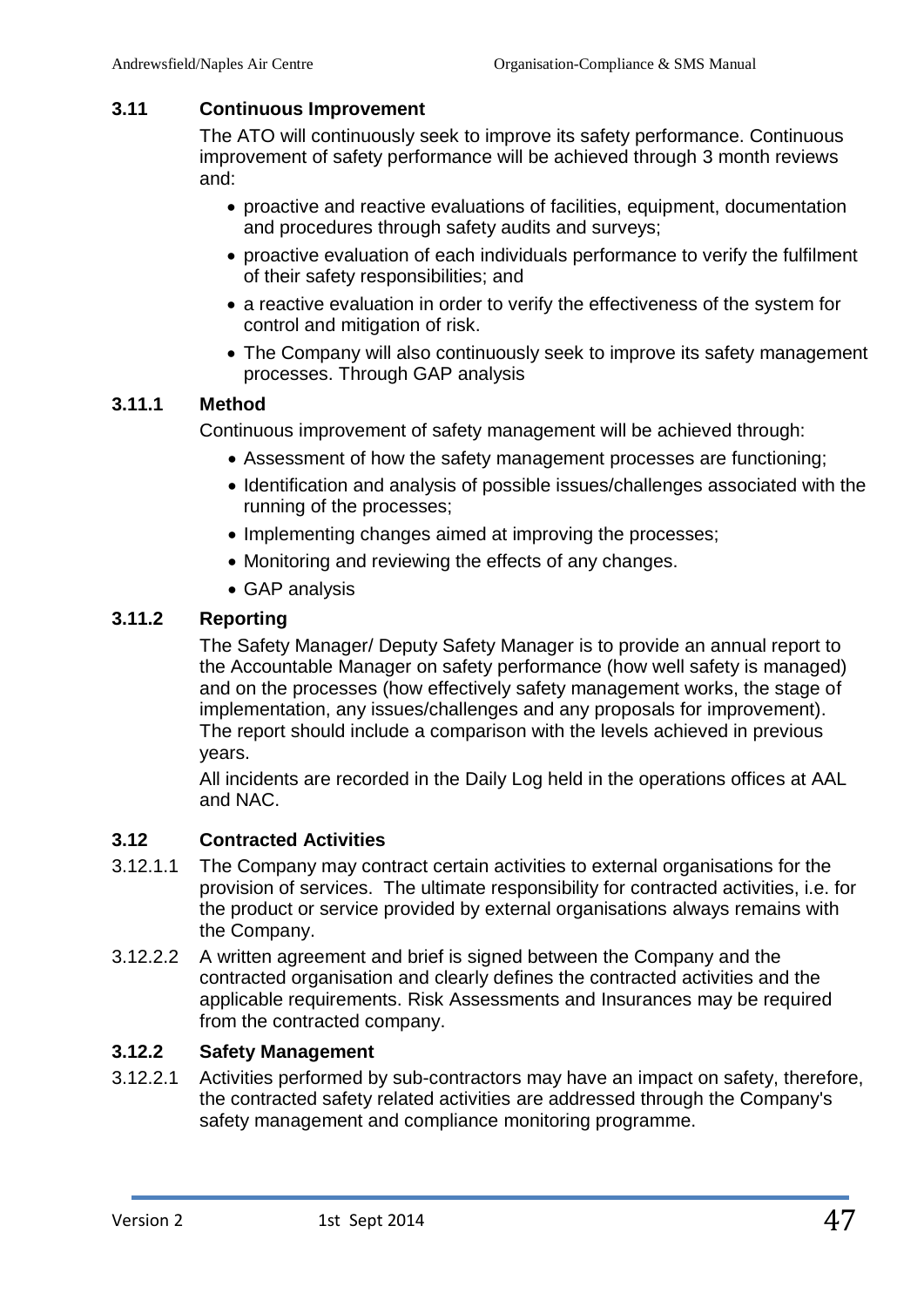3.12.2.2 As part of safety management, a risk analysis is to be carried out by any newly contracted activity as part of the change management process. If corrective and/or preventive actions need to be implemented, they are to be submitted in writing to the sub-contractors or suppliers. Effective application of these measures will be checked and monitored under the supervision of the Safety Manager /Deputy Safety Manager

#### <span id="page-47-0"></span>**3.12.3 Compliance Monitoring**

As part of the Compliance Monitoring Programme, the Company must ensure that the contracted organisation has the necessary authorisations or approvals where required, and has the resources and competence to undertake the task. Compliance with applicable regulations, Company requirements and procedures are to be checked and monitored under the supervision of the Compliance Manager.

#### <span id="page-47-1"></span>**3.13 Safety Promotion**

- 3.13.1.1 Safety Promotion is a process aimed at promoting a culture of safety by ensuring that all personnel in our organisation are aware that, at their level and in their day-to-day activity, they are key players in safety and that everyone, therefore, contributes to effective safety management.
- 3.13.1.2 It is the responsibility of each manager to demonstrate his/her commitment to safety, to promote safety in everyday activities and to lead by example.
- 3.13.1.3 Training and effective communication on safety are two important processes supporting safety promotion.
- 3.13.1.4 The Safety Notice Board is maintained by the Safety Manager/ Deputy Safety Manager to ensure that external users and visitors are aware of safety in the company
- 3.13.1.5 Hazards identified from any safety report or investigation will be communicated via to all members and staff via Safety Notice Board, Members email, and regular newsletters.

#### <span id="page-47-2"></span>**3.13.2 Training**

3.13.2.1 All ATO personnel receive safety training on Organisation and Human safety factors as appropriate for their safety responsibilities. The Safety Manager/ Deputy Safety Manager maintains records of all safety training provided, records will be monitored and assessed during the January Compliance Monitoring audit for effectiveness.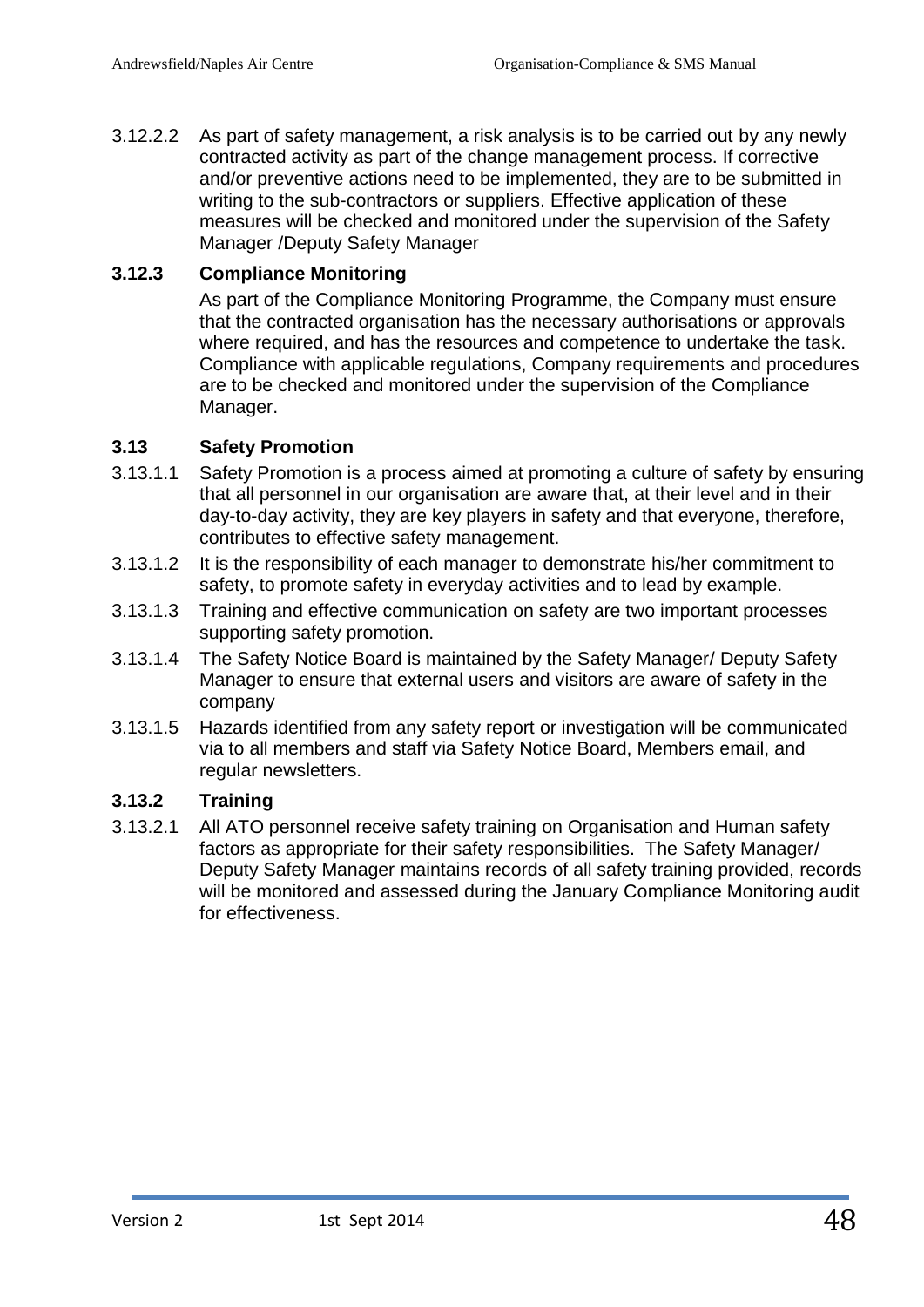3.13.2.2 All personnel receive training to maintain their competences. This includes notification of any changes to applicable regulations and rules, Company procedures, and safety-relevant technical matters. This is achieved by document change management and the signing of the SMS signature page annually or on change.3.13.2.3The following table shows the safety training given to ATO employees*.*

| <b>Contents</b>                                                                              | <b>Training Objectives</b>                                                                                                                                                |
|----------------------------------------------------------------------------------------------|---------------------------------------------------------------------------------------------------------------------------------------------------------------------------|
| Safety Policy and SMS                                                                        | Understand the main elements of the Safety<br>Policy and the Safety Management System                                                                                     |
| Organisation, roles and<br>responsibilities and Human<br>Factors of safety                   | Understand the organisation, roles and<br>responsibilities concerning the management<br>of safety. Everyone to know his or her own<br>role in the management of safety.   |
| <b>Safety Objectives</b>                                                                     | Understand the Company's safety objectives.                                                                                                                               |
| <b>Emergency Response Planning</b><br>(ERP)<br>(reinforced through practical<br>simulations) | Understand the various roles and<br>responsibilities in the Company's ERP.<br>Everyone to know his or her own role in the<br>ERP.                                         |
| Occurrence and hazards<br>reporting                                                          | Know the means and procedures for<br>reporting occurrences and hazards.                                                                                                   |
| Safety Risk Management (SRM)<br>process including roles and<br>responsibilities              | Understand the Safety Risk Management<br>process. Everyone to know his or her own<br>role in the SRM.                                                                     |
| Continuous improvement of<br>safety performance                                              | Understand the principles of continuous<br>improvement of safety performance.                                                                                             |
| <b>Compliance Monitoring</b>                                                                 | Understand the basic principles of<br>Compliance Monitoring.                                                                                                              |
| Responsibility when<br>contracting activities                                                | Understand the Company's<br>responsibilities when contracting<br>activities. Everyone should know his or<br>her own roles and responsibilities<br>regarding this subject. |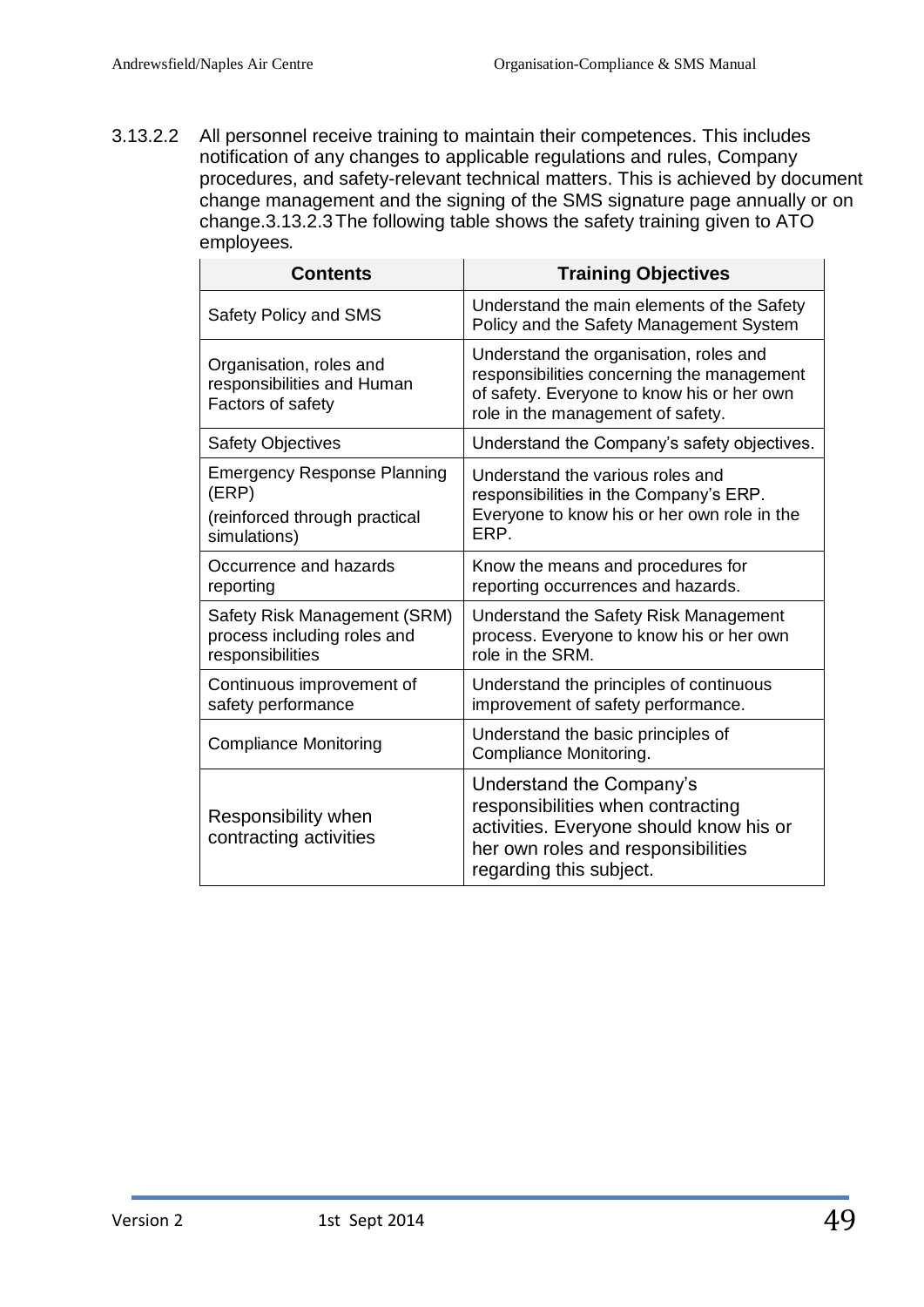

#### **COMPLIANCE &SAFETY MANAGEMENT SYSTEM ANNUAL DIRECTORS MEETING REPORT**

**Date :**

**Present:**

| <b>Name</b> | <b>Title</b> |
|-------------|--------------|
|             |              |
|             |              |
|             |              |
|             |              |
|             |              |
|             |              |

**Remarks:**

**Recommendations:**

**Signed by Accountable Manager**

**…………………………………………**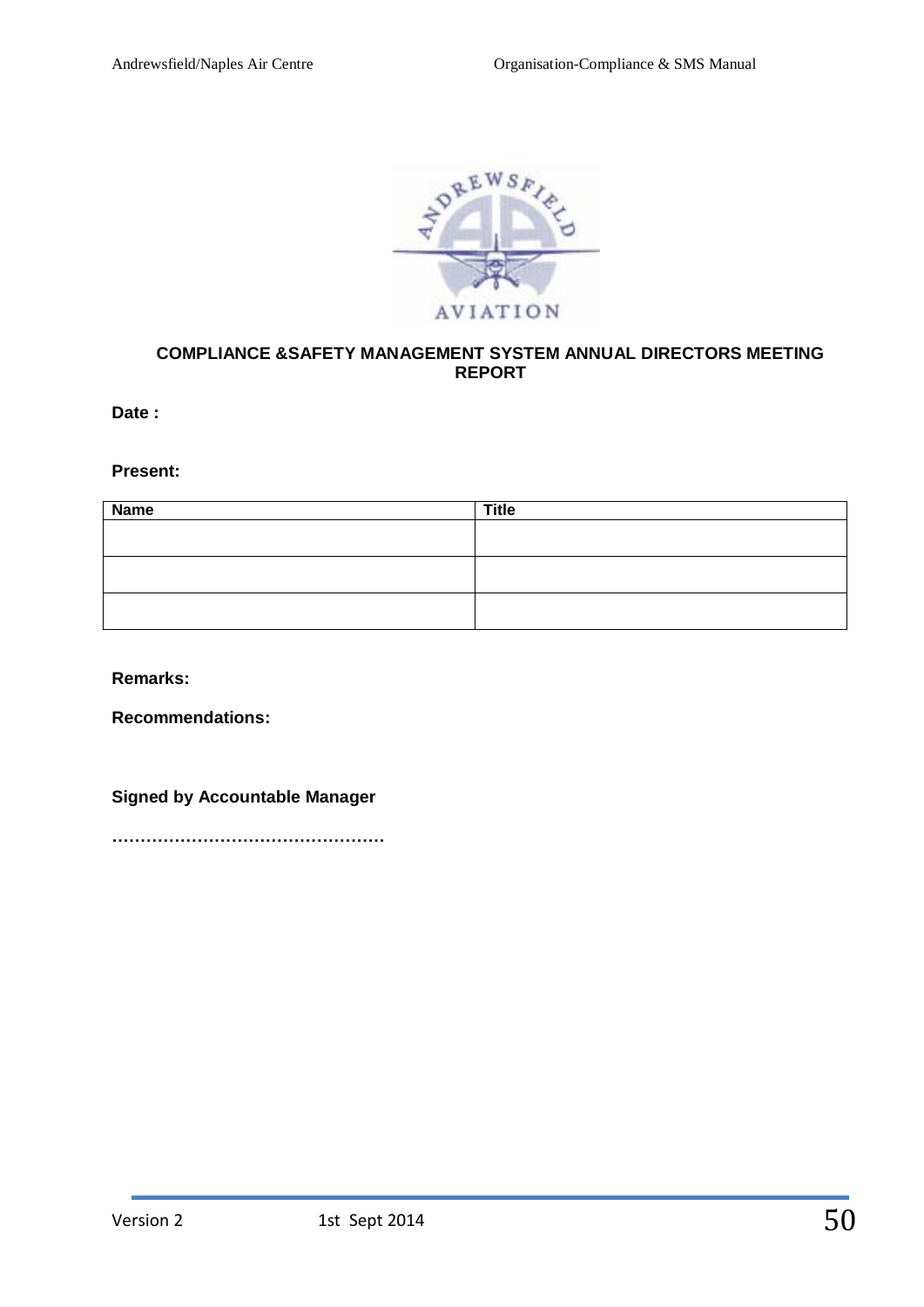

#### SAFETY REPORTING FORM

| <b>Part A:</b> To be completed by the person identifying the event or hazard |
|------------------------------------------------------------------------------|
|                                                                              |
|                                                                              |
|                                                                              |
| Please fully describe the event or hazard.                                   |

Please include your suggestions on how to prevent similar occurrence

| Description: |  |  |  |
|--------------|--|--|--|
|              |  |  |  |
|              |  |  |  |
|              |  |  |  |
|              |  |  |  |

In your opinion what is the likelihood of such a similar occurrence to happen or happening again.

| Extremely improbable |   |               |   | Frequent                                                                                         |
|----------------------|---|---------------|---|--------------------------------------------------------------------------------------------------|
|                      |   | 3             | 4 | 5                                                                                                |
|                      |   |               |   | What do you consider could be the worst possible consequences if this event did happen or happen |
| again?               |   |               |   |                                                                                                  |
| Negligible           |   |               |   | Catastrophic                                                                                     |
|                      | 2 | 3             | 4 | 5                                                                                                |
|                      |   |               |   |                                                                                                  |
| Version 2            |   | 1st Sept 2014 |   |                                                                                                  |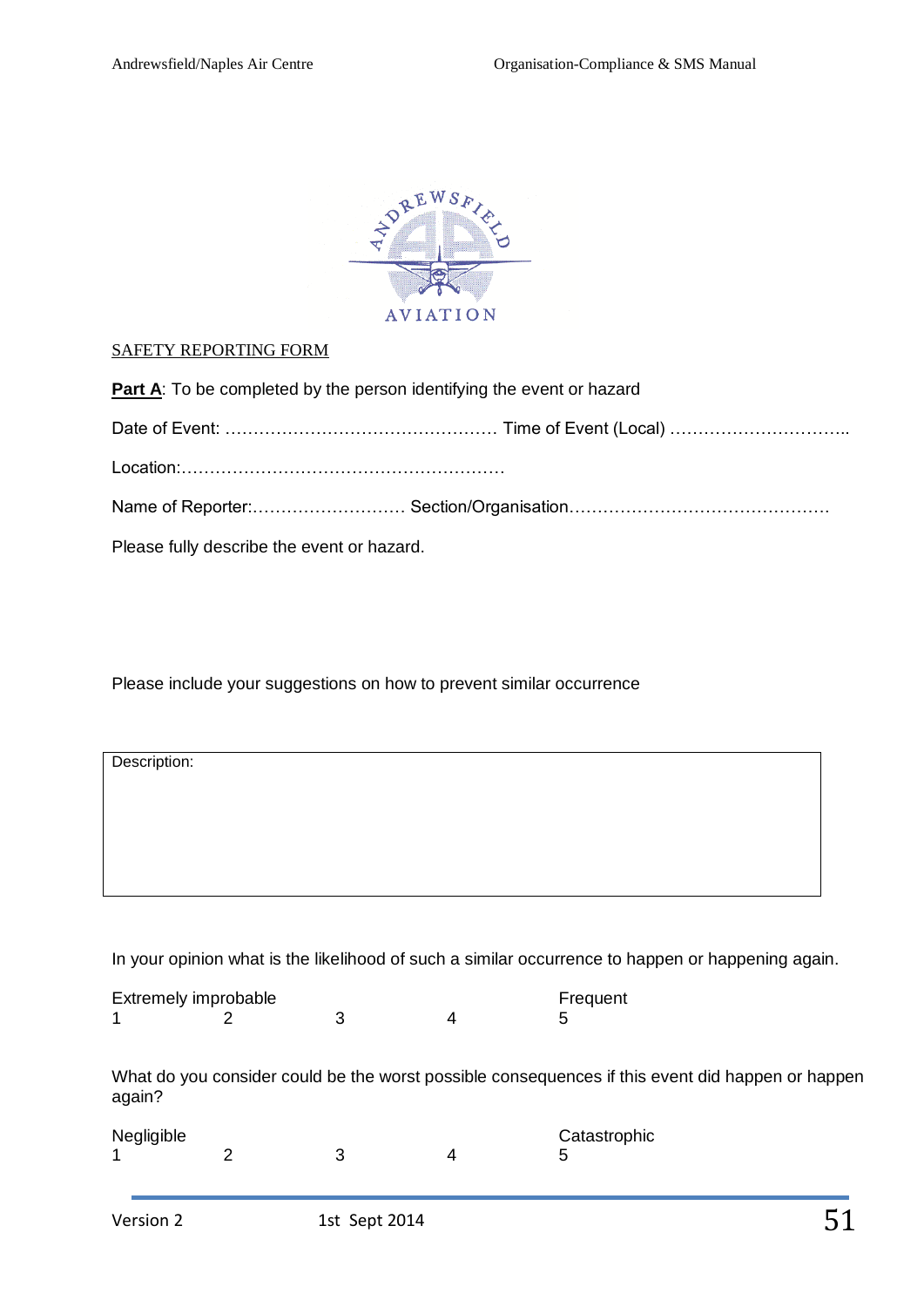

#### SAFETY REPORTING FORM

**Part B:** To be completed by the Safety officer.

The report has been dis-identified and entered into the company records

Report Reference: ……………………………

Signature:………………………………….

Name:……………………………………..

Date:……………………………………………..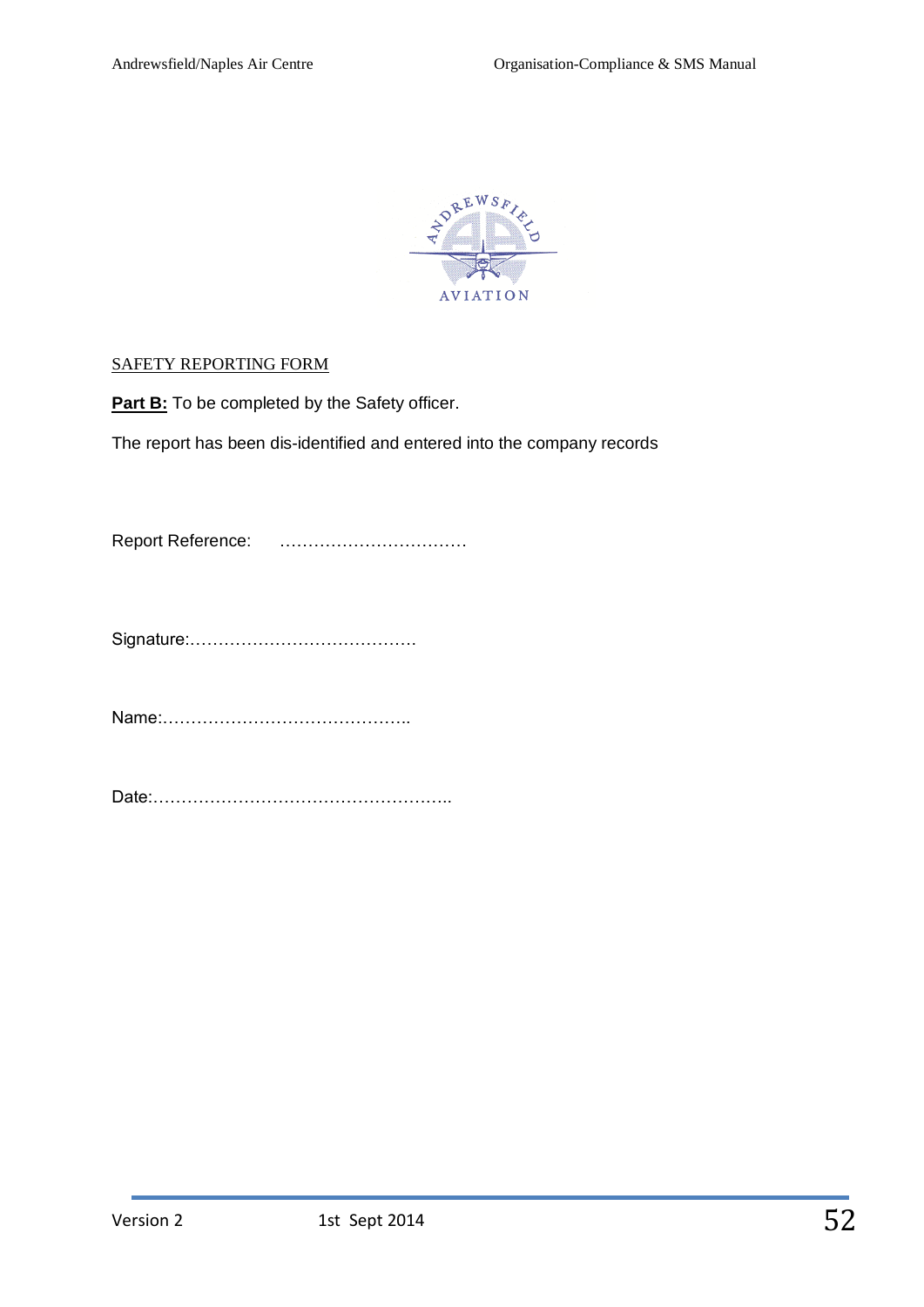

#### SAFETY REPORTING FORM

|                           | <b>Part C:</b> To be completed by the Safety officer |   |                                                            |                   |
|---------------------------|------------------------------------------------------|---|------------------------------------------------------------|-------------------|
|                           |                                                      |   | Rate the likelihood of the event occurring or reoccurring: |                   |
| Extremely improbable<br>1 |                                                      | 3 | 4                                                          | Frequent<br>5     |
|                           | Rate the worst-case consequences?                    |   |                                                            |                   |
| Negligible                |                                                      |   |                                                            | Catastrophic<br>5 |

What action or actions are required to ELIMINATE, MITIGATE or CONTROL the hazard to an acceptable level of safety?

| Responsible ManagerDate:                              |       |      |  |  |  |
|-------------------------------------------------------|-------|------|--|--|--|
| Accountable ManagerDate:                              |       |      |  |  |  |
|                                                       |       |      |  |  |  |
| Appropriate Feedback given by staff by Safety Officer |       |      |  |  |  |
|                                                       |       |      |  |  |  |
|                                                       |       | Who: |  |  |  |
| Hazard Log Updated:                                   | When: |      |  |  |  |

Resources required: ............................................................................. Responsibility for Action: .....................................................................  $A_{\rm{G}}$  and  $A_{\rm{G}}$  and  $A_{\rm{G}}$  and  $A_{\rm{G}}$  and  $A_{\rm{G}}$  and  $A_{\rm{G}}$  and  $A_{\rm{G}}$  and  $A_{\rm{G}}$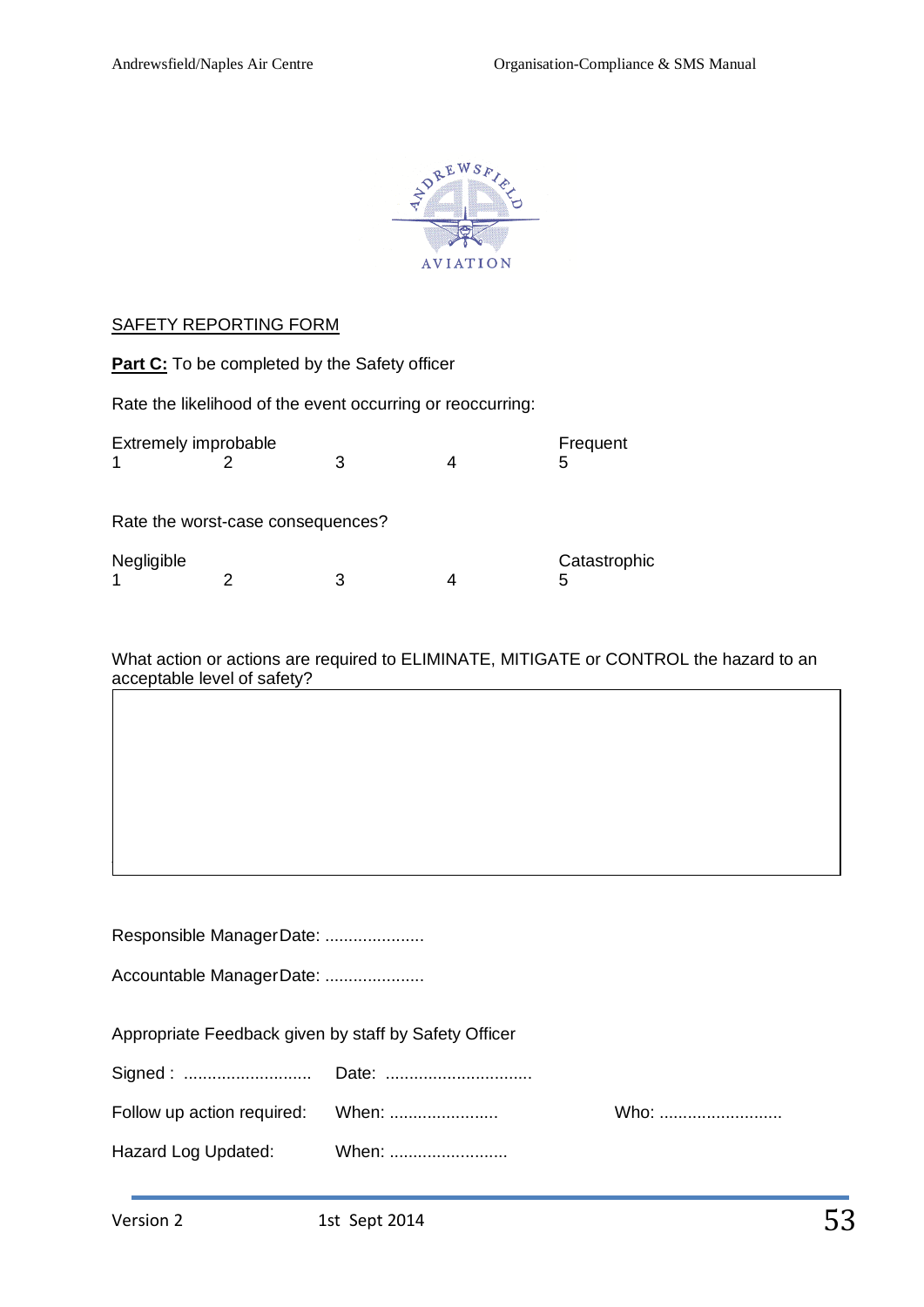#### ANDREWSFIELD AERODROME - EMERGENCY RESPONSE PLAN

#### **AIRCRAFT ACCIDENT**

Immediate Action.

**1. OPERATE CRASH ALARM** - Fire crew to proceed to accident site if on/near Aerodrome. If RFF manning at a minimum fire crew to take radio & portable telephone.

**2. DIAL 999** - ASK FOR FIRE BRIGADE - SAY "ANDREWSFIELD AERODROME, STEBBING, CM6 3TH AIRCRAFT ACCIDENT, LOCATION........... PERSONS ON BOARD....... NOTIFY POLICE & AMBULANCE"

(Fire Brigade will notify Police & Ambulance Services)(All services will attend)

**3. DIAL 01799 531218 SAFRON WALDEN ACCIDENT GROUP (SWAG)** - SAY "ANDREWSFIELD AERODROME, STEBBING,CM6 3TH AIRCRAFT ACCIDENT, PERSONS ON BOARD......." (Doctor will attend)

Subsequent Action.

**4. NOTIFY STANSTED TOWER on 01279 669328 and SUPERVISOR'S DESK SWANWICK on 01489 612420**

#### **5. NOTIFY AERODROME FIRE OFFICER**

#### **6. NOTIFY A.A.I.B. on 01252 512299 And Airfield Manager 07710453927**

# **ACCIDENT IMMINENT**

Immediate Action.

**1. OPERATE CRASH ALARM** - Fire crew to position appliance at car park entrance to await arrival of aircraft. If RFF manning at a minimum fire crew to take radio & portable telephone.

**2. DIAL 999** - ASK FOR FIRE BRIGADE - SAY "ANDREWSFIELD AERODROME, STEBBING, CM6 3TH AIRCRAFT ACCIDENT IMMINENT, PERSONS ON BOARD....... NOTIFY POLICE & AMBULANCE"

> (Fire Brigade will notify Police & Ambulance Services) (All services will attend)

**3. DIAL 01799 531218 SAFRON WALDEN ACCIDENT GROUP (SWAG)** - SAY "ANDREWSFIELD AERODROME, STEBBING,CM6 3TH AIRCRAFT ACCIDENT IMMINENT, PERSONS ON BOARD......." (Doctor on standby)

Subsequent Action.

4. NOTIFY ESSEX FIRE BRIGADE & SWAG IF AN AIRCRAFT ACCIDENT OCCURS OR THE AIRCRAFT LANDS SAFELY.

#### **GROUND INCIDENT**

**1. OPERATE CRASH ALARM** - Fire crew to proceed to site of incident.

2. If incident develops into an AIRCRAFT ACCIDENT, carry out actions 2 - 6 as for AIRCRAFT ACCIDENT.

#### **3. NOTIFY FIRE OFFICER** in any event.

#### **LOCAL STANDBY**

- **1. OPERATE CRASH ALARM** Fire crew to position at entrance to car park.
- **2.** 2. If Standby develops into an AIRCRAFT ACCIDENT, carry out actions 2 6 as for AIRCRAFT ACCIDENT.